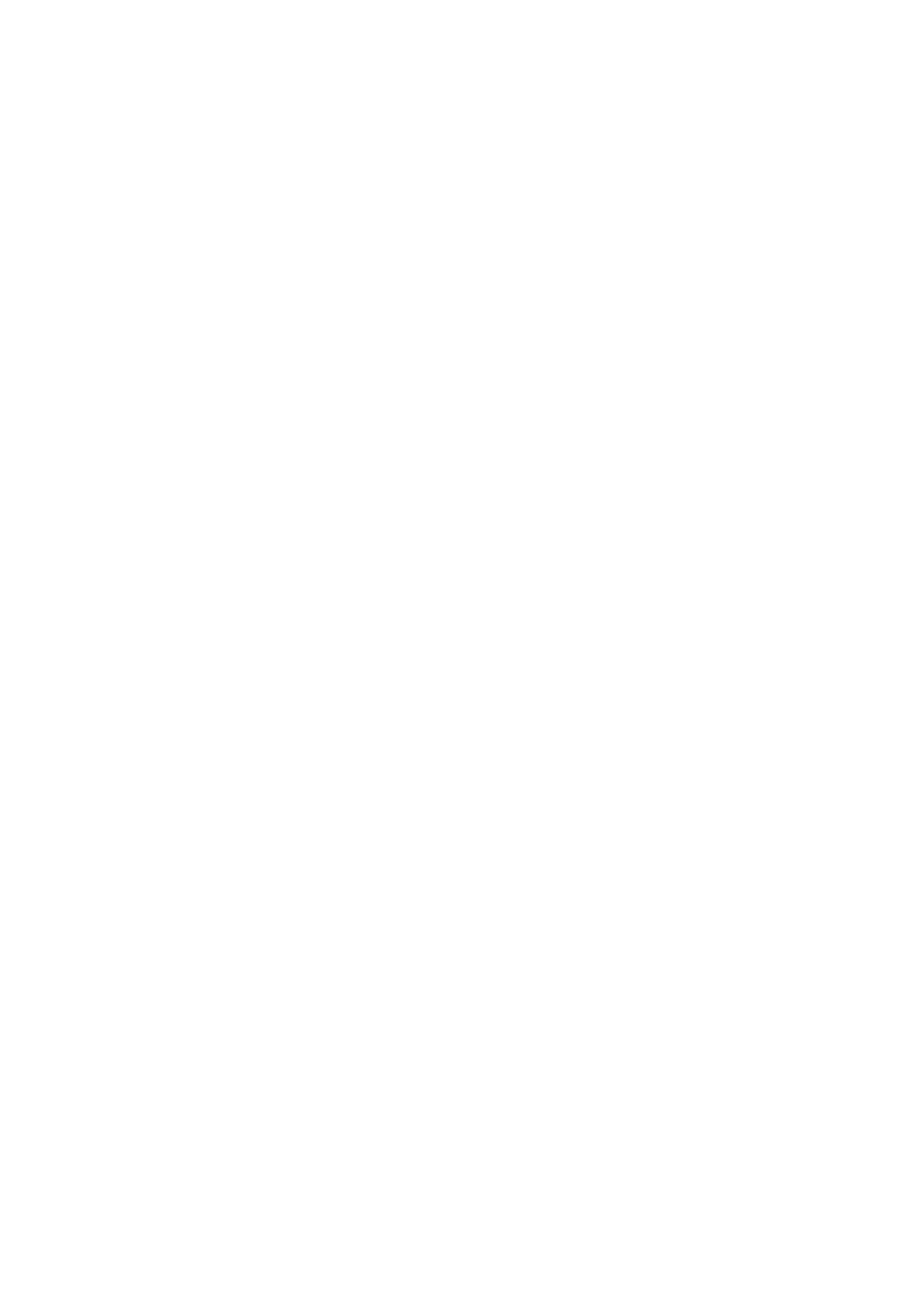#### **Note by the Registry**

This new edition of the Rules of Court includes the amendments adopted by the plenary Court to take account of the entry into force on 1 June 2010 of Protocol No. 14 to the European Convention on Human Rights. A number of amendments had already been made to the Rules of Court in the form of an addendum which applied in proceedings before the Court in respect of those High Contracting Parties which had expressed their consent to apply on a provisional basis the provisions of Protocol No. 14 to the Convention relating to (i) the single judge formation and (ii) three-judge Committees. That addendum has now been replaced by this new edition following the entry into force of Protocol No. 14.

Any additional texts and updates will be made public on the Court's website (www.echr.coe.int).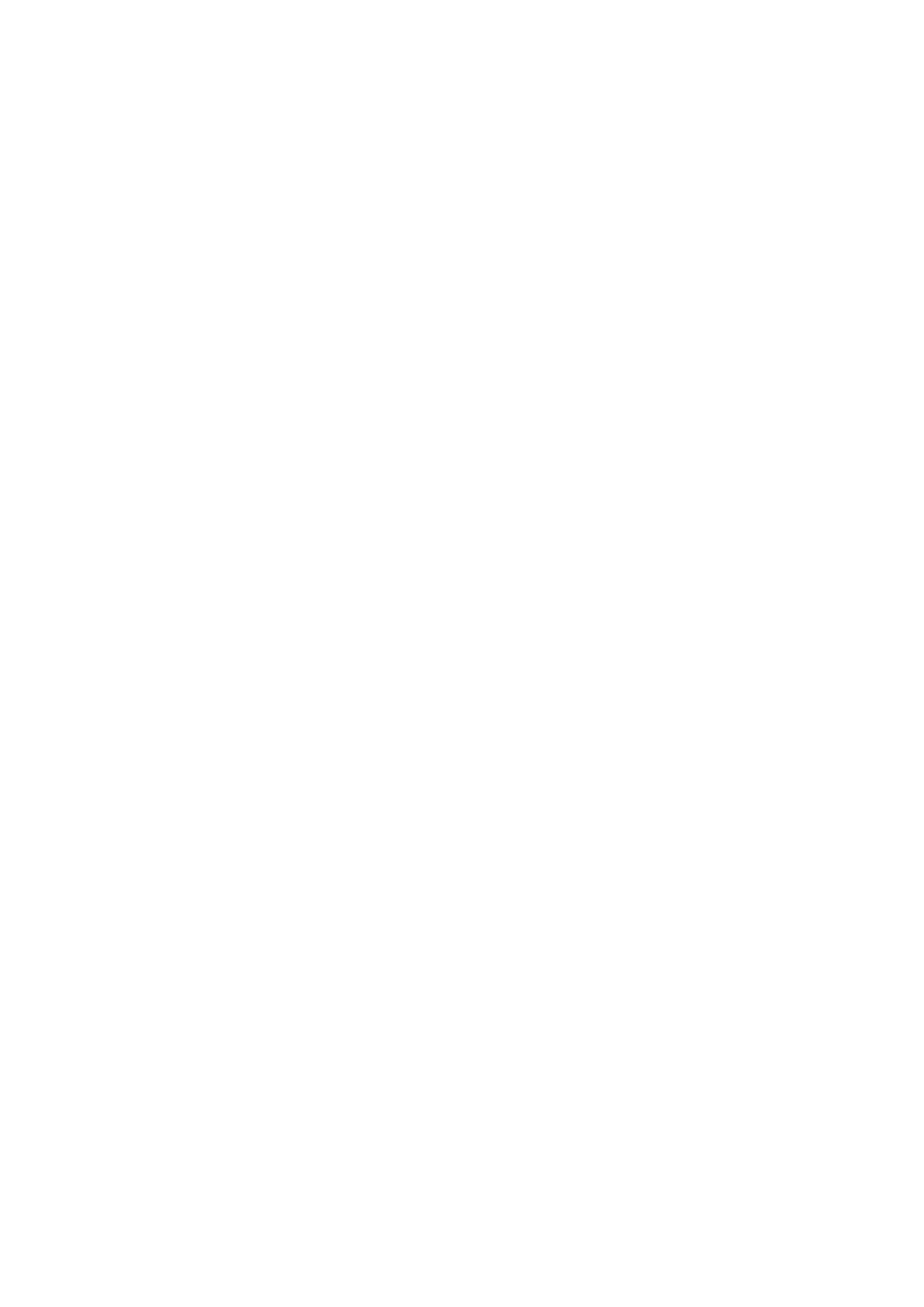### **CONTENTS**

|        |             | Page |
|--------|-------------|------|
| Rule 1 | Definitions |      |

### **TITLE I – Organisation and Working of the Court**

Chapter I – Judges

| Rule 2 | Calculation of term of office | 3              |
|--------|-------------------------------|----------------|
| Rule 3 | Oath or solemn declaration    |                |
| Rule 4 | Incompatible activities       | 3              |
| Rule 5 | Precedence                    | $\overline{4}$ |
| Rule 6 | Resignation                   | $\overline{4}$ |
| Rule 7 | Dismissal from office         | $\overline{4}$ |

Chapter II – Presidency of the Court and the role of the Bureau

| Rule 8  | Election of the President and Vice-Presidents of the Court        |   |  |
|---------|-------------------------------------------------------------------|---|--|
|         | and the Presidents and Vice-Presidents of the Sections            | 5 |  |
| Rule 9  | Functions of the President of the Court                           | 5 |  |
| Rule 9A | Role of the Bureau                                                | 6 |  |
| Rule 10 | Functions of the Vice-Presidents of the Court                     | 6 |  |
| Rule 11 | Replacement of the President and the Vice-Presidents of the Court | 6 |  |
| Rule 12 | Presidency of Sections and Chambers                               |   |  |
| Rule 13 | Inability to preside                                              |   |  |
| Rule 14 | Balanced representation of the sexes                              |   |  |

Chapter III – The Registry

| Rule 15  | Election of the Registrar         | 8 |
|----------|-----------------------------------|---|
| Rule 16  | Election of the Deputy Registrars | 8 |
| Rule 17  | Functions of the Registrar        | 9 |
| Rule 18  | Organisation of the Registry      | Q |
| Rule 18A | Non-judicial rapporteurs          | 9 |

Chapter IV – The Working of the Court

| Rule 19  | Seat of the Court             | 10 |
|----------|-------------------------------|----|
| Rule 20  | Sessions of the plenary Court | 10 |
| Rule 21  | Other sessions of the Court   | 10 |
| Rule 22  | Deliberations                 | 10 |
| Rule 23  | Votes                         | 11 |
| Rule 23A | Decision by tacit agreement   | 11 |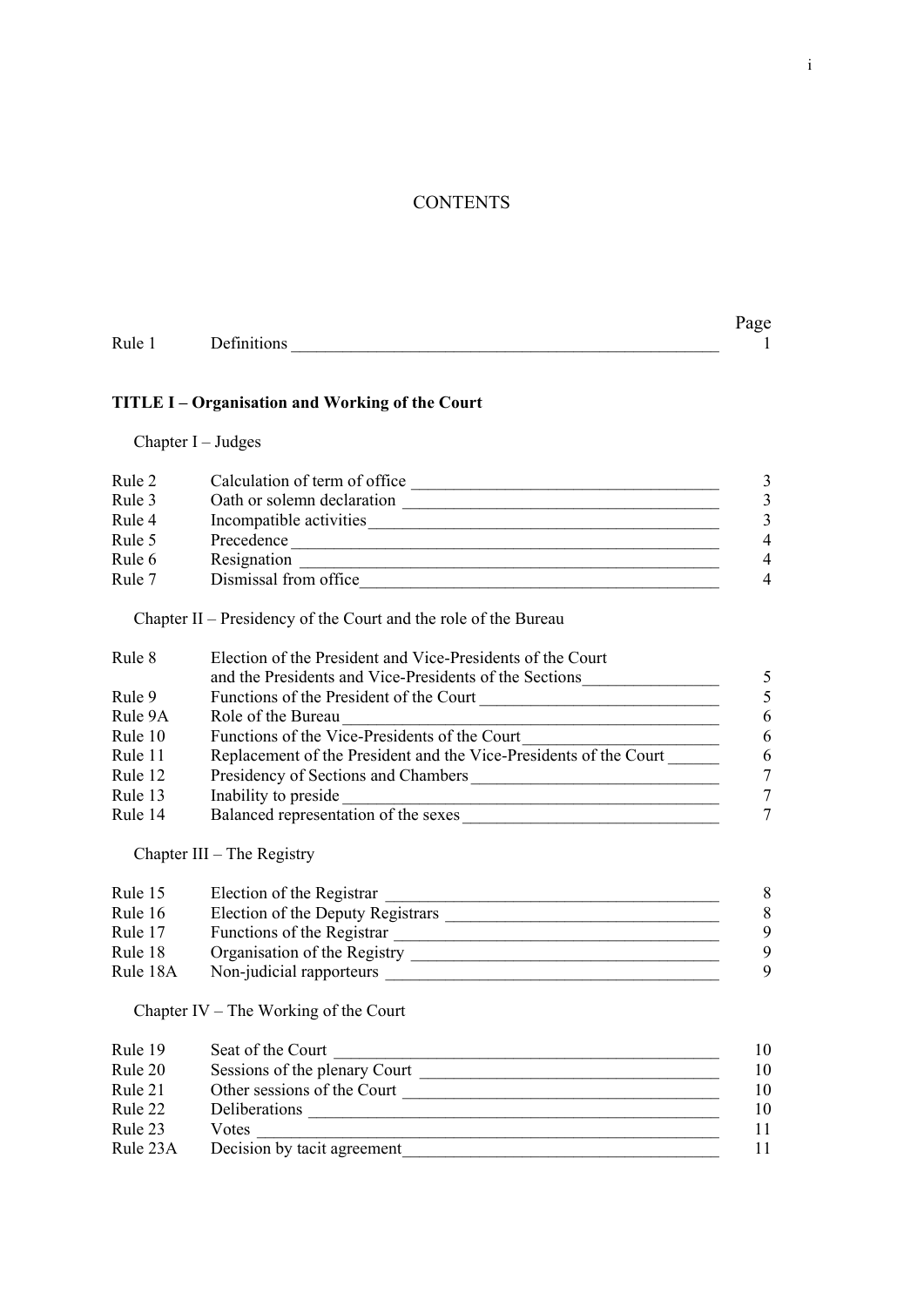| Chapter $V$ – The Composition of the Court |  |  |  |
|--------------------------------------------|--|--|--|
|                                            |  |  |  |

| Rule 24            | Composition of the Grand Chamber          | 12 |
|--------------------|-------------------------------------------|----|
| Rule 25            | Setting-up of Sections                    | 13 |
| Rule 26            | <b>Constitution of Chambers</b>           | 14 |
| Rule 27            | Committees                                | 14 |
| Rule 27A           | Single-judge formation                    | 15 |
| Rule 28            | Inability to sit, withdrawal or exemption | 15 |
|                    | <i>Ad hoc</i> judges                      | 16 |
|                    | Common interest                           | 17 |
| Rule 29<br>Rule 30 |                                           |    |

# **TITLE II – Procedure**

Chapter I – General Rules

| Practice directions<br>19<br>Rule 32<br>Rule 33<br>19<br>Rule 34<br>Use of languages<br>Representation of Contracting Parties<br>21<br>Rule 35<br>Representation of applicants<br>Rule 36<br>21<br>Communications, notifications and summonses<br>Rule 37<br>Written pleadings<br>Rule 38<br>Rule 38A<br>23<br>Rule 39<br>Interim measures<br>23<br>Rule 40<br>Order of dealing with cases<br>23<br>Rule 41<br>Joinder and simultaneous examination of applications<br>Rule 42<br>Rule 43<br>Striking out and restoration to the list<br>Third-party intervention<br>Rule 44<br>Duty to cooperate with the Court<br>Rule 44A<br>Failure to comply with an order of the Court<br>Rule 44B<br>Failure to participate effectively<br>Rule 44C<br>Inappropriate submissions by a party<br>Rule 44D<br>Failure to pursue an application<br>Rule 44E | Rule 31 | Possibility of particular derogations | 19 |
|------------------------------------------------------------------------------------------------------------------------------------------------------------------------------------------------------------------------------------------------------------------------------------------------------------------------------------------------------------------------------------------------------------------------------------------------------------------------------------------------------------------------------------------------------------------------------------------------------------------------------------------------------------------------------------------------------------------------------------------------------------------------------------------------------------------------------------------------|---------|---------------------------------------|----|
|                                                                                                                                                                                                                                                                                                                                                                                                                                                                                                                                                                                                                                                                                                                                                                                                                                                |         |                                       |    |
|                                                                                                                                                                                                                                                                                                                                                                                                                                                                                                                                                                                                                                                                                                                                                                                                                                                |         |                                       |    |
|                                                                                                                                                                                                                                                                                                                                                                                                                                                                                                                                                                                                                                                                                                                                                                                                                                                |         |                                       | 20 |
|                                                                                                                                                                                                                                                                                                                                                                                                                                                                                                                                                                                                                                                                                                                                                                                                                                                |         |                                       |    |
|                                                                                                                                                                                                                                                                                                                                                                                                                                                                                                                                                                                                                                                                                                                                                                                                                                                |         |                                       |    |
|                                                                                                                                                                                                                                                                                                                                                                                                                                                                                                                                                                                                                                                                                                                                                                                                                                                |         |                                       | 22 |
|                                                                                                                                                                                                                                                                                                                                                                                                                                                                                                                                                                                                                                                                                                                                                                                                                                                |         |                                       | 22 |
|                                                                                                                                                                                                                                                                                                                                                                                                                                                                                                                                                                                                                                                                                                                                                                                                                                                |         |                                       | 22 |
|                                                                                                                                                                                                                                                                                                                                                                                                                                                                                                                                                                                                                                                                                                                                                                                                                                                |         |                                       |    |
|                                                                                                                                                                                                                                                                                                                                                                                                                                                                                                                                                                                                                                                                                                                                                                                                                                                |         |                                       |    |
|                                                                                                                                                                                                                                                                                                                                                                                                                                                                                                                                                                                                                                                                                                                                                                                                                                                |         |                                       |    |
|                                                                                                                                                                                                                                                                                                                                                                                                                                                                                                                                                                                                                                                                                                                                                                                                                                                |         |                                       | 23 |
|                                                                                                                                                                                                                                                                                                                                                                                                                                                                                                                                                                                                                                                                                                                                                                                                                                                |         |                                       | 24 |
|                                                                                                                                                                                                                                                                                                                                                                                                                                                                                                                                                                                                                                                                                                                                                                                                                                                |         |                                       | 24 |
|                                                                                                                                                                                                                                                                                                                                                                                                                                                                                                                                                                                                                                                                                                                                                                                                                                                |         |                                       | 26 |
|                                                                                                                                                                                                                                                                                                                                                                                                                                                                                                                                                                                                                                                                                                                                                                                                                                                |         |                                       | 26 |
|                                                                                                                                                                                                                                                                                                                                                                                                                                                                                                                                                                                                                                                                                                                                                                                                                                                |         |                                       | 26 |
|                                                                                                                                                                                                                                                                                                                                                                                                                                                                                                                                                                                                                                                                                                                                                                                                                                                |         |                                       | 26 |
|                                                                                                                                                                                                                                                                                                                                                                                                                                                                                                                                                                                                                                                                                                                                                                                                                                                |         |                                       | 26 |

Chapter II – Institution of Proceedings

| Rule 45 | Signatures                             |     |
|---------|----------------------------------------|-----|
| Rule 46 | Contents of an inter-State application |     |
| Rule 47 | Contents of an individual application  | 28. |

Chapter III – Judge Rapporteurs

| Rule 48 | Inter-State applications  |  |
|---------|---------------------------|--|
| Rule 49 | Individual applications   |  |
| Rule 50 | Grand Chamber proceedings |  |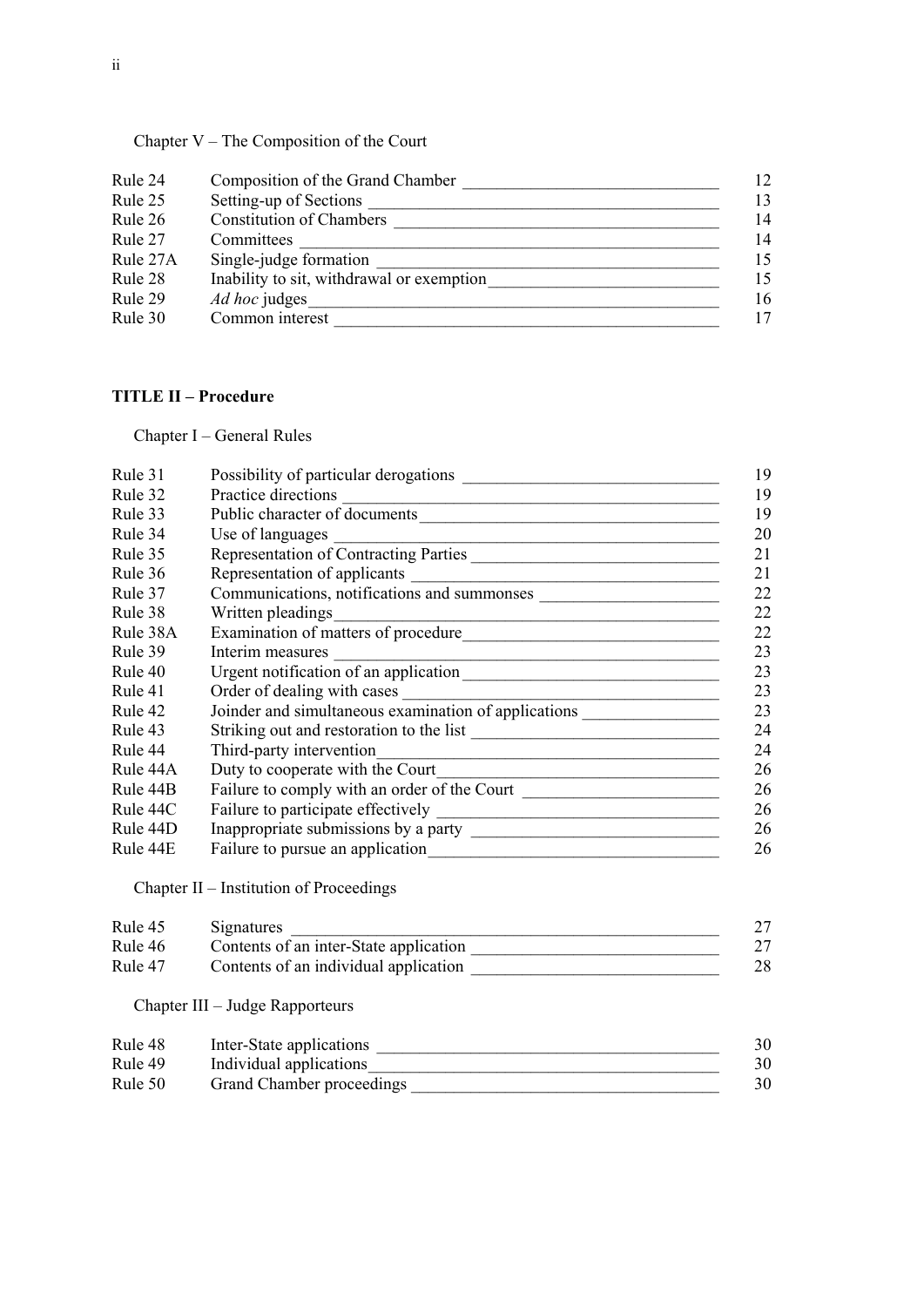Chapter IV – Proceedings on Admissibility

| Inter-State applications |                                                                                                                                                                                                                                      |
|--------------------------|--------------------------------------------------------------------------------------------------------------------------------------------------------------------------------------------------------------------------------------|
| Rule 51                  | Assignment of applications and subsequent procedure<br>31                                                                                                                                                                            |
| Individual applications  |                                                                                                                                                                                                                                      |
| Rule 52                  | 31                                                                                                                                                                                                                                   |
| Rule 52A                 | 32<br>Procedure before a single judge                                                                                                                                                                                                |
| Rule 53                  | 32                                                                                                                                                                                                                                   |
| Rule 54                  | Procedure before a Committee<br>Procedure before a Chamber<br>33                                                                                                                                                                     |
| Rule 54A                 | Procedure before a Chamber<br>Joint examination of admissibility and merits<br>33                                                                                                                                                    |
|                          |                                                                                                                                                                                                                                      |
|                          | Inter-State and individual applications                                                                                                                                                                                              |
| Rule 55                  | 34                                                                                                                                                                                                                                   |
| Rule 56                  | 34                                                                                                                                                                                                                                   |
| Rule 57                  | 34<br>Language of the decision                                                                                                                                                                                                       |
|                          | Chapter $V$ – Proceedings after the Admission of an Application                                                                                                                                                                      |
| Rule 58                  | 35                                                                                                                                                                                                                                   |
| Rule 59                  | 35                                                                                                                                                                                                                                   |
| Rule 60                  | 35                                                                                                                                                                                                                                   |
| Rule 62                  | 36                                                                                                                                                                                                                                   |
|                          |                                                                                                                                                                                                                                      |
|                          | Chapter VI – Hearings                                                                                                                                                                                                                |
| Rule 63                  | 37                                                                                                                                                                                                                                   |
| Rule 64                  | 37                                                                                                                                                                                                                                   |
| Rule 65                  | Failure to appear expression and the state of the state of the state of the state of the state of the state of the state of the state of the state of the state of the state of the state of the state of the state of the sta<br>37 |
| Rule 70                  | 37                                                                                                                                                                                                                                   |
|                          | Chapter VII – Proceedings before the Grand Chamber                                                                                                                                                                                   |
| Rule 71                  | 39                                                                                                                                                                                                                                   |
| Rule 72                  | Relinquishment of jurisdiction by a Chamber                                                                                                                                                                                          |
|                          | in favour of the Grand Chamber<br>39                                                                                                                                                                                                 |
| Rule 73                  | Request by a party for referral of a case to the Grand Chamber<br>39                                                                                                                                                                 |
|                          | Chapter VIII - Judgments                                                                                                                                                                                                             |
| Rule 74                  | 40                                                                                                                                                                                                                                   |
| Rule 75                  | 40                                                                                                                                                                                                                                   |
| Rule 76                  | 41                                                                                                                                                                                                                                   |
| Rule 77                  | Language of the judgment<br>Signature, delivery and notification of the judgment<br>41                                                                                                                                               |
| Rule 78                  | Publication of judgments and other documents<br>42                                                                                                                                                                                   |
| Rule 79                  | 42                                                                                                                                                                                                                                   |
| Rule 80                  | 42                                                                                                                                                                                                                                   |
| Rule 81                  | Request for revision of a judgment<br>Rectification of errors in decisions and judgments<br>43                                                                                                                                       |
|                          |                                                                                                                                                                                                                                      |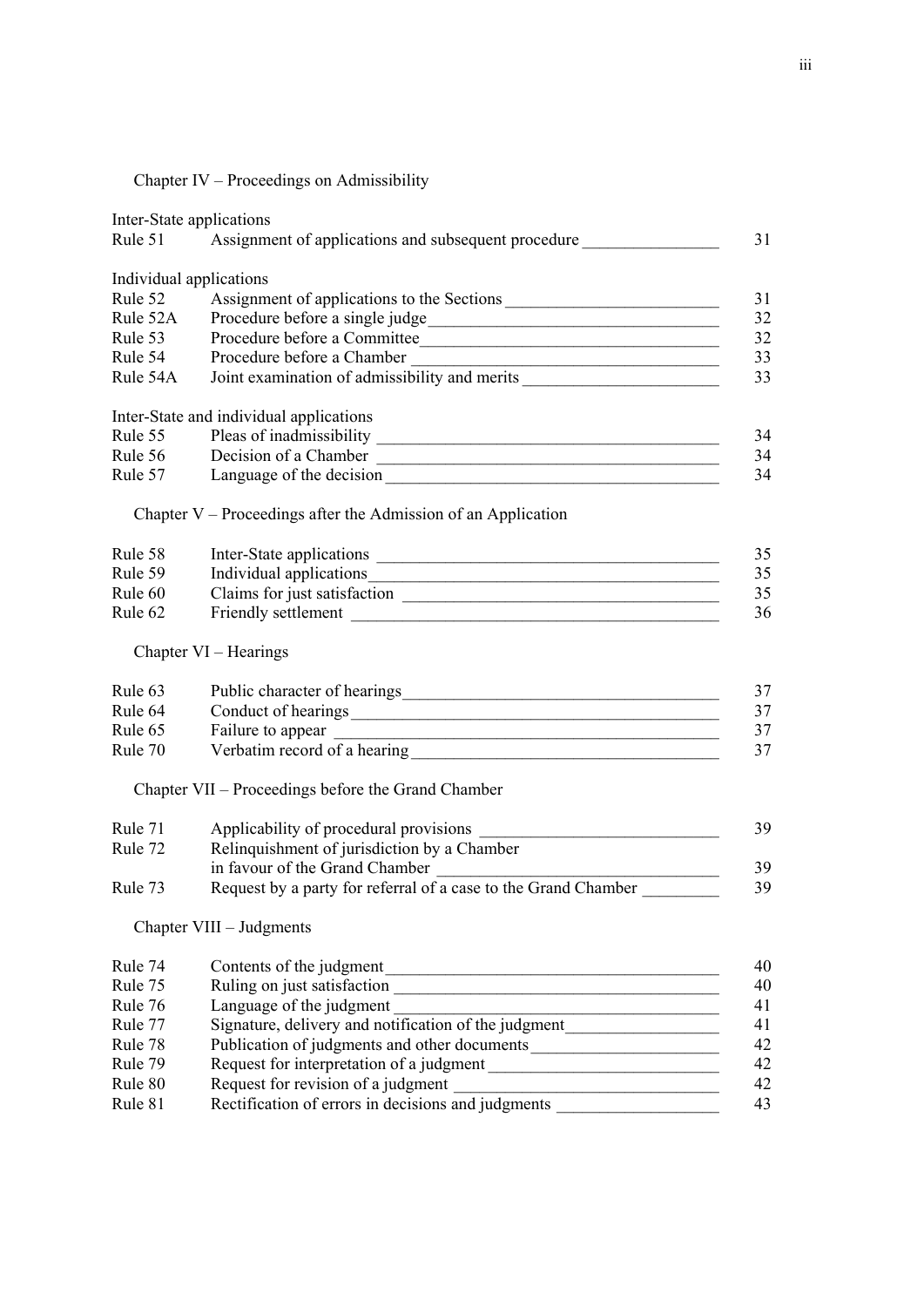### Chapter IX - Advisory Opinions

| Rule 82 |  |
|---------|--|
| Rule 83 |  |
| Rule 84 |  |
| Rule 85 |  |
| Rule 86 |  |
| Rule 87 |  |
| Rule 88 |  |
| Rule 89 |  |
| Rule 90 |  |
|         |  |

Chapter X (Proceedings under Article 46 §§ 3, 4 and 5 of the Convention)

| Sub-chapter I |    |
|---------------|----|
| Rule 91       | 46 |
| Rule 92       | 46 |
| Rule 93       | 46 |

| Sub-chapter 2 |  |
|---------------|--|
| Rule 94       |  |
| Rule 95       |  |
| Rule 96       |  |
| Rule 97       |  |
| Rule 98       |  |
| Rule 99       |  |

Chapter XI - Legal Aid

| Rule 100 |  |
|----------|--|
| Rule 101 |  |
| Rule 102 |  |
| Rule 103 |  |
| Rule 104 |  |
| Rule 105 |  |

### **TITLE III - Transitional Rules**

| Rule $106$<br>Relations between the Court and the Commission |    |
|--------------------------------------------------------------|----|
| <b>Rule 107</b><br>Chamber and Grand Chamber proceedings     |    |
| Rule 108<br>Grant of legal aid                               | 52 |
| Request for revision of a judgment<br>Rule 109               | 52 |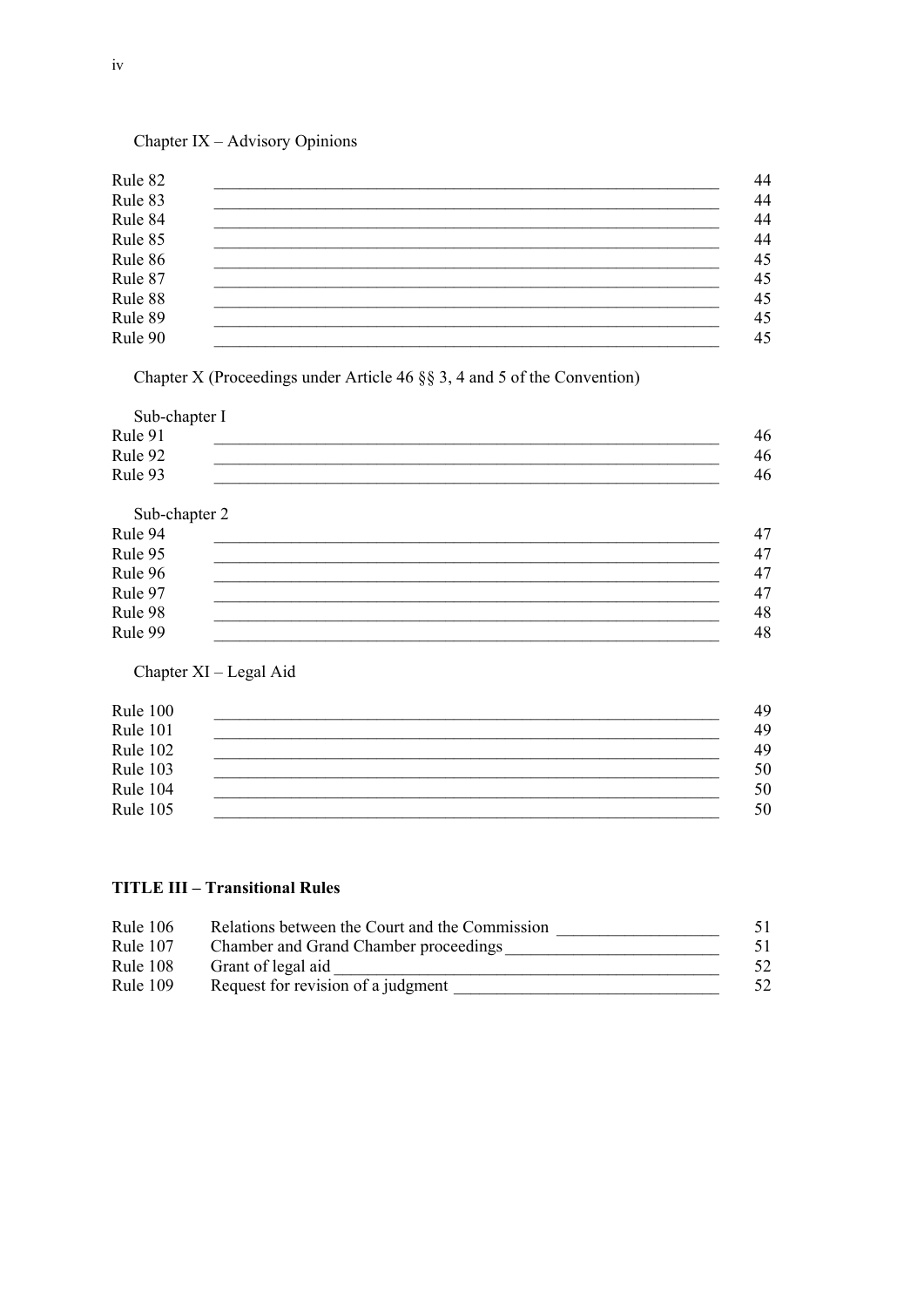### **TITLE IV – Final Clauses**

| Rule $110$ | Amendment or suspension of a Rule |  |
|------------|-----------------------------------|--|
| Rule 111   | Entry into force of the Rules     |  |

# **ANNEX TO THE RULES (concerning investigations)**

| Rule A1             | Investigative measures<br>54                                          |
|---------------------|-----------------------------------------------------------------------|
| Rule A <sub>2</sub> | Obligations of the parties as regards investigative measures<br>54    |
| Rule A3             | Failure to appear before a delegation<br>55                           |
| Rule A4             | Conduct of proceedings before a delegation<br>55                      |
| Rule A5             | Convocation of witnesses, experts and of other persons                |
|                     | to proceedings before a delegation<br>55                              |
| Rule A6             | Oath or solemn declaration by witnesses and experts                   |
|                     | 56<br>heard by a delegation                                           |
| Rule A7             | Hearing of witnesses, experts and other persons by a delegation<br>56 |
| Rule A8             | Verbatim record of proceedings before a delegation<br>57              |

# **PRACTICE DIRECTIONS**

| Requests for interim measures | 58 |
|-------------------------------|----|
| Institution of proceedings    | 60 |
| Written pleadings             | 62 |
| Just satisfaction claims      | 66 |
| Secured electronic filing     | 70 |
| Requests for anonymity        | 72 |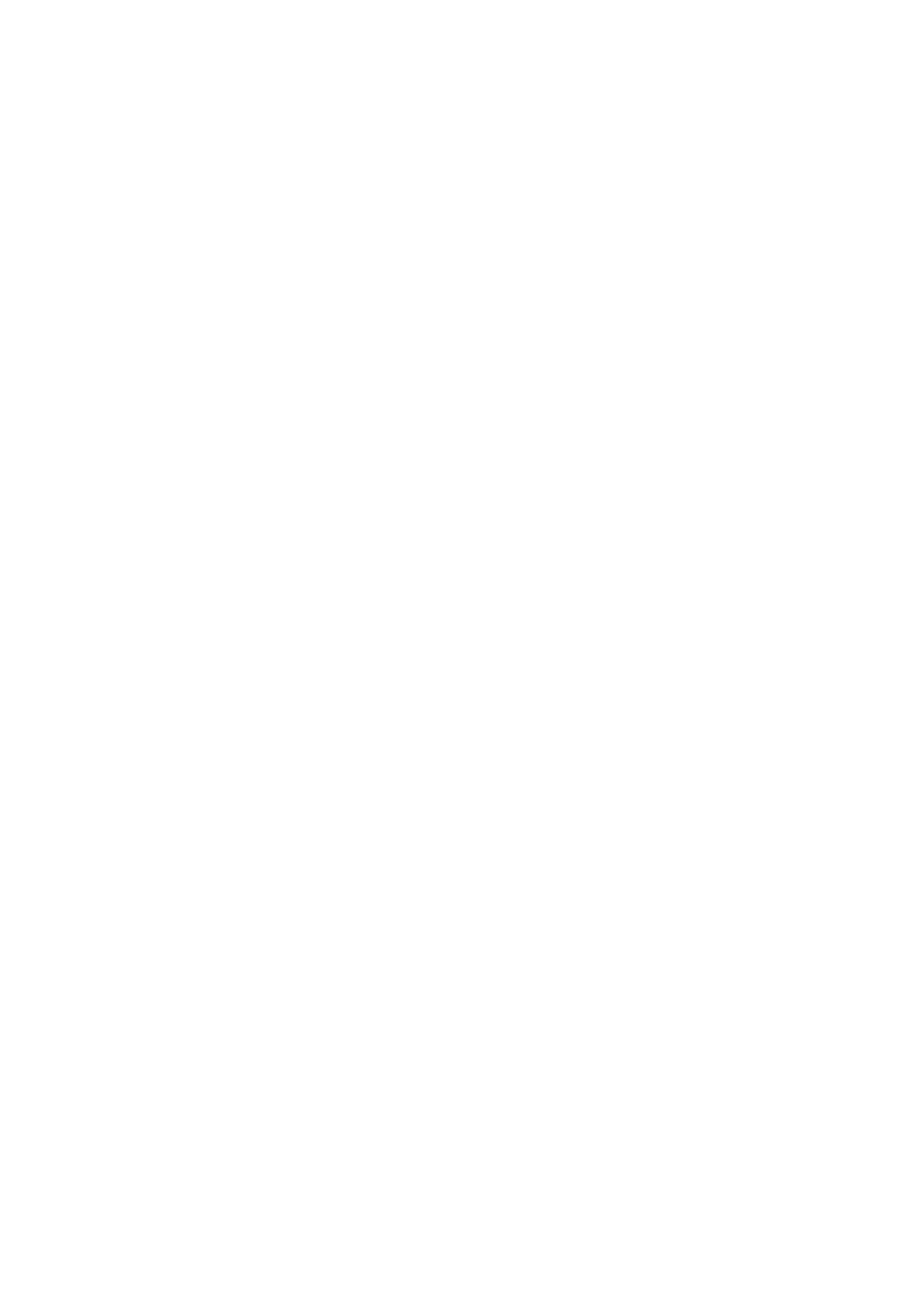The European Court of Human Rights,

Having regard to the Convention for the Protection of Human Rights and Fundamental Freedoms and the Protocols thereto,

Makes the present Rules:

### $Rule I<sup>1</sup>$  $Rule I<sup>1</sup>$  $Rule I<sup>1</sup>$ (Definitions)

<span id="page-10-0"></span>For the purposes of these Rules unless the context otherwise requires:

<span id="page-10-1"></span>(a) the term "Convention" means the Convention for the Protection of Human Rights and Fundamental Freedoms and the Protocols thereto;

(b) the expression "plenary Court" means the European Court of Human Rights sitting in plenary session;

(c) the expression "Grand Chamber" means the Grand Chamber of seventeen judges constituted in pursuance of Article 26 § 1 of the Convention;

(d) the term "Section" means a Chamber set up by the plenary Court for a fixed period in pursuance of Article 25 (b) of the Convention and the expression "President of the Section" means the judge elected by the plenary Court in pursuance of Article 25 (c) of the Convention as President of such a Section;

(e) the term "Chamber" means any Chamber of seven judges constituted in pursuance of Article 26 § 1 of the Convention and the expression "President of the Chamber" means the judge presiding over such a "Chamber";

(f) the term "Committee" means a Committee of three judges set up in pursuance of Article 26 § 1 of the Convention and the expression "President of the Committee" means the judge presiding over such a "Committee";

(g) the expression "single-judge formation" means a single judge sitting in accordance with Article 26  $\S$  1 of the Convention;

(h) the term "Court" means either the plenary Court, the Grand Chamber, a Section, a Chamber, a Committee, a single judge or the panel of five judges referred to in Article 43 § 2 of the Convention;

(i) the expression "*ad hoc* judge" means any person chosen in pursuance of Article 26 § 4 of the Convention and in accordance with Rule 29 to sit as a member of the Grand Chamber or as a member of a Chamber;

<span id="page-10-2"></span><sup>1.</sup> As amended by the Court on 7 July 2003 and 13 November 2006.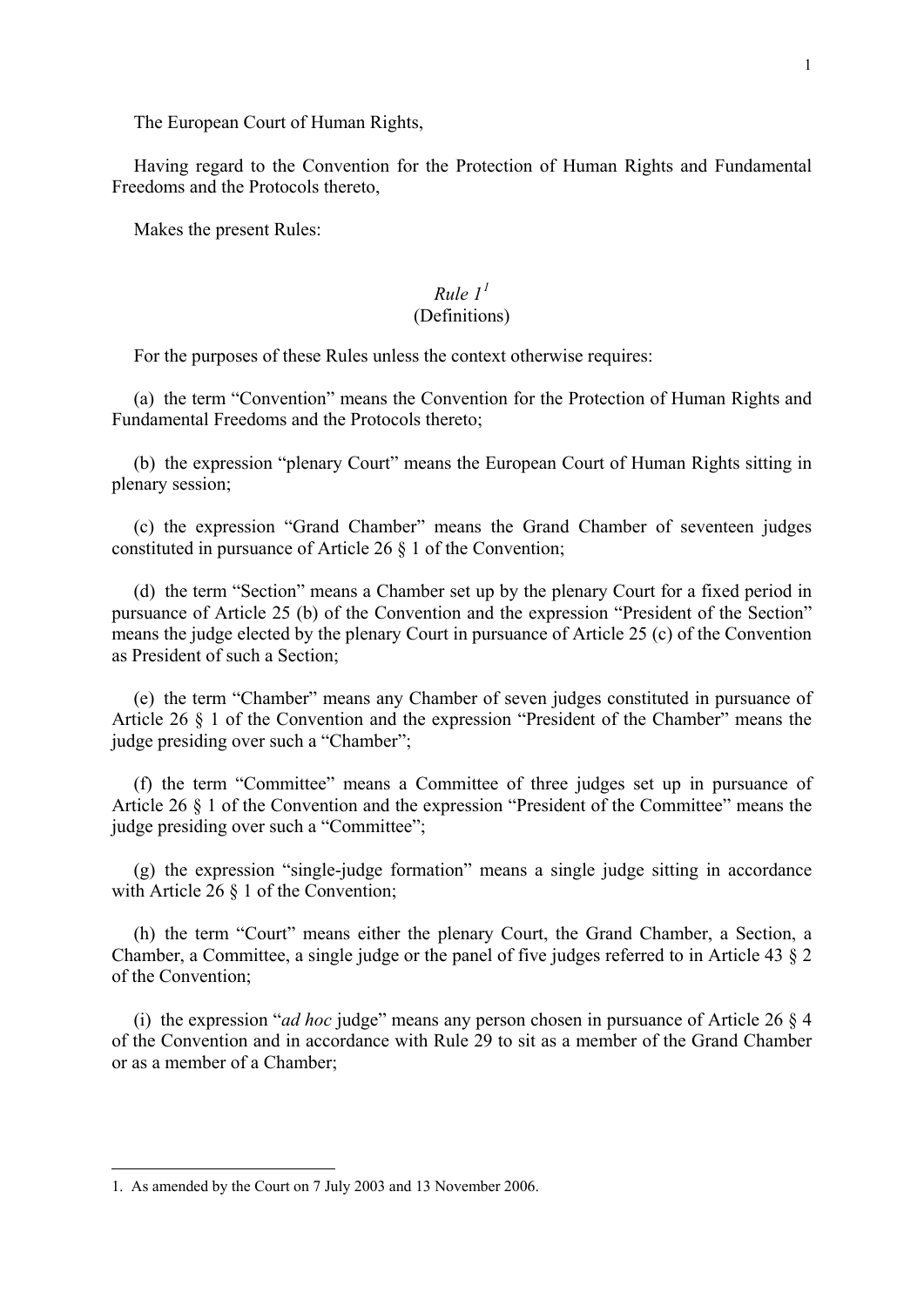(j) the terms "judge" and "judges" mean the judges elected by the Parliamentary Assembly of the Council of Europe or *ad hoc* judges;

(k) the expression "Judge Rapporteur" means a judge appointed to carry out the tasks provided for in Rules 48 and 49;

(l) the term "non-judicial rapporteur" means a member of the Registry charged with assisting the single-judge formations provided for in Article 24 § 2 of the Convention;

(m) the term "delegate" means a judge who has been appointed to a delegation by the Chamber and the expression "head of the delegation" means the delegate appointed by the Chamber to lead its delegation;

(n) the term "delegation" means a body composed of delegates, Registry members and any other person appointed by the Chamber to assist the delegation;

(o) the term "Registrar" denotes the Registrar of the Court or the Registrar of a Section according to the context;

(p) the terms "party" and "parties" mean

– the applicant or respondent Contracting Parties;

– the applicant (the person, non-governmental organisation or group of individuals) that lodged a complaint under Article 34 of the Convention;

(q) the expression "third party" means any Contracting Party or any person concerned or the Council of Europe Commissioner for Human Rights who, as provided for in Article 36 §§ 1, 2 and 3 of the Convention, has exercised the right to submit written comments and take part in a hearing, or has been invited to do so;

(r) the terms "hearing" and "hearings" mean oral proceedings held on the admissibility and/or merits of an application or in connection with a request for revision or an advisory opinion, a request for interpretation by a party or by the Committee of Ministers, or a question whether there has been a failure to fulfil an obligation which may be referred to the Court by virtue of Article 46 § 4 of the Convention;

(s) the expression "Committee of Ministers" means the Committee of Ministers of the Council of Europe;

(t) the terms "former Court" and "Commission" mean respectively the European Court and European Commission of Human Rights set up under former Article 19 of the Convention.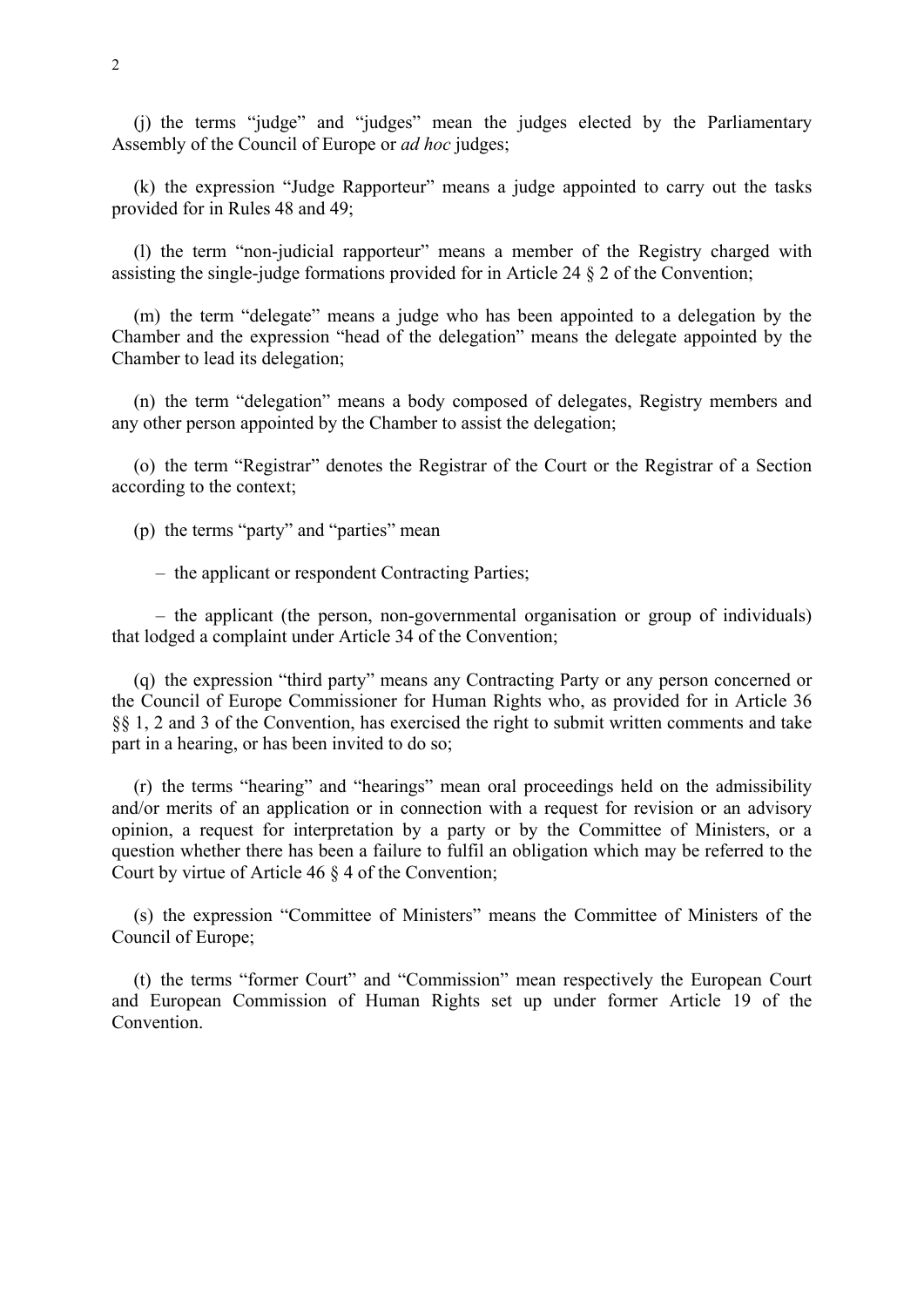#### TITLE I

### **ORGANISATION AND WORKING OF THE COURT**

#### Chapter I

#### **Judges**

### $Rule 2<sup>1</sup>$  $Rule 2<sup>1</sup>$  $Rule 2<sup>1</sup>$

### (Calculation of term of office)

<span id="page-12-1"></span><span id="page-12-0"></span>1. Where the seat is vacant on the date of the judge's election, the term of office shall begin as from the date of taking up office which, unless the President, in an exceptional case, decides otherwise, shall be no later than three months after the date of election.

2. When a judge is elected to replace a judge whose term of office has expired or is about to expire or who has declared his or her intention to resign, the term of office shall begin as from the date of taking up office which, unless the President decides otherwise, shall be no later than three months after the seat becomes vacant.

3. In accordance with Article 23 § 3 of the Convention, an elected judge shall hold office until a successor has taken the oath or made the declaration provided for in Rule 3.

#### *Rule 3*

### (Oath or solemn declaration)

<span id="page-12-3"></span><span id="page-12-2"></span>1. Before taking up office, each elected judge shall, at the first sitting of the plenary Court at which the judge is present or, in case of need, before the President of the Court, take the following oath or make the following solemn declaration:

"I swear" – or "I solemnly declare" – "that I will exercise my functions as a judge honourably, independently and impartially and that I will keep secret all deliberations."

2. This act shall be recorded in minutes.

### $Rule 4<sup>2</sup>$  $Rule 4<sup>2</sup>$  $Rule 4<sup>2</sup>$

#### (Incompatible activities)

<span id="page-12-5"></span><span id="page-12-4"></span>1. In accordance with Article 21  $\S$  3 of the Convention, the judges shall not during their term of office engage in any political or administrative activity or any professional activity which is incompatible with their independence or impartiality or with the demands of a full-time office. Each judge shall declare to the President of the Court any additional activity. In the event of a disagreement between the President and the judge concerned, any question arising shall be decided by the plenary Court.

<span id="page-12-6"></span><sup>1.</sup> As amended by the Court on 13 November 2006.

<span id="page-12-7"></span><sup>2.</sup> As amended by the Court on 29 March 2010.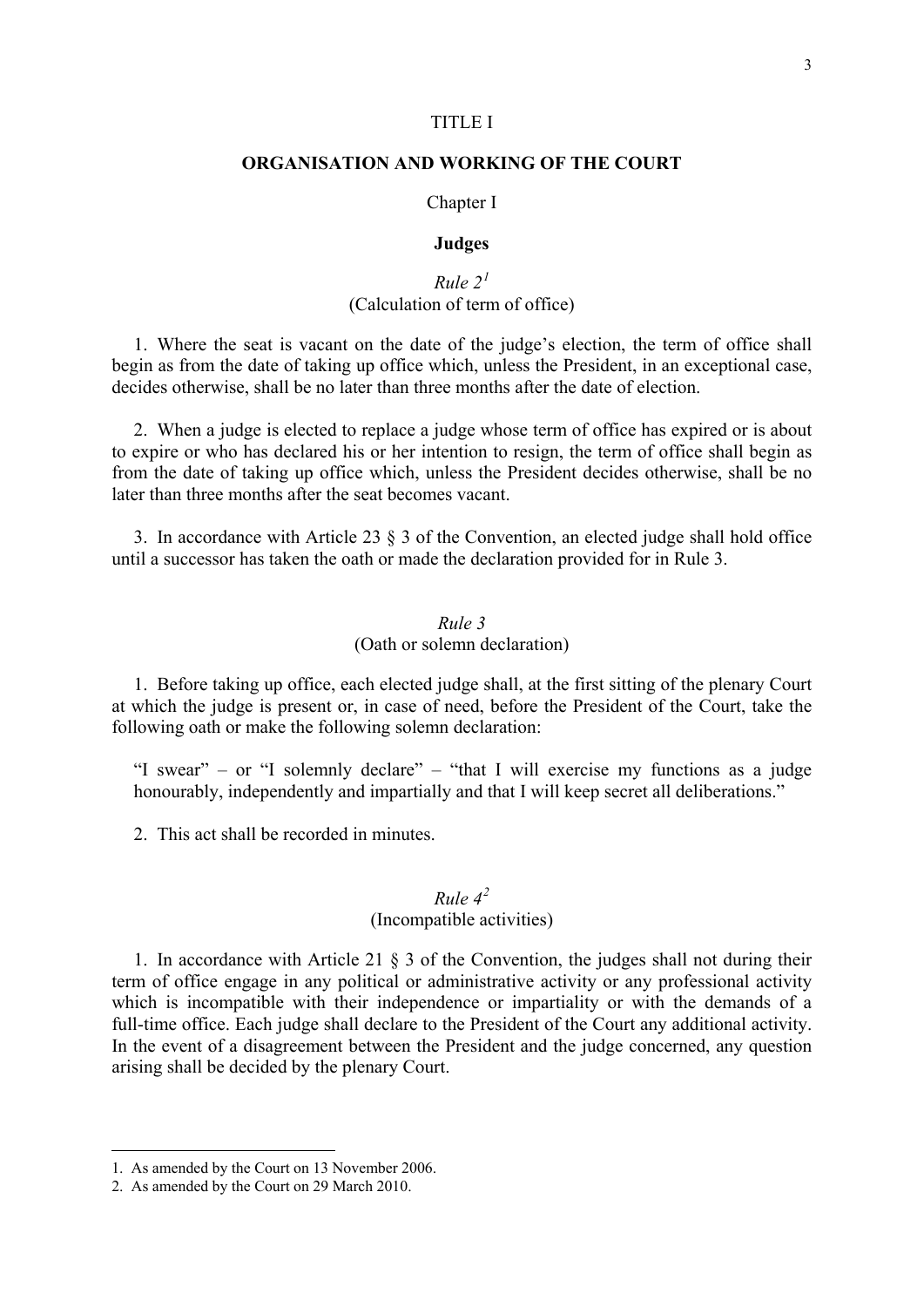2. A former judge shall not represent a party or third party in any capacity in proceedings before the Court relating to an application lodged before the date on which he or she ceased to hold office. As regards applications lodged subsequently, a former judge may not represent a party or third party in any capacity in proceedings before the Court until a period of two years from the date on which he or she ceased to hold office has elapsed.

# *Rule 5[1](#page-13-6)*

### (Precedence)

<span id="page-13-1"></span><span id="page-13-0"></span>1. Elected judges shall take precedence after the President and Vice-Presidents of the Court and the Presidents of the Sections, according to the date of their taking up office in accordance with Rule 2 §§ 1 and 2.

2. Vice-Presidents of the Court elected to office on the same date shall take precedence according to the length of time they have served as judges. If the length of time they have served as judges is the same, they shall take precedence according to age. The same rule shall apply to Presidents of Sections.

3. Judges who have served the same length of time as judges shall take precedence according to age.

4. *Ad hoc* judges shall take precedence after the elected judges according to age.

#### *Rule 6*

### (Resignation)

<span id="page-13-3"></span><span id="page-13-2"></span>Resignation of a judge shall be notified to the President of the Court, who shall transmit it to the Secretary General of the Council of Europe. Subject to the provisions of Rules 24 § 4 *in fine* and 26 § 3, resignation shall constitute vacation of office.

### *Rule 7*

### (Dismissal from office)

<span id="page-13-5"></span><span id="page-13-4"></span>No judge may be dismissed from his or her office unless the other judges, meeting in plenary session, decide by a majority of two-thirds of the elected judges in office that he or she has ceased to fulfil the required conditions. He or she must first be heard by the plenary Court. Any judge may set in motion the procedure for dismissal from office.

<span id="page-13-6"></span><sup>1.</sup> As amended by the Court on 14 May 2007.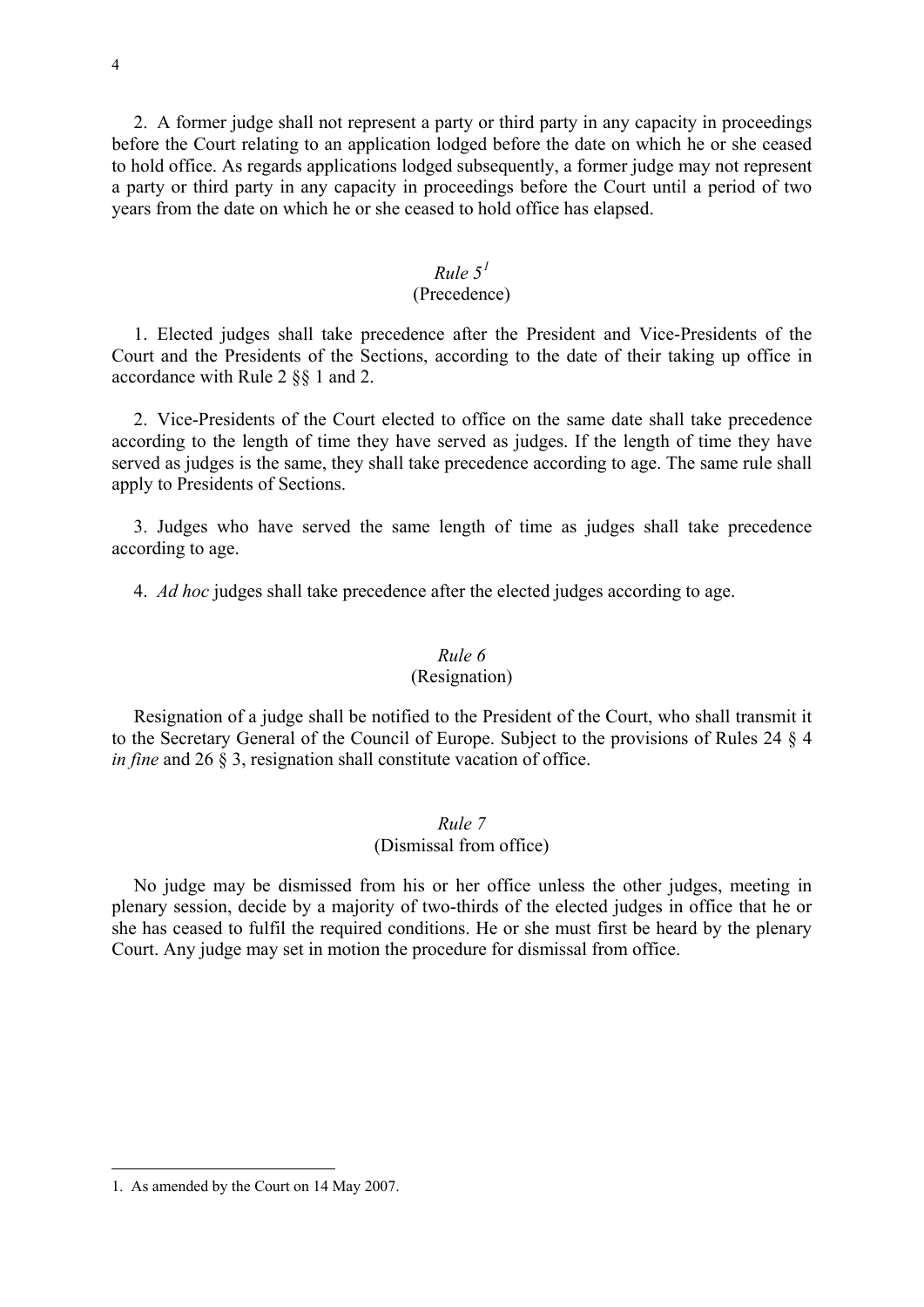### Chapter  $II<sup>1</sup>$  $II<sup>1</sup>$  $II<sup>1</sup>$

#### **Presidency of the Court and the role of the Bureau**

*Rule 8[2](#page-14-5)* (Election of the President and Vice-Presidents of the Court and the Presidents and Vice-Presidents of the Sections)

<span id="page-14-1"></span><span id="page-14-0"></span>1. The plenary Court shall elect its President, two Vice-Presidents and the Presidents of the Sections for a period of three years, provided that such period shall not exceed the duration of their terms of office as judges.

2. Each Section shall likewise elect for a period of three years a Vice-President, who shall replace the President of the Section if the latter is unable to carry out his or her duties.

3. A judge elected in accordance with paragraphs 1 or 2 above may be re-elected but only once to the same level of office. This limitation on the number of terms of office shall not prevent a judge holding an office as described above on the date of the entry into force<sup>[3](#page-14-6)</sup> of the present amendment to Rule 8 from being re-elected once to the same level of office.

4. The Presidents and Vice-Presidents shall continue to hold office until the election of their successors.

5. The elections referred to in this Rule shall be by secret ballot. Only the elected judges who are present shall take part. If no candidate receives an absolute majority of the elected judges present, an additional round or rounds shall take place until one candidate has achieved an absolute majority. At each round the candidate who has received the least number of votes shall be eliminated. If more than one candidate has received the least number of votes, only the candidate who is lowest in the order of precedence in accordance with Rule 5 shall be eliminated. In the event of a tie between two candidates in the final round, preference shall be given to the judge having precedence in accordance with Rule 5.

#### *Rule 9*

### (Functions of the President of the Court)

<span id="page-14-3"></span><span id="page-14-2"></span>1. The President of the Court shall direct the work and administration of the Court. The President shall represent the Court and, in particular, be responsible for its relations with the authorities of the Council of Europe.

2. The President shall preside at plenary meetings of the Court, meetings of the Grand Chamber and meetings of the panel of five judges.

3. The President shall not take part in the consideration of cases being heard by Chambers except where he or she is the judge elected in respect of a Contracting Party concerned.

<span id="page-14-4"></span><sup>1.</sup> As amended by the Court on 7 July 2003.

<span id="page-14-5"></span><sup>2.</sup> As amended by the Court on 7 November 2005.

<span id="page-14-6"></span><sup>3. 1</sup> December 2005.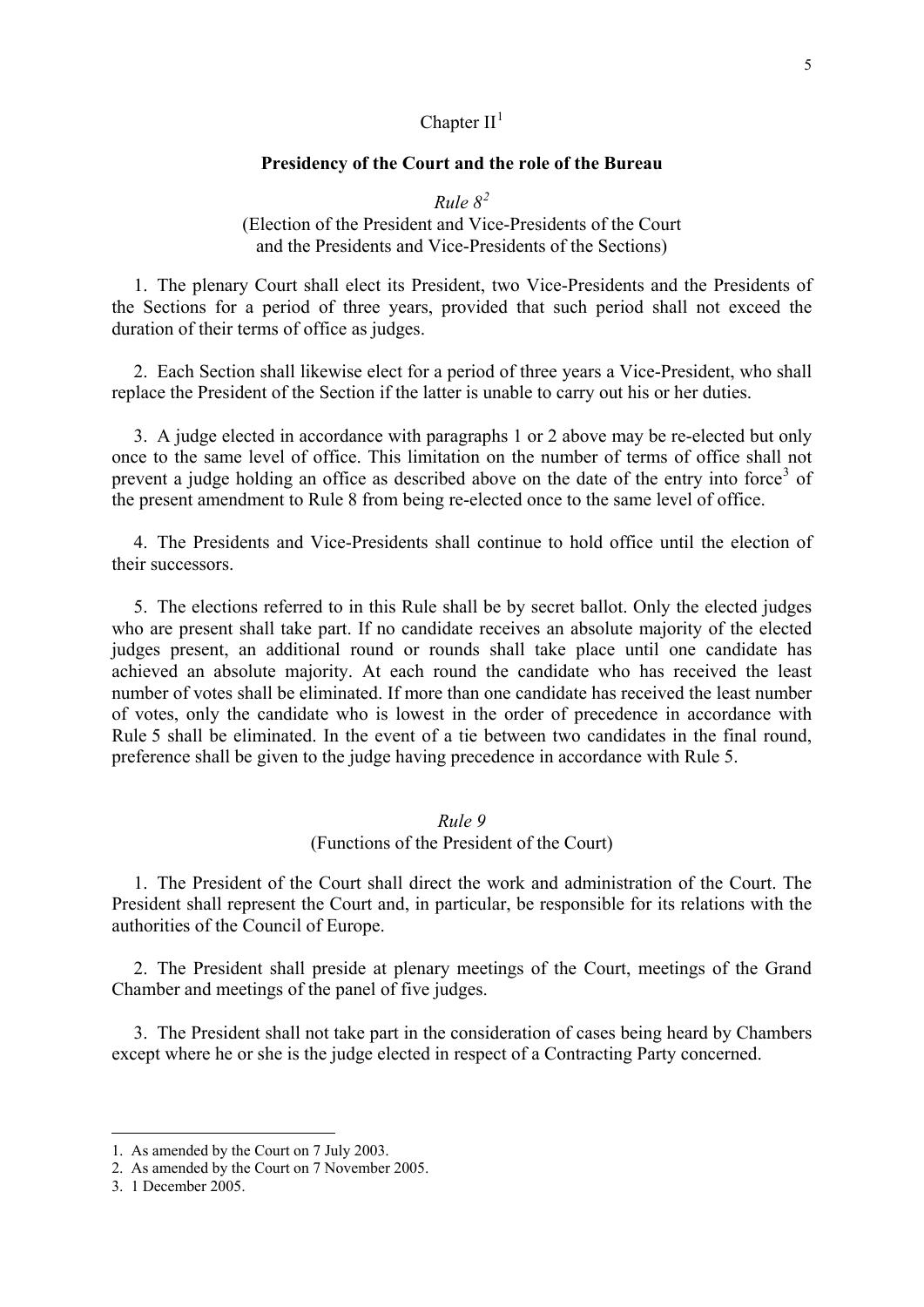### *Rule 9A[1](#page-15-6)* (Role of the Bureau)

<span id="page-15-1"></span><span id="page-15-0"></span>1. (a) The Court shall have a Bureau, composed of the President of the Court, the Vice-Presidents of the Court and the Section Presidents. Where a Vice-President or a Section President is unable to attend a Bureau meeting, he or she shall be replaced by the Section Vice-President or, failing that, by the next most senior member of the Section according to the order of precedence established in Rule 5.

(b) The Bureau may request the attendance of any other member of the Court or any other person whose presence it considers necessary.

2. The Bureau shall be assisted by the Registrar and the Deputy Registrars.

3. The Bureau's task shall be to assist the President in carrying out his or her function in directing the work and administration of the Court. To this end the President may submit to the Bureau any administrative or extra-judicial matter which falls within his or her competence.

4. The Bureau shall also facilitate coordination between the Court's Sections.

5. The President may consult the Bureau before issuing practice directions under Rule 32 and before approving general instructions drawn up by the Registrar under Rule 17 § 4.

6. The Bureau may report on any matter to the Plenary. It may also make proposals to the Plenary.

7. A record shall be kept of the Bureau's meetings and distributed to the Judges in both the Court's official languages. The secretary to the Bureau shall be designated by the Registrar in agreement with the President.

### *Rule 10*

(Functions of the Vice-Presidents of the Court)

<span id="page-15-3"></span><span id="page-15-2"></span>The Vice-Presidents of the Court shall assist the President of the Court. They shall take the place of the President if the latter is unable to carry out his or her duties or the office of President is vacant, or at the request of the President. They shall also act as Presidents of **Sections** 

### *Rule 11*  (Replacement of the President and the Vice-Presidents of the Court)

<span id="page-15-5"></span><span id="page-15-4"></span>If the President and the Vice-Presidents of the Court are at the same time unable to carry out their duties or if their offices are at the same time vacant, the office of President of the Court shall be assumed by a President of a Section or, if none is available, by another elected judge, in accordance with the order of precedence provided for in Rule 5.

<span id="page-15-6"></span><sup>1.</sup> Inserted by the Court on 7 July 2003.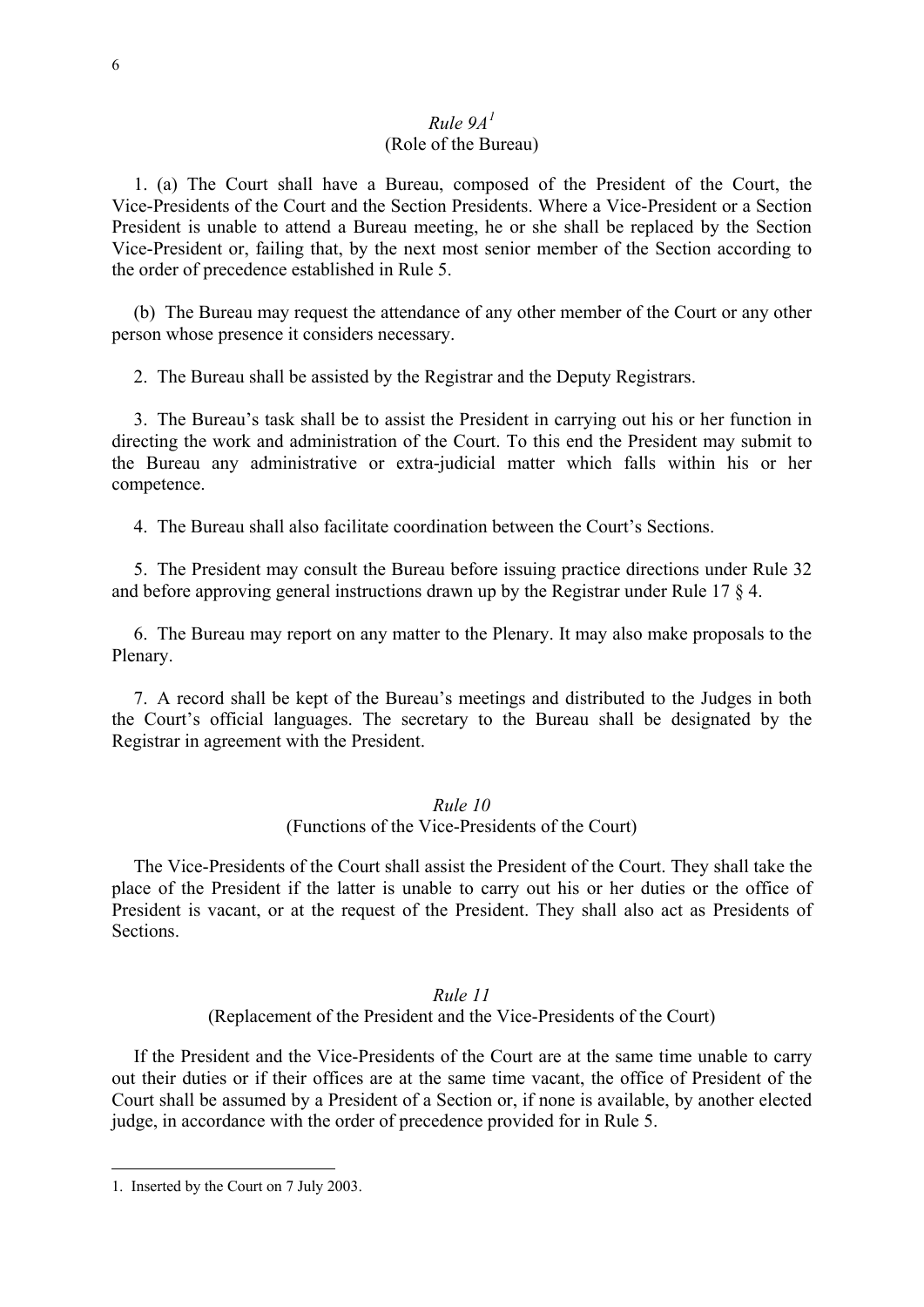# *Rule 12[1](#page-16-6)*

### (Presidency of Sections and Chambers)

<span id="page-16-1"></span><span id="page-16-0"></span>The Presidents of the Sections shall preside at the sittings of the Section and Chambers of which they are members and shall direct the Sections' work. The Vice-Presidents of the Sections shall take their place if they are unable to carry out their duties or if the office of President of the Section concerned is vacant, or at the request of the President of the Section. Failing that, the judges of the Section and the Chambers shall take their place, in the order of precedence provided for in Rule 5.

### *Rule 13[2](#page-16-7)* (Inability to preside)

<span id="page-16-3"></span><span id="page-16-2"></span>Judges of the Court may not preside in cases in which the Contracting Party of which they are nationals or in respect of which they were elected is a party, or in cases where they sit as a judge appointed by virtue of Rule 29  $\S$  1 (a) or Rule 30  $\S$  1.

### *Rule 14*

### (Balanced representation of the sexes)

<span id="page-16-5"></span><span id="page-16-4"></span>In relation to the making of appointments governed by this and the following chapter of the present Rules, the Court shall pursue a policy aimed at securing a balanced representation of the sexes.

<span id="page-16-6"></span><sup>1.</sup> As amended by the Court on 17 June and 8 July 2002.

<span id="page-16-7"></span><sup>2.</sup> As amended by the Court on 4 July 2005.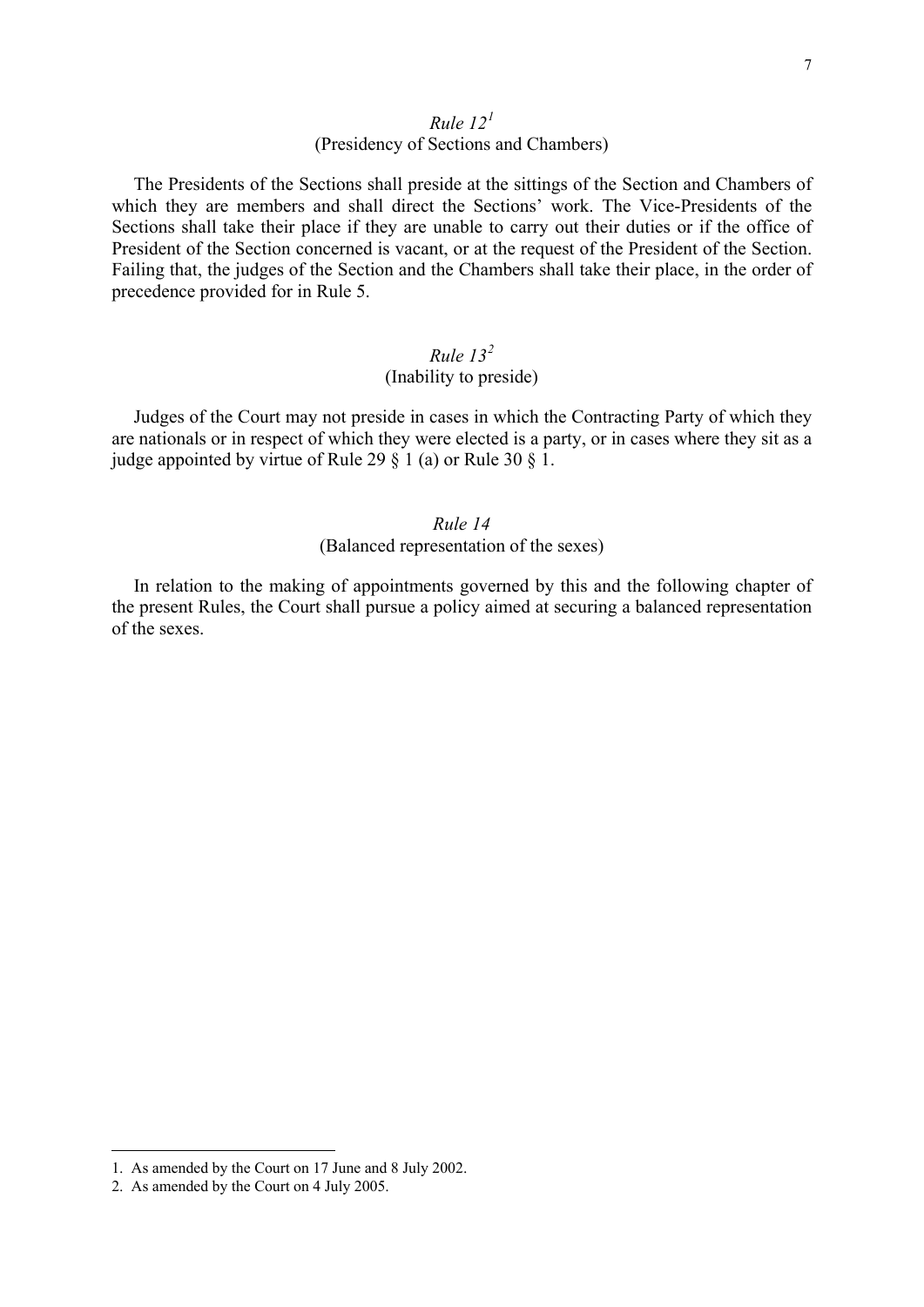#### Chapter III

### **The Registry**

#### *Rule 15*  (Election of the Registrar)

<span id="page-17-1"></span><span id="page-17-0"></span>1. The plenary Court shall elect its Registrar. The candidates shall be of high moral character and must possess the legal, managerial and linguistic knowledge and experience necessary to carry out the functions attaching to the post.

2. The Registrar shall be elected for a term of five years and may be re-elected. The Registrar may not be dismissed from office, unless the judges, meeting in plenary session, decide by a majority of two-thirds of the elected judges in office that the person concerned has ceased to fulfil the required conditions. He or she must first be heard by the plenary Court. Any judge may set in motion the procedure for dismissal from office.

3. The elections referred to in this Rule shall be by secret ballot; only the elected judges who are present shall take part. If no candidate receives an absolute majority of the elected judges present, a ballot shall take place between the two candidates who have received most votes. In the event of a tie, preference shall be given, firstly, to the female candidate, if any, and, secondly, to the older candidate.

4. Before taking up office, the Registrar shall take the following oath or make the following solemn declaration before the plenary Court or, if need be, before the President of the Court:

"I swear" – or "I solemnly declare" – "that I will exercise loyally, discreetly and conscientiously the functions conferred upon me as Registrar of the European Court of Human Rights."

This act shall be recorded in minutes.

# *Rule 16*

### (Election of the Deputy Registrars)

<span id="page-17-3"></span><span id="page-17-2"></span>1. The plenary Court shall also elect two Deputy Registrars on the conditions and in the manner and for the term prescribed in the preceding Rule. The procedure for dismissal from office provided for in respect of the Registrar shall likewise apply. The Court shall first consult the Registrar in both these matters.

2. Before taking up office, a Deputy Registrar shall take an oath or make a solemn declaration before the plenary Court or, if need be, before the President of the Court, in terms similar to those prescribed in respect of the Registrar. This act shall be recorded in minutes.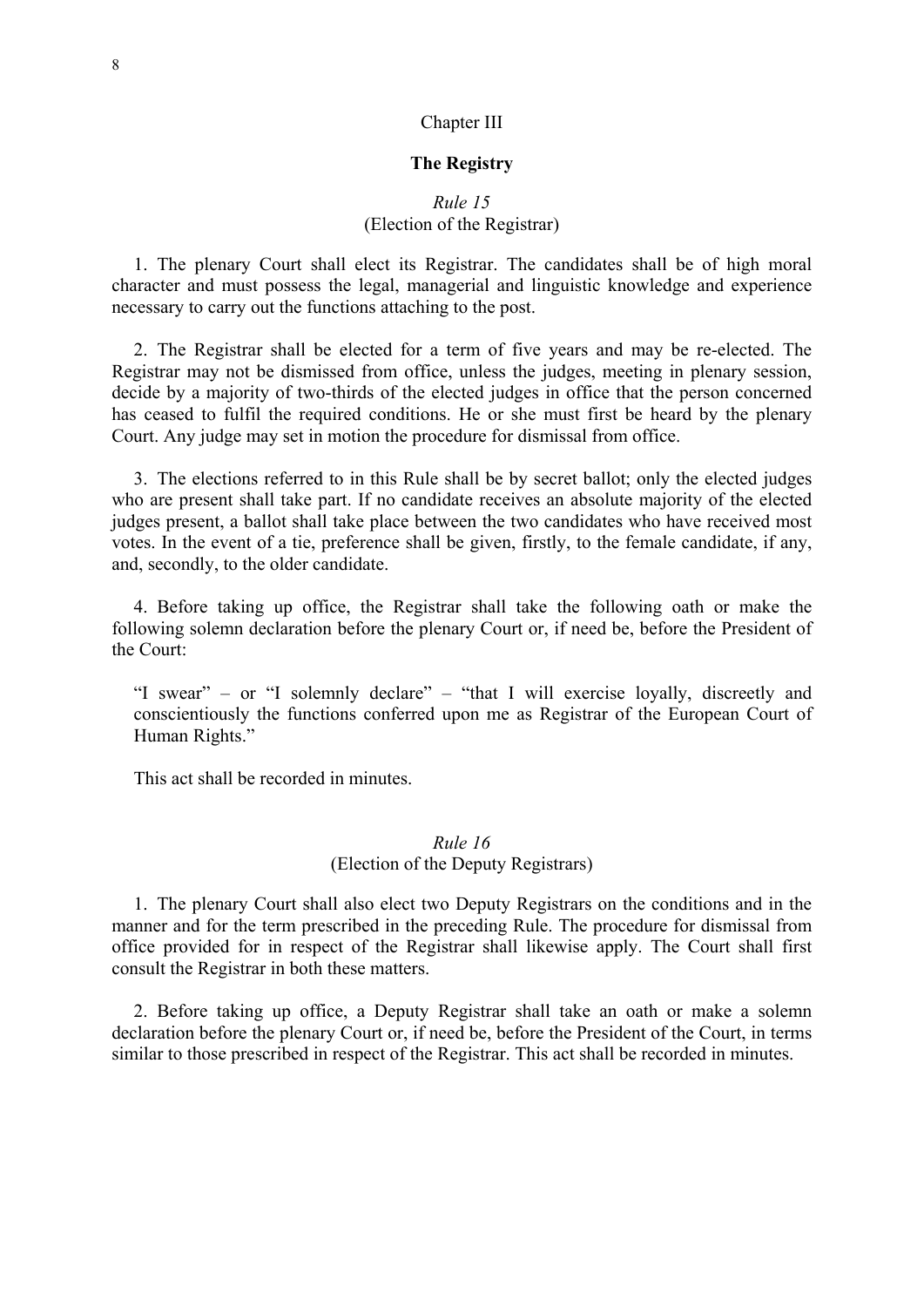#### *Rule 17*  (Functions of the Registrar)

<span id="page-18-1"></span><span id="page-18-0"></span>1. The Registrar shall assist the Court in the performance of its functions and shall be responsible for the organisation and activities of the Registry under the authority of the President of the Court.

2. The Registrar shall have the custody of the archives of the Court and shall be the channel for all communications and notifications made by, or addressed to, the Court in connection with the cases brought or to be brought before it.

3. The Registrar shall, subject to the duty of discretion attaching to this office, reply to requests for information concerning the work of the Court, in particular to enquiries from the press.

4. General instructions drawn up by the Registrar, and approved by the President of the Court, shall regulate the working of the Registry.

### *Rule 18[1](#page-18-6)* (Organisation of the Registry)

<span id="page-18-3"></span><span id="page-18-2"></span>1. The Registry shall consist of Section Registries equal to the number of Sections set up by the Court and of the departments necessary to provide the legal and administrative services required by the Court.

2. The Section Registrar shall assist the Section in the performance of its functions and may be assisted by a Deputy Section Registrar.

3. The officials of the Registry, but not the Registrar and the Deputy Registrars, shall be appointed by the Secretary General of the Council of Europe with the agreement of the President of the Court or of the Registrar acting on the President's instructions.

### *Rule 18A[2](#page-18-7)* (Non-judicial rapporteurs)

<span id="page-18-5"></span><span id="page-18-4"></span>1. When sitting in a single-judge formation, the Court shall be assisted by non-judicial rapporteurs who shall function under the authority of the President of the Court. They shall form part of the Court's Registry.

2. The non-judicial rapporteurs shall be appointed by the President of the Court on a proposal by the Registrar.

<span id="page-18-6"></span><sup>1.</sup> As amended by the Court on 13 November 2006.

<span id="page-18-7"></span><sup>2.</sup> Inserted by the Court on 13 November 2006.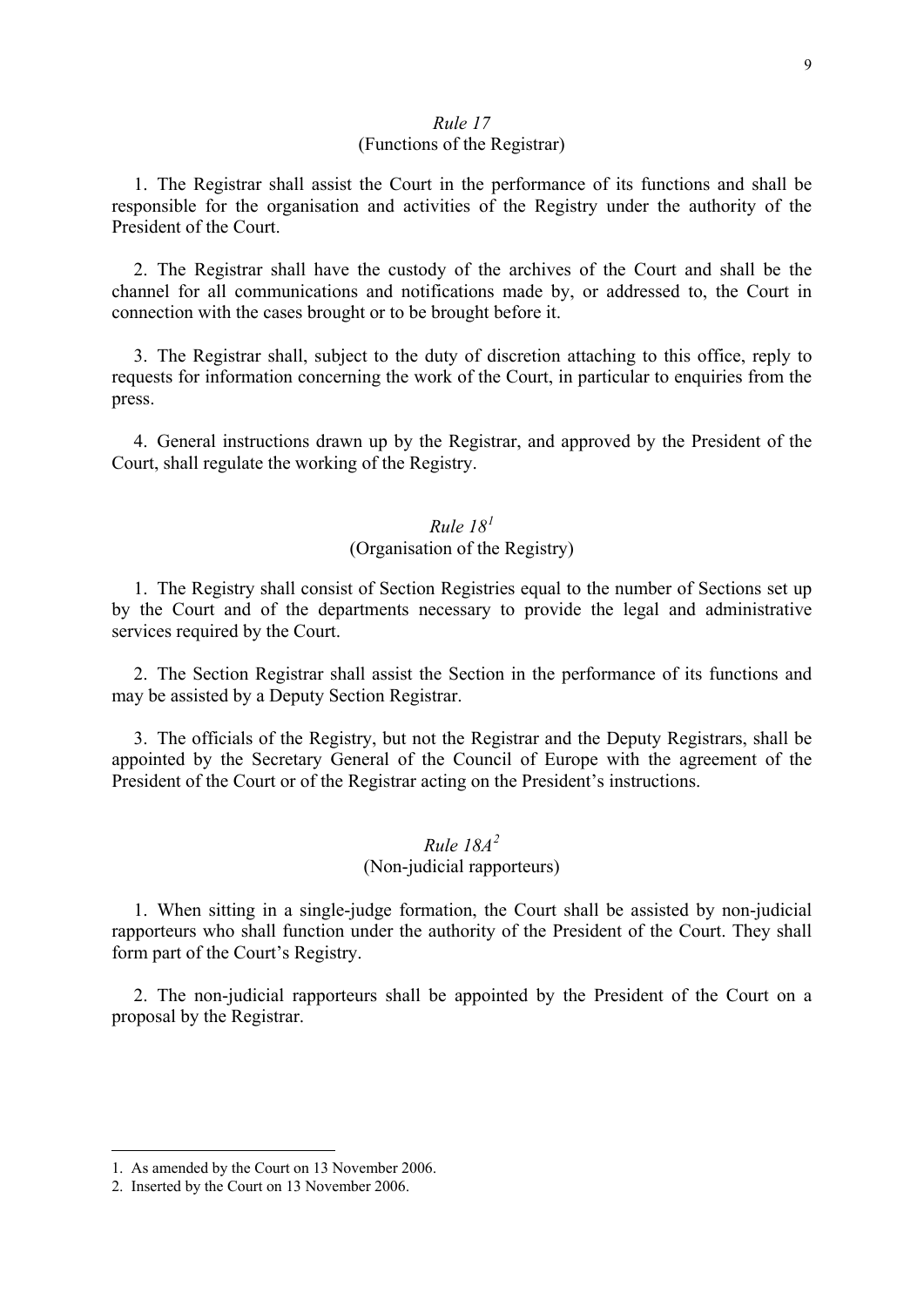#### **The Working of the Court**

### *Rule 19*  (Seat of the Court)

<span id="page-19-1"></span><span id="page-19-0"></span>1. The seat of the Court shall be at the seat of the Council of Europe at Strasbourg. The Court may, however, if it considers it expedient, perform its functions elsewhere in the territories of the member States of the Council of Europe.

2. The Court may decide, at any stage of the examination of an application, that it is necessary that an investigation or any other function be carried out elsewhere by it or one or more of its members.

#### *Rule 20*

#### (Sessions of the plenary Court)

<span id="page-19-3"></span><span id="page-19-2"></span>1. The plenary sessions of the Court shall be convened by the President of the Court whenever the performance of its functions under the Convention and under these Rules so requires. The President of the Court shall convene a plenary session if at least one-third of the members of the Court so request, and in any event once a year to consider administrative matters.

2. The quorum of the plenary Court shall be two-thirds of the elected judges in office.

3. If there is no quorum, the President shall adjourn the sitting.

#### *Rule 21*

#### (Other sessions of the Court)

<span id="page-19-5"></span><span id="page-19-4"></span>1. The Grand Chamber, the Chambers and the Committees shall sit full time. On a proposal by the President, however, the Court shall fix session periods each year.

<span id="page-19-6"></span>2. Outside those periods the Grand Chamber and the Chambers shall be convened by their Presidents in cases of urgency.

#### *Rule 22*

#### (Deliberations)

1. The Court shall deliberate in private. Its deliberations shall remain secret.

<span id="page-19-7"></span>2. Only the judges shall take part in the deliberations. The Registrar or the designated substitute, as well as such other officials of the Registry and interpreters whose assistance is deemed necessary, shall be present. No other person may be admitted except by special decision of the Court.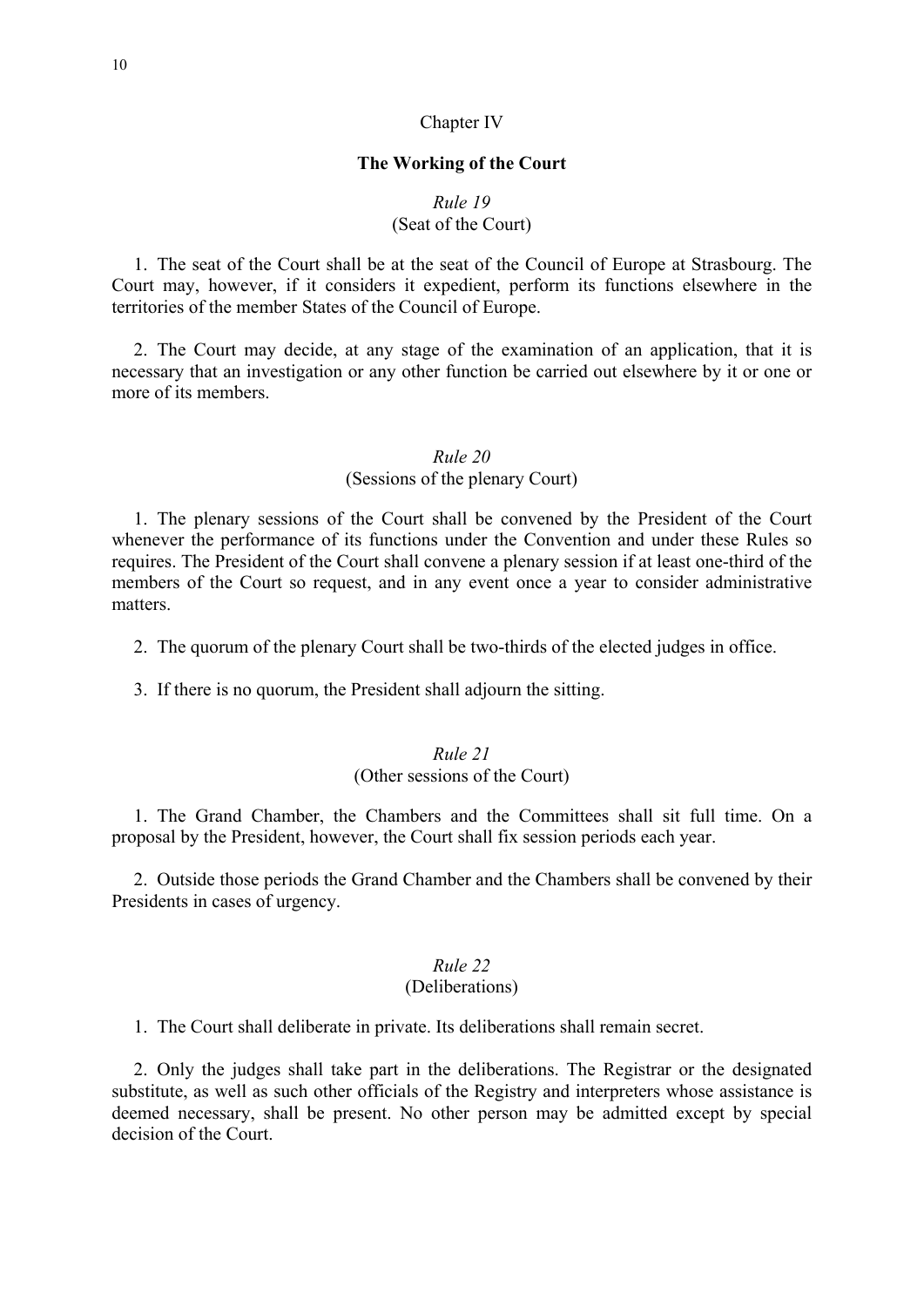3. Before a vote is taken on any matter in the Court, the President may request the judges to state their opinions on it.

#### *Rule 23*  (Votes)

<span id="page-20-1"></span><span id="page-20-0"></span>1. The decisions of the Court shall be taken by a majority of the judges present. In the event of a tie, a fresh vote shall be taken and, if there is still a tie, the President shall have a casting vote. This paragraph shall apply unless otherwise provided for in these Rules.

2. The decisions and judgments of the Grand Chamber and the Chambers shall be adopted by a majority of the sitting judges. Abstentions shall not be allowed in final votes on the admissibility and merits of cases.

3. As a general rule, votes shall be taken by a show of hands. The President may take a roll-call vote, in reverse order of precedence.

4. Any matter that is to be voted upon shall be formulated in precise terms.

### *Rule 23A[1](#page-20-4)* (Decision by tacit agreement)

<span id="page-20-3"></span><span id="page-20-2"></span>Where it is necessary for the Court to decide a point of procedure or any other question other than at a scheduled meeting of the Court, the President may direct that a draft decision be circulated among the judges and that a deadline be set for their comments on the draft. In the absence of any objection from a judge, the proposal shall be deemed to have been adopted at the expiry of the deadline.

<span id="page-20-4"></span><sup>1.</sup> Inserted by the Court on 13 December 2004.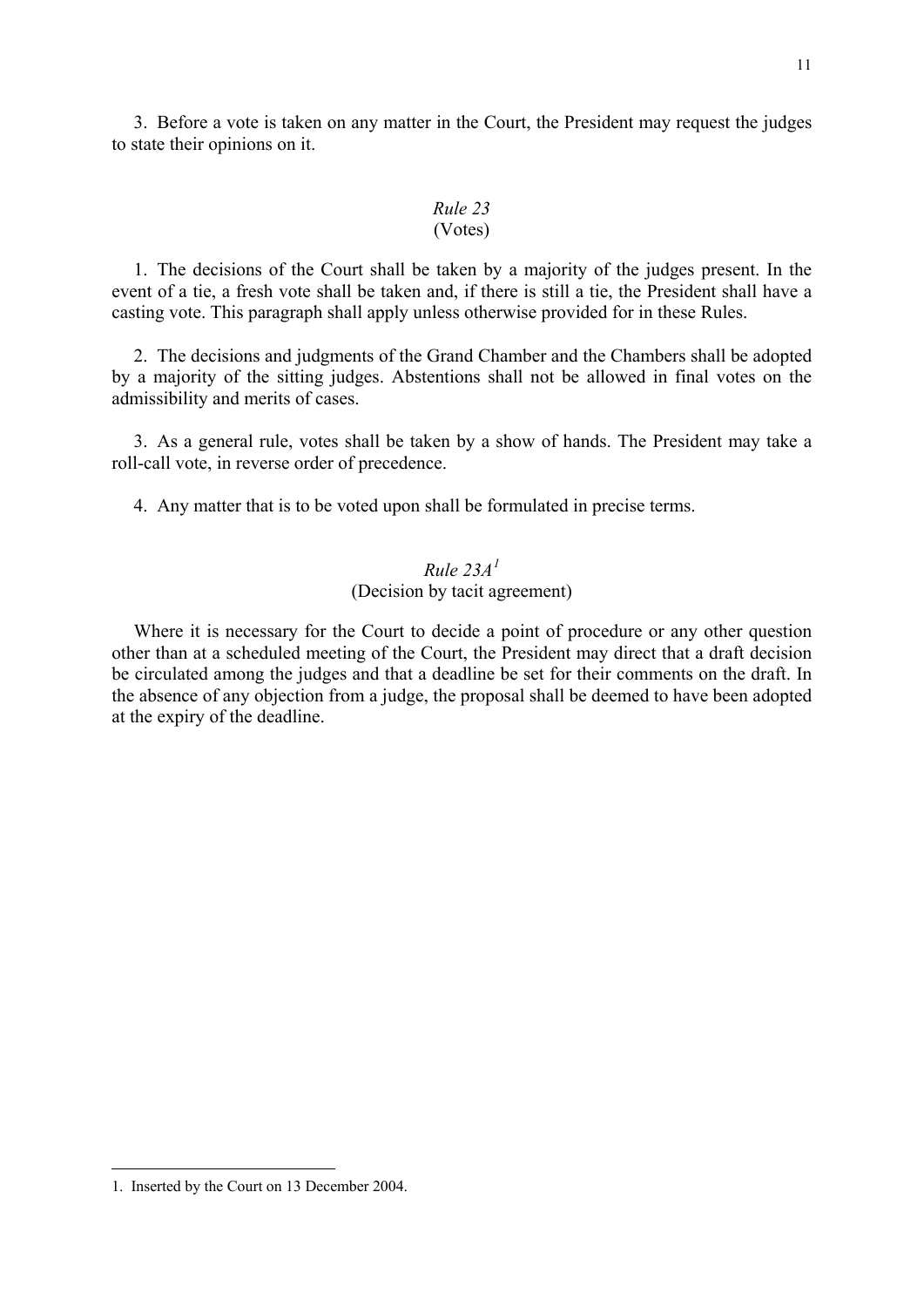#### Chapter V

#### **The Composition of the Court**

### *Rule 24[1](#page-21-2)* (Composition of the Grand Chamber)

<span id="page-21-1"></span><span id="page-21-0"></span>1. The Grand Chamber shall be composed of seventeen judges and at least three substitute judges.

2. (a) The Grand Chamber shall include the President and the Vice-Presidents of the Court and the Presidents of the Sections. Any Vice-President of the Court or President of a Section who is unable to sit as a member of the Grand Chamber shall be replaced by the Vice-President of the relevant Section.

(b) The judge elected in respect of the Contracting Party concerned or, where appropriate, the judge designated by virtue of Rule 29 or Rule 30 shall sit as an *ex officio* member of the Grand Chamber in accordance with Article 26 §§ 4 and 5 of the Convention.

(c) In cases referred to the Grand Chamber under Article 30 of the Convention, the Grand Chamber shall also include the members of the Chamber which relinquished jurisdiction.

(d) In cases referred to it under Article 43 of the Convention, the Grand Chamber shall not include any judge who sat in the Chamber which rendered the judgment in the case so referred, with the exception of the President of that Chamber and the judge who sat in respect of the State Party concerned, or any judge who sat in the Chamber or Chambers which ruled on the admissibility of the application.

(e) The judges and substitute judges who are to complete the Grand Chamber in each case referred to it shall be designated from among the remaining judges by a drawing of lots by the President of the Court in the presence of the Registrar. The modalities for the drawing of lots shall be laid down by the Plenary Court, having due regard to the need for a geographically balanced composition reflecting the different legal systems among the Contracting Parties.

(f) In examining a request for an advisory opinion under Article 47 of the Convention, the Grand Chamber shall be constituted in accordance with the provisions of paragraph 2 (a) and (e) of this Rule.

(g) In examining a request under Article 46 § 4 of the Convention, the Grand Chamber shall include, in addition to the judges referred to in paragraph 2 (a) and (b) of this Rule, the members of the Chamber or Committee which rendered the judgment in the case concerned. If the judgment was rendered by a Grand Chamber, the Grand Chamber shall be constituted as the original Grand Chamber. In all cases, including those where it is not possible to reconstitute the original Grand Chamber, the judges and substitute judges who are to complete the Grand Chamber shall be designated in accordance with paragraph 2 (e) of this Rule.

<span id="page-21-2"></span><sup>1.</sup> As amended by the Court on 8 December 2000, 13 December 2004, 4 July and 7 November 2005 and 29 May and 13 November 2006.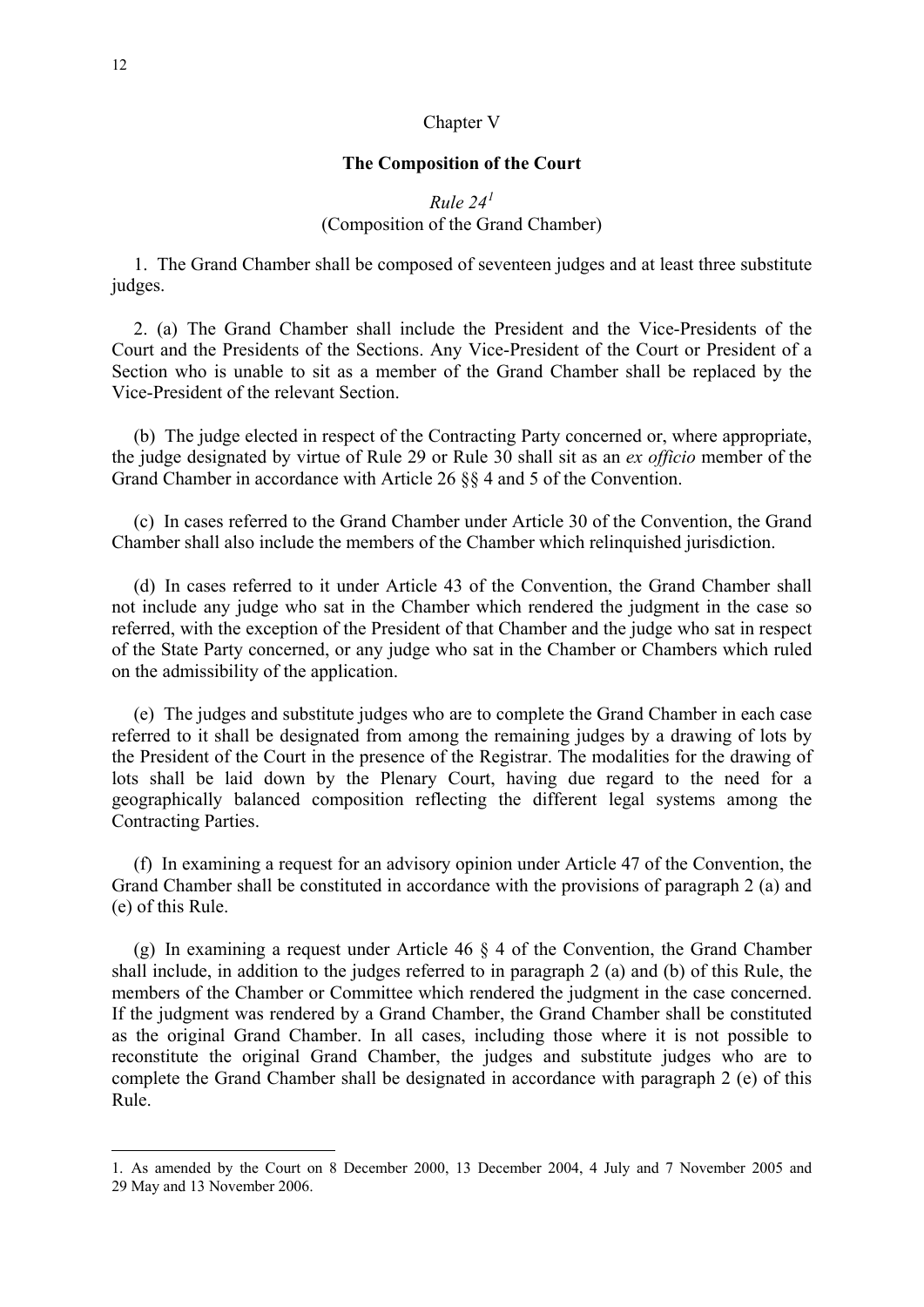3. If any judges are prevented from sitting, they shall be replaced by the substitute judges in the order in which the latter were selected under paragraph 2 (e) of this Rule.

4. The judges and substitute judges designated in accordance with the above provisions shall continue to sit in the Grand Chamber for the consideration of the case until the proceedings have been completed. Even after the end of their terms of office, they shall continue to deal with the case if they have participated in the consideration of the merits. These provisions shall also apply to proceedings relating to advisory opinions.

5. (a) The panel of five judges of the Grand Chamber called upon to consider a request submitted under Article 43 of the Convention shall be composed of

– the President of the Court. If the President of the Court is prevented from sitting, he or she shall be replaced by the Vice-President of the Court taking precedence;

– two Presidents of Sections designated by rotation. If the Presidents of the Sections so designated are prevented from sitting, they shall be replaced by the Vice-Presidents of their Sections;

– two judges designated by rotation from among the judges elected by the remaining Sections to sit on the panel for a period of six months;

– at least two substitute judges designated in rotation from among the judges elected by the Sections to serve on the panel for a period of six months.

(b) When considering a referral request, the panel shall not include any judge who took part in the consideration of the admissibility or merits of the case in question.

(c) No judge elected in respect of, or who is a national of, a Contracting Party concerned by a referral request may be a member of the panel when it examines that request. An elected judge appointed by the Contracting Party concerned pursuant to Rules 29 or 30 shall likewise be excluded from consideration of any such request.

(d) Any member of the panel unable to sit, for the reasons set out in (b) or (c) shall be replaced by a substitute judge designated in rotation from among the judges elected by the Sections to serve on the panel for a period of six months.

#### *Rule 25*

### (Setting-up of Sections)

<span id="page-22-1"></span><span id="page-22-0"></span>1. The Chambers provided for in Article 25 (b) of the Convention (referred to in these Rules as "Sections") shall be set up by the plenary Court, on a proposal by its President, for a period of three years with effect from the election of the presidential office-holders of the Court under Rule 8. There shall be at least four Sections.

2. Each judge shall be a member of a Section. The composition of the Sections shall be geographically and gender balanced and shall reflect the different legal systems among the Contracting Parties.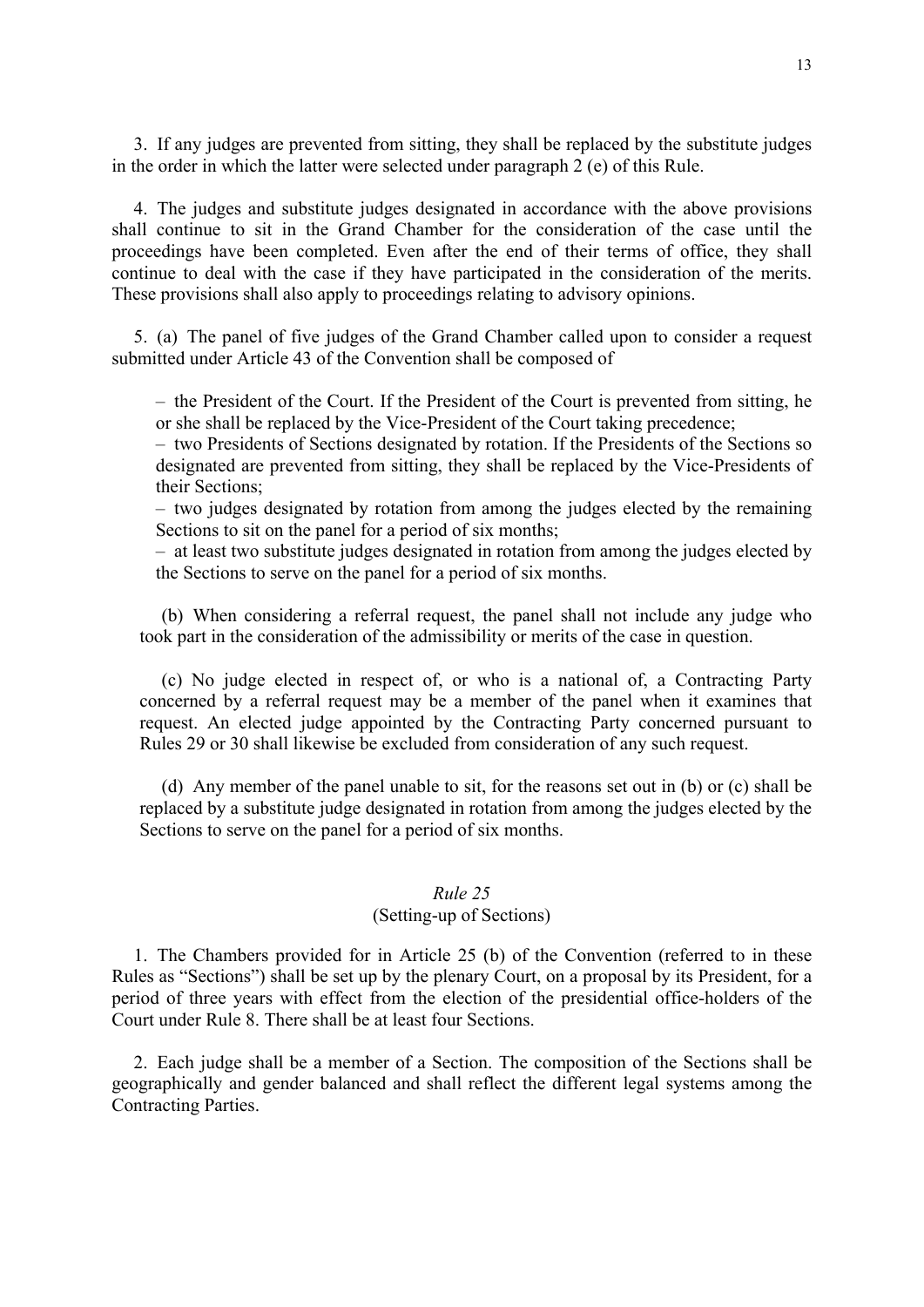3. Where a judge ceases to be a member of the Court before the expiry of the period for which the Section has been constituted, the judge's place in the Section shall be taken by his or her successor as a member of the Court.

4. The President of the Court may exceptionally make modifications to the composition of the Sections if circumstances so require.

5. On a proposal by the President, the plenary Court may constitute an additional Section.

#### $Rule 26<sup>1</sup>$  $Rule 26<sup>1</sup>$  $Rule 26<sup>1</sup>$ (Constitution of Chambers)

<span id="page-23-1"></span><span id="page-23-0"></span>1. The Chambers of seven judges provided for in Article 26 § 1 of the Convention for the consideration of cases brought before the Court shall be constituted from the Sections as follows.

(a) Subject to paragraph 2 of this Rule and to Rule 28 § 4, last sentence, the Chamber shall in each case include the President of the Section and the judge elected in respect of any Contracting Party concerned. If the latter judge is not a member of the Section to which the application has been assigned under Rules 51 or 52, he or she shall sit as an *ex officio* member of the Chamber in accordance with Article 26 § 4 of the Convention. Rule 29 shall apply if that judge is unable to sit or withdraws.

(b) The other members of the Chamber shall be designated by the President of the Section in rotation from among the members of the relevant Section.

(c) The members of the Section who are not so designated shall sit in the case as substitute judges.

2. The judge elected in respect of any Contracting Party concerned or, where appropriate, another elected judge or *ad hoc* judge appointed in accordance with Rules 29 and 30 may be dispensed by the President of the Chamber from attending meetings devoted to preparatory or procedural matters. For the purposes of such meetings the Contracting Party concerned shall be deemed to have appointed in place of that judge the first substitute judge, in accordance with Rule 29  $\S$  1.

3. Even after the end of their terms of office, judges shall continue to deal with cases in which they have participated in the consideration of the merits.

### *Rule 27[2](#page-23-5)*

#### (Committees)

<span id="page-23-3"></span><span id="page-23-2"></span>1. Committees composed of three judges belonging to the same Section shall be set up under Article 26 § 1 of the Convention. After consulting the Presidents of the Sections, the President of the Court shall decide on the number of Committees to be set up.

<span id="page-23-4"></span><sup>1.</sup> As amended by the Court on 17 June and 8 July 2002.

<span id="page-23-5"></span><sup>2.</sup> As amended by the Court on 13 November 2006.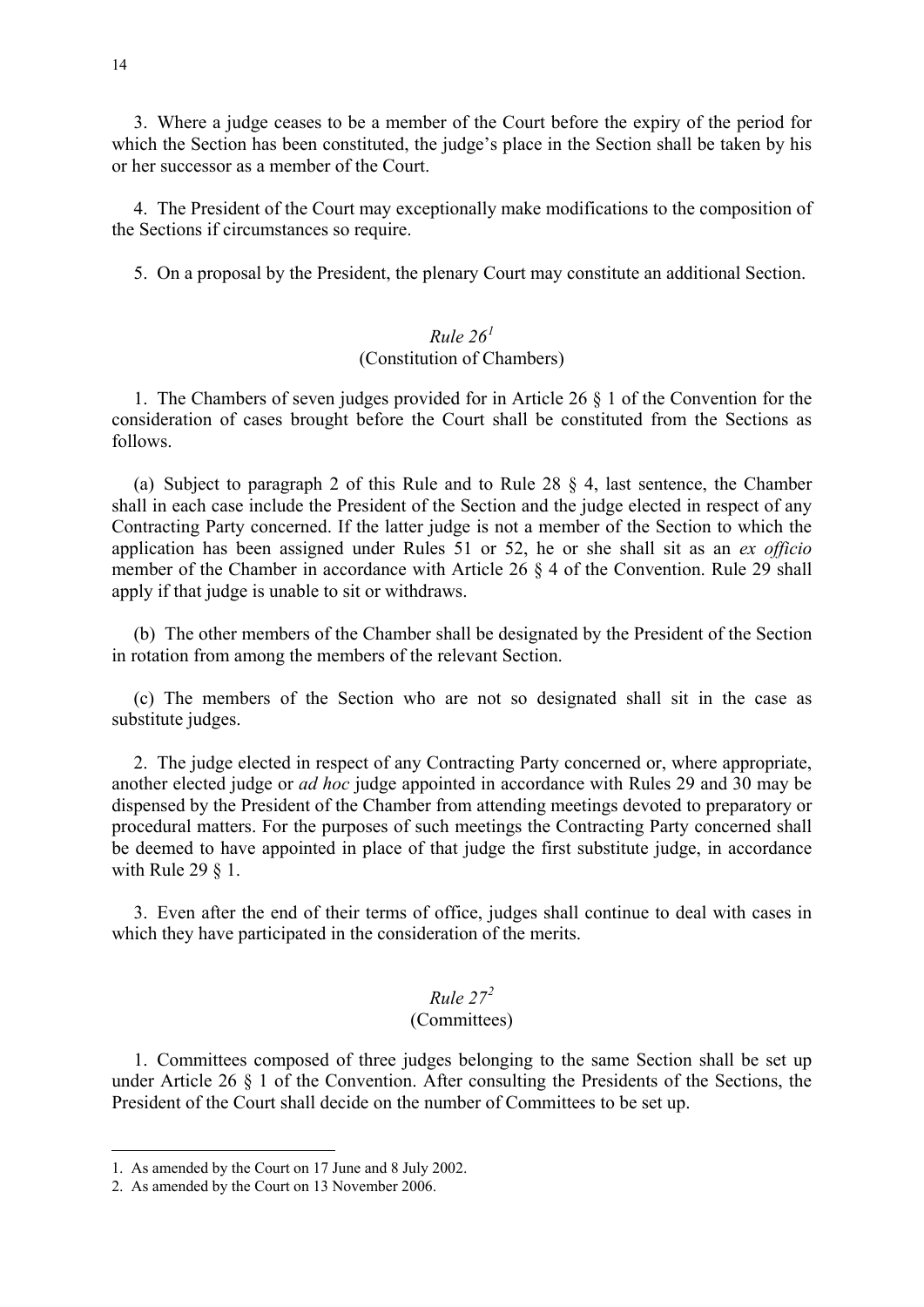2. The Committees shall be constituted for a period of twelve months by rotation among the members of each Section, excepting the President of the Section.

3. The judges of the Section who are not members of a Committee may be called upon to take the place of members who are unable to sit.

4. The President of the Committee shall be the member having precedence in the Section.

### *Rule 27A[1](#page-24-4)* (Single-judge formation)

<span id="page-24-1"></span><span id="page-24-0"></span>1. A single-judge formation shall be introduced in pursuance of Article 26 § 1 of the Convention. After consulting the Bureau, the President of the Court shall decide on the number of single judges to be appointed and shall appoint them. The President shall draw up in advance the list of Contracting Parties in respect of which each judge shall examine applications throughout the period for which that judge is appointed to sit as a single judge.

2. Single judges shall be appointed for a period of twelve months in rotation. The President of the Court and the Presidents of the Sections shall be exempted from sitting as single judges. Single judges shall continue to carry out their other duties within the Sections of which they are members in accordance with Rule 25 § 2.

3. Pursuant to Article 24 § 2 of the Convention, when deciding, each single judge shall be assisted by a non-judicial rapporteur.

### *Rule 28[2](#page-24-5)*

#### (Inability to sit, withdrawal or exemption)

<span id="page-24-3"></span><span id="page-24-2"></span>1. Any judge who is prevented from taking part in sittings which he or she has been called upon to attend shall, as soon as possible, give notice to the President of the Chamber.

2. A judge may not take part in the consideration of any case if

(a) he or she has a personal interest in the case, including a spousal, parental or other close family, personal or professional relationship, or a subordinate relationship, with any of the parties;

(b) he or she has previously acted in the case, whether as the Agent, advocate or adviser of a party or of a person having an interest in the case, or as a member of another national or international tribunal or commission of inquiry, or in any other capacity;

(c) he or she, being an *ad hoc* judge or a former elected judge continuing to sit by virtue of Rule 26 § 3, engages in any political or administrative activity or any professional activity which is incompatible with his or her independence or impartiality;

<span id="page-24-4"></span><sup>1.</sup> Inserted by the Court on 13 November 2006.

<span id="page-24-5"></span><sup>2.</sup> As amended by the Court on 17 June and 8 July 2002, 13 December 2004 and 13 November 2006.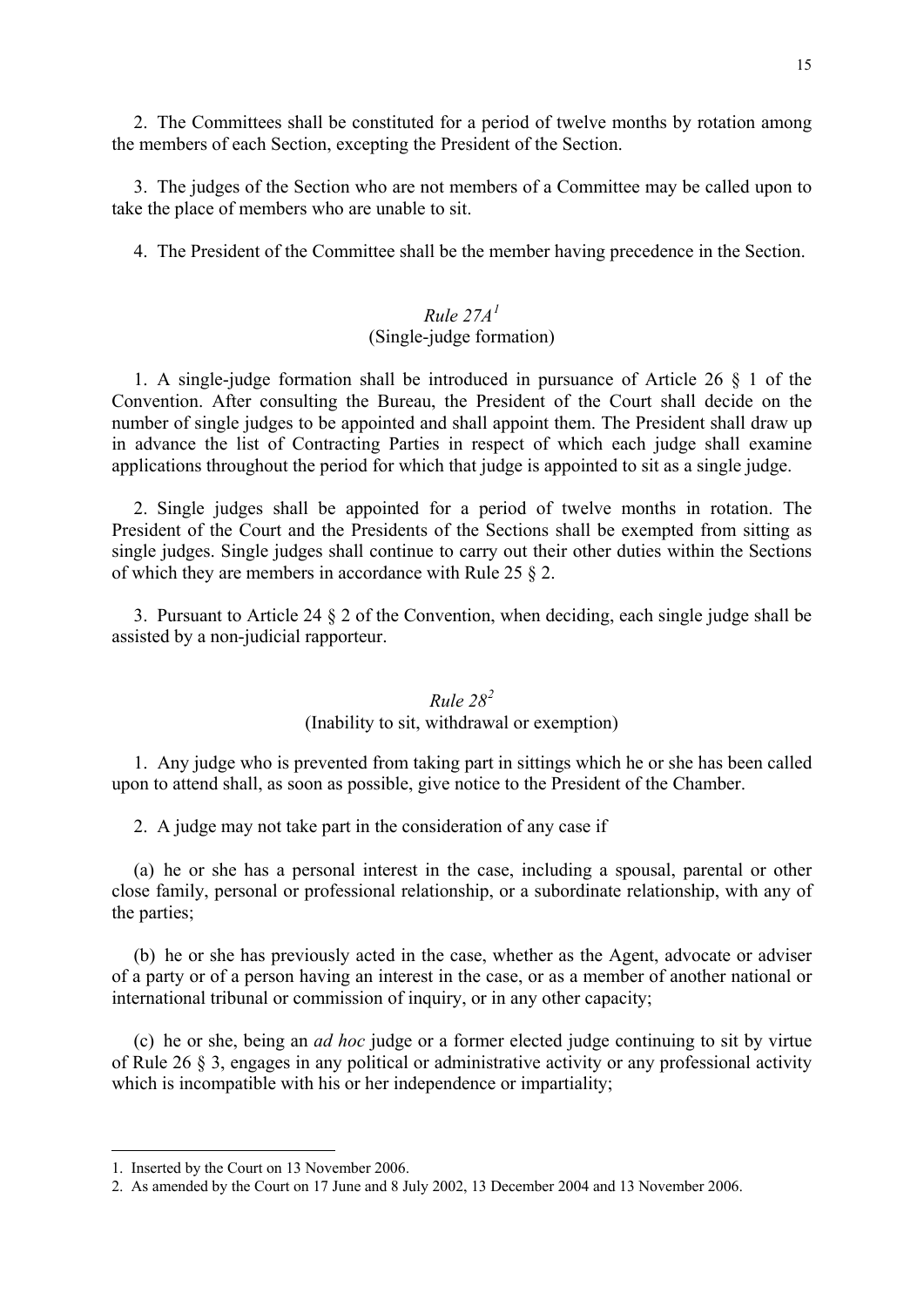(d) he or she has expressed opinions publicly, through the communications media, in writing, through his or her public actions or otherwise, that are objectively capable of adversely affecting his or her impartiality;

(e) for any other reason, his or her independence or impartiality may legitimately be called into doubt.

3. If a judge withdraws for one of the said reasons, he or she shall notify the President of the Chamber, who shall exempt the judge from sitting.

4. In the event of any doubt on the part of the judge concerned or the President as to the existence of one of the grounds referred to in paragraph 2 of this Rule, that issue shall be decided by the Chamber. After hearing the views of the judge concerned, the Chamber shall deliberate and vote, without that judge being present. For the purposes of the Chamber's deliberations and vote on this issue, he or she shall be replaced by the first substitute judge in the Chamber. The same shall apply if the judge sits in respect of any Contracting Party concerned. In that event, the Contracting Party concerned shall be deemed to have appointed the first substitute judge to sit in his or her stead, in accordance with Rule 29 § 1.

5. The provisions above shall apply also to a judge's acting as a single judge or participation in a Committee, save that the notice required under paragraphs 1 or 3 of this Rule shall be given to the President of the Section.

### *Rule 29[1](#page-25-2)*

### (*Ad hoc* judges)

<span id="page-25-1"></span><span id="page-25-0"></span>1. (a) If the judge elected in respect of a Contracting Party concerned is unable to sit in the Chamber, withdraws, or is exempted, or if there is none, and unless that Contracting Party has opted to appoint an *ad hoc* judge in accordance with the provisions of paragraph 1 (b) of this Rule, the President of the Chamber shall invite it to indicate within thirty days the name of the person it wishes to appoint from among the other elected judges.

(b) Where a Contracting Party has opted to appoint an *ad hoc* judge, the President of the Chamber shall choose the judge from a list submitted in advance by the Contracting Party containing the names of three to five persons whom the Contracting Party has designated as eligible to serve as *ad hoc* judges for a renewable period of two years and as satisfying the conditions set out in paragraph 1 (d) of this Rule. The list shall include both sexes and shall be accompanied by biographical details of the persons whose names appear on the list. The persons whose names appear on the list may not represent a party or a third party in any capacity in proceedings before the Court.

For the purposes of the application of Article 26  $\S$  4 of the Convention and the first sentence above, the names of the other elected judges shall, *ipso jure*, be considered to be included on the list.

(c) The procedure set out in paragraph 1 (a) and (b) of this Rule shall apply if the person so appointed is unable to sit or withdraws.

<span id="page-25-2"></span><sup>1.</sup> As amended by the Court on 17 June and 8 July 2002, 13 November 2006 and 29 March 2010.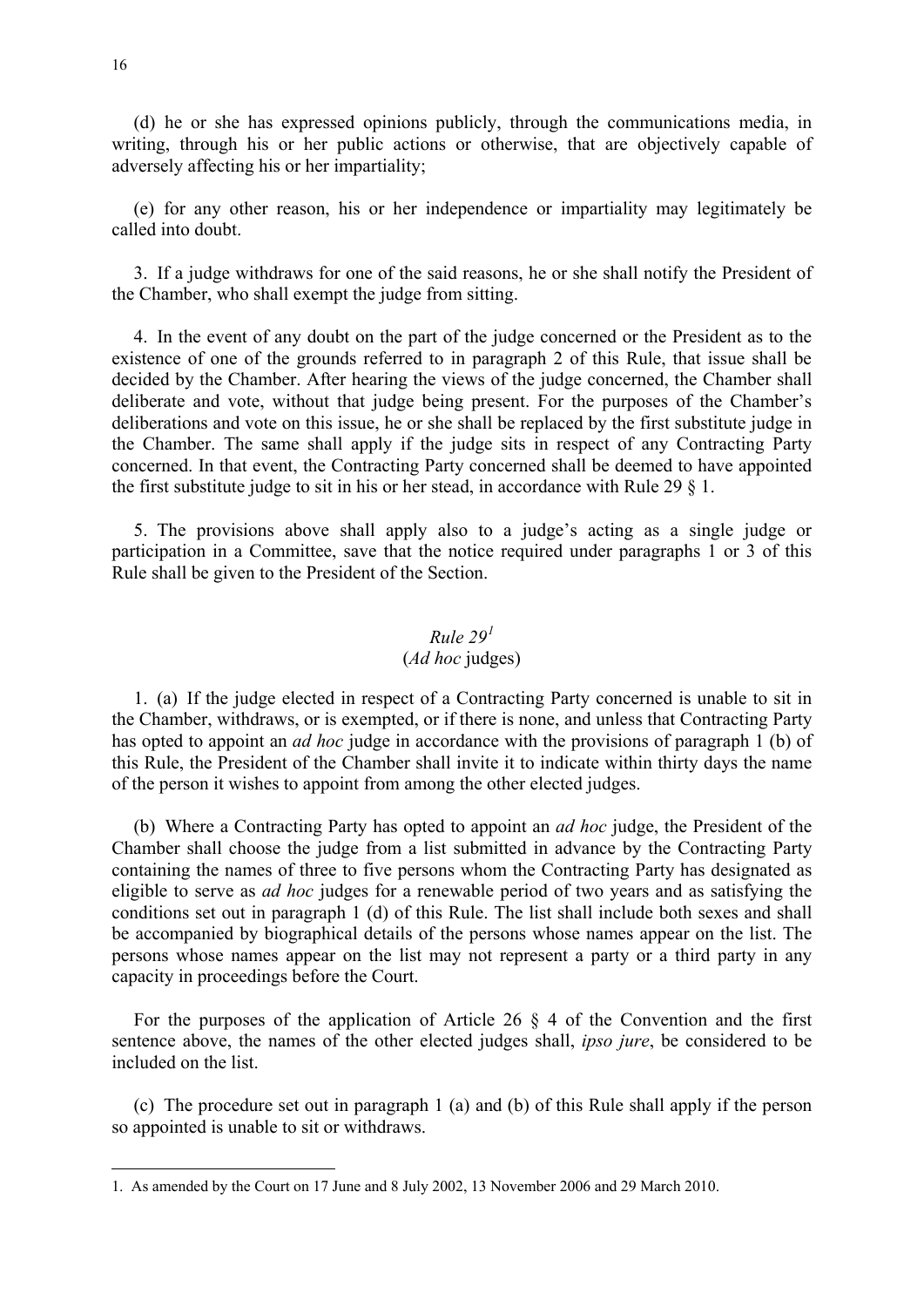(d) An *ad hoc* judge shall possess the qualifications required by Article 21 § 1 of the Convention, must not be unable to sit in the case on any of the grounds referred to in Rule 28, and must be in a position to meet the demands of availability and attendance provided for in paragraph 5 of this Rule. For the duration of their appointment, an *ad hoc* judge shall not represent any party or third party in any capacity in proceedings before the Court.

2. The Contracting Party concerned shall be presumed to have waived its right of appointment

(a) if it does not reply within the thirty-day period set out in paragraph 1 (a) or by the end of any extension of that time granted by the President of the Chamber;

(b) if it opts to appoint an *ad hoc* judge but, at the time of notice given of the application to the respondent Government under Rule 54 § 2, the Party had not supplied the Registrar with a list as described in paragraph 1 (b**)** of this Rule or where the Chamber finds that less than three of the persons indicated in the list satisfy the conditions laid down in paragraph 1 (d) of this Rule.

3. The President of the Chamber may decide not to invite the Contracting Party concerned to make an appointment under paragraph 1 (a) of this Rule until notice of the application is given to it under Rule 54 § 2. In that event, pending any appointment by it, the Contracting Party concerned shall be deemed to have appointed the first substitute judge to sit in place of the elected judge.

4. An *ad hoc* judge shall, at the beginning of the first sitting held to consider the case after the judge has been appointed, take the oath or make the solemn declaration provided for in Rule 3. This act shall be recorded in minutes.

5. *Ad hoc* judges are required to make themselves available to the Court and, subject to Rule 26 § 2, to attend the meetings of the Chamber.

# *Rule 30[1](#page-26-2)*

### (Common interest)

<span id="page-26-1"></span><span id="page-26-0"></span>1. If two or more applicant or respondent Contracting Parties have a common interest, the President of the Chamber may invite them to agree to appoint a single judge elected in respect of one of the Contracting Parties concerned as common-interest judge who will be called upon to sit *ex officio*. If the Parties are unable to agree, the President shall choose the common-interest judge by lot from the judges proposed by the Parties.

<sup>17</sup> 

<span id="page-26-2"></span><sup>1.</sup> As amended by the Court on 7 July 2003.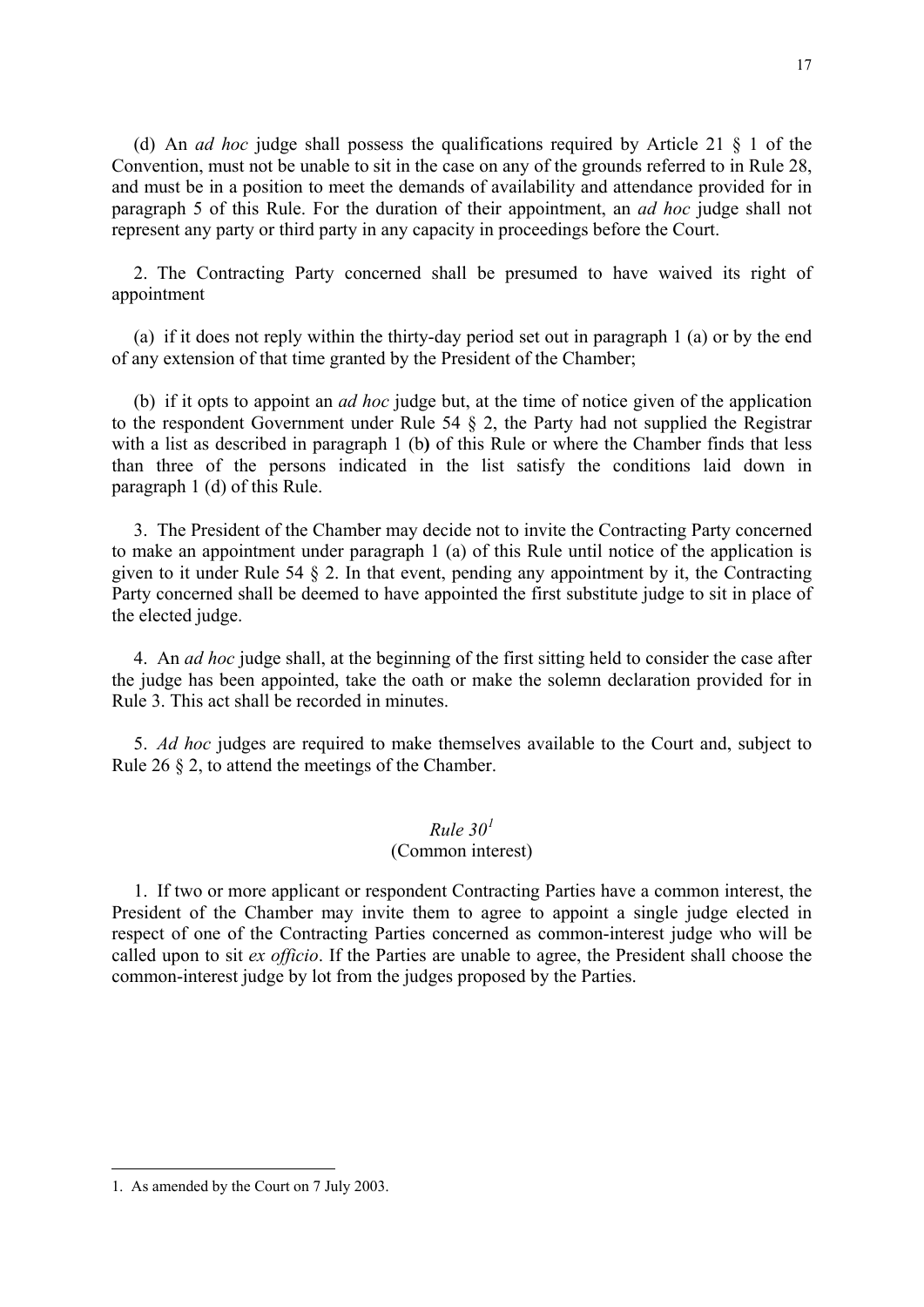2. The President of the Chamber may decide not to invite the Contracting Parties concerned to make an appointment under paragraph 1 of this Rule until notice of the application has been given under Rule 54 § 2.

3. In the event of a dispute as to the existence of a common interest or as to any related matter, the Chamber shall decide, if necessary after obtaining written submissions from the Contracting Parties concerned.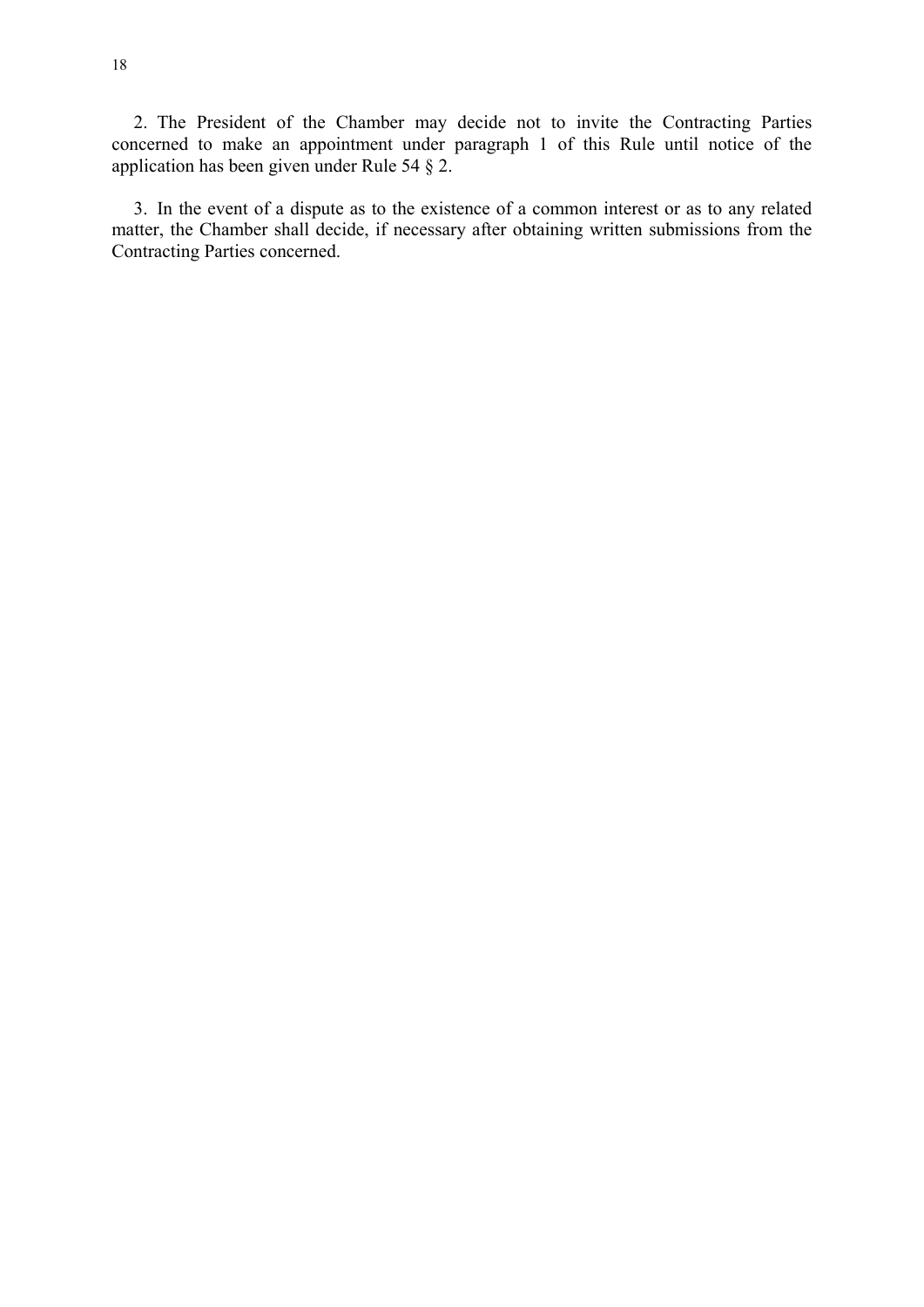#### TITLE II

### **PROCEDURE**

#### Chapter I

#### **General Rules**

### *Rule 31*  (Possibility of particular derogations)

<span id="page-28-1"></span><span id="page-28-0"></span>The provisions of this Title shall not prevent the Court from derogating from them for the consideration of a particular case after having consulted the parties where appropriate.

#### *Rule 32*

#### (Practice directions)

<span id="page-28-3"></span><span id="page-28-2"></span>The President of the Court may issue practice directions, notably in relation to such matters as appearance at hearings and the filing of pleadings and other documents.

### $Rule 33<sup>1</sup>$  $Rule 33<sup>1</sup>$  $Rule 33<sup>1</sup>$

(Public character of documents)

<span id="page-28-5"></span><span id="page-28-4"></span>1. All documents deposited with the Registry by the parties or by any third party in connection with an application, except those deposited within the framework of friendlysettlement negotiations as provided for in Rule 62, shall be accessible to the public in accordance with arrangements determined by the Registrar, unless the President of the Chamber, for the reasons set out in paragraph 2 of this Rule, decides otherwise, either of his or her own motion or at the request of a party or any other person concerned.

2. Public access to a document or to any part of it may be restricted in the interests of morals, public order or national security in a democratic society, where the interests of juveniles or the protection of the private life of the parties or of any person concerned so require, or to the extent strictly necessary in the opinion of the President of the Chamber in special circumstances where publicity would prejudice the interests of justice.

3. Any request for confidentiality made under paragraph 1 of this Rule must include reasons and specify whether it is requested that all or part of the documents be inaccessible to the public.

4. Decisions and judgments given by a Chamber shall be accessible to the public. Decisions and judgments given by a Committee, including decisions covered by the proviso to Rule 53 § 5, shall be accessible to the public. The Court shall periodically make accessible to the public general information about decisions taken by single-judge formations pursuant to Rule 52A  $\S$  1 and by Committees in application of Rule 53  $\S$  5.

<span id="page-28-6"></span><sup>1.</sup> As amended by the Court on 17 June and 8 July 2002, 7 July 2003, 4 July 2005, 13 November 2006 and 14 May 2007.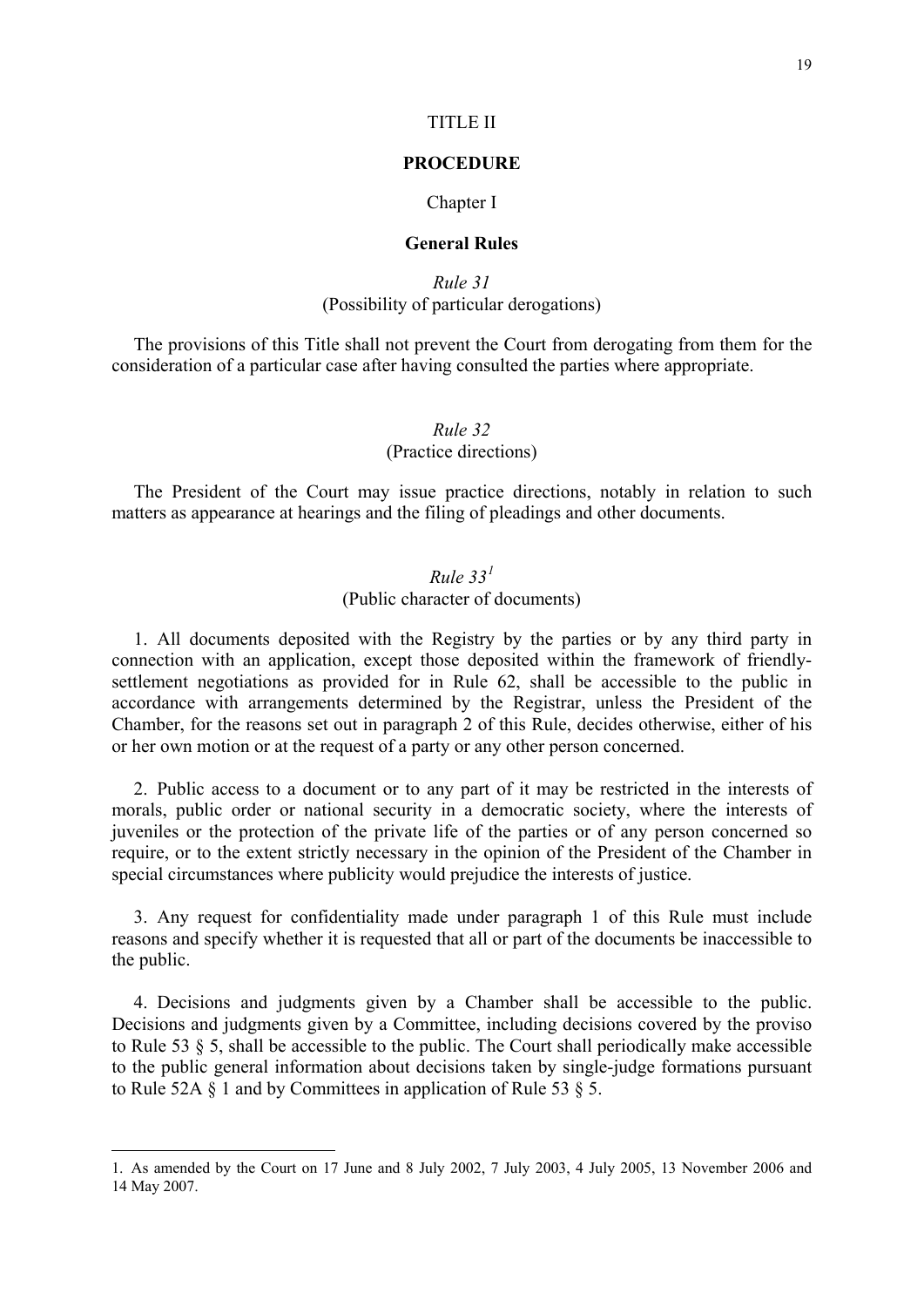### *Rule 34[1](#page-29-2)* (Use of languages)

<span id="page-29-0"></span>1. The official languages of the Court shall be English and French.

<span id="page-29-1"></span>2. In connection with applications lodged under Article 34 of the Convention, and for as long as no Contracting Party has been given notice of such an application in accordance with these Rules, all communications with and oral and written submissions by applicants or their representatives, if not in one of the Court's official languages, shall be in one of the official languages of the Contracting Parties. If a Contracting Party is informed or given notice of an application in accordance with these Rules, the application and any accompanying documents shall be communicated to that State in the language in which they were lodged with the Registry by the applicant.

3. (a) All communications with and oral and written submissions by applicants or their representatives in respect of a hearing, or after notice of an application has been given to a Contracting Party, shall be in one of the Court's official languages, unless the President of the Chamber grants leave for the continued use of the official language of a Contracting Party.

(b) If such leave is granted, the Registrar shall make the necessary arrangements for the interpretation and translation into English or French of the applicant's oral and written submissions respectively, in full or in part, where the President of the Chamber considers it to be in the interests of the proper conduct of the proceedings.

(c) Exceptionally the President of the Chamber may make the grant of leave subject to the condition that the applicant bear all or part of the costs of making such arrangements.

(d) Unless the President of the Chamber decides otherwise, any decision made under the foregoing provisions of this paragraph shall remain valid in all subsequent proceedings in the case, including those in respect of requests for referral of the case to the Grand Chamber and requests for interpretation or revision of a judgment under Rules 73, 79 and 80 respectively.

4. (a) All communications with and oral and written submissions by a Contracting Party which is a party to the case shall be in one of the Court's official languages. The President of the Chamber may grant the Contracting Party concerned leave to use one of its official languages for its oral and written submissions.

(b) If such leave is granted, it shall be the responsibility of the requesting Party

(i) to file a translation of its written submissions into one of the official languages of the Court within a time-limit to be fixed by the President of the Chamber. Should that Party not file the translation within that time-limit, the Registrar may make the necessary arrangements for such translation, the expenses to be charged to the requesting Party;

(ii) to bear the expenses of interpreting its oral submissions into English or French. The Registrar shall be responsible for making the necessary arrangements for such interpretation.

<span id="page-29-2"></span><sup>1.</sup> As amended by the Court on 13 December 2004.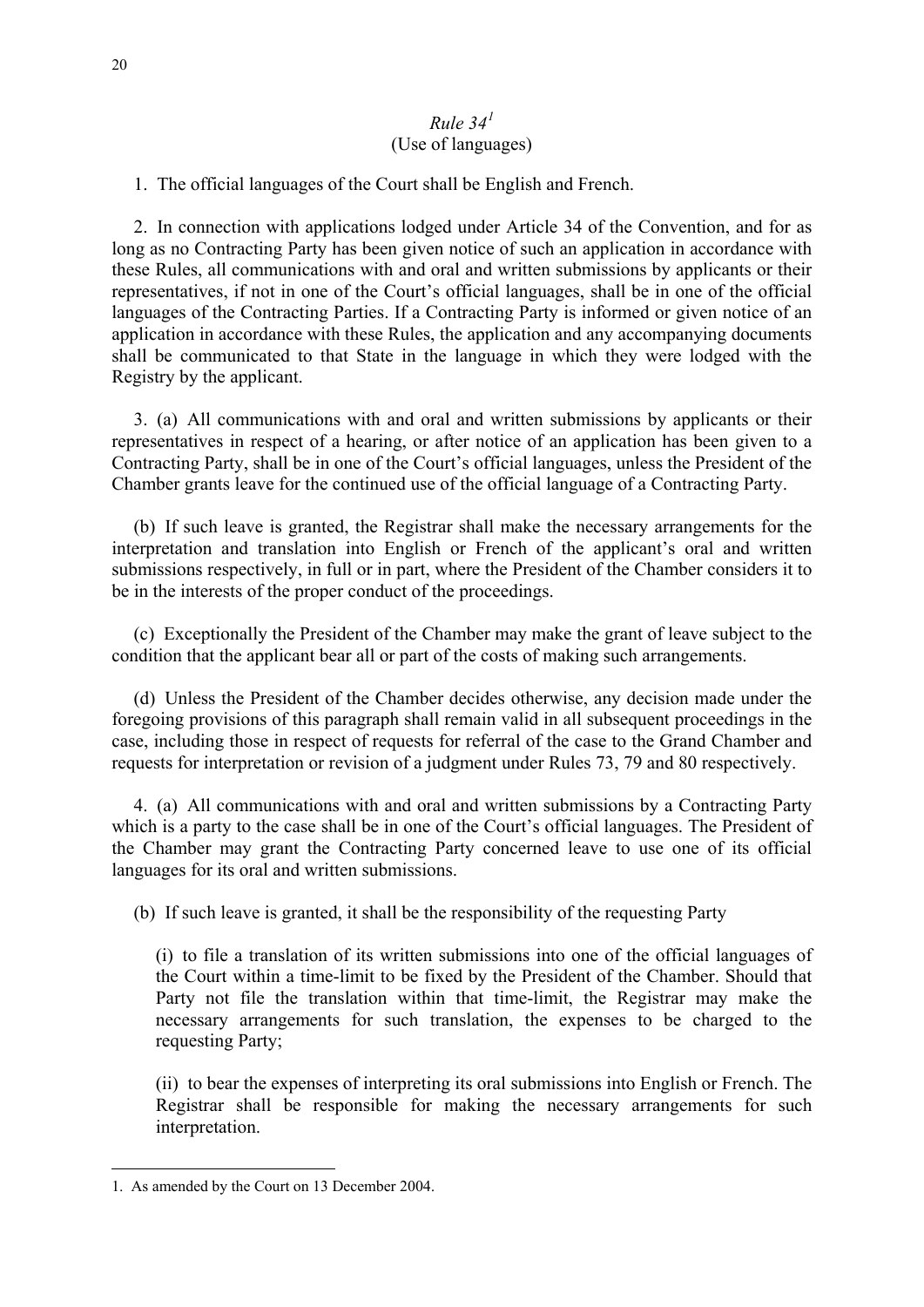(c) The President of the Chamber may direct that a Contracting Party which is a party to the case shall, within a specified time, provide a translation into, or a summary in, English or French of all or certain annexes to its written submissions or of any other relevant document, or of extracts therefrom.

(d) The preceding sub-paragraphs of this paragraph shall also apply, *mutatis mutandis*, to third-party intervention under Rule 44 and to the use of a non-official language by a third party.

5. The President of the Chamber may invite the respondent Contracting Party to provide a translation of its written submissions in the or an official language of that Party in order to facilitate the applicant's understanding of those submissions.

6. Any witness, expert or other person appearing before the Court may use his or her own language if he or she does not have sufficient knowledge of either of the two official languages. In that event the Registrar shall make the necessary arrangements for interpreting or translation.

### *Rule 35*

### (Representation of Contracting Parties)

<span id="page-30-1"></span><span id="page-30-0"></span>The Contracting Parties shall be represented by Agents, who may have the assistance of advocates or advisers.

# $Rule 36<sup>1</sup>$  $Rule 36<sup>1</sup>$  $Rule 36<sup>1</sup>$

### (Representation of applicants)

<span id="page-30-3"></span><span id="page-30-2"></span>1. Persons, non-governmental organisations or groups of individuals may initially present applications under Article 34 of the Convention themselves or through a representative.

2. Following notification of the application to the respondent Contracting Party under Rule 54  $\S$  2 (b), the applicant should be represented in accordance with paragraph 4 of this Rule, unless the President of the Chamber decides otherwise.

3. The applicant must be so represented at any hearing decided on by the Chamber, unless the President of the Chamber exceptionally grants leave to the applicant to present his or her own case, subject, if necessary, to being assisted by an advocate or other approved representative.

4. (a) The representative acting on behalf of the applicant pursuant to paragraphs 2 and 3 of this Rule shall be an advocate authorised to practise in any of the Contracting Parties and resident in the territory of one of them, or any other person approved by the President of the Chamber.

(b) In exceptional circumstances and at any stage of the procedure, the President of the Chamber may, where he or she considers that the circumstances or the conduct of the

<span id="page-30-4"></span><sup>1.</sup> As amended by the Court on 7 July 2003.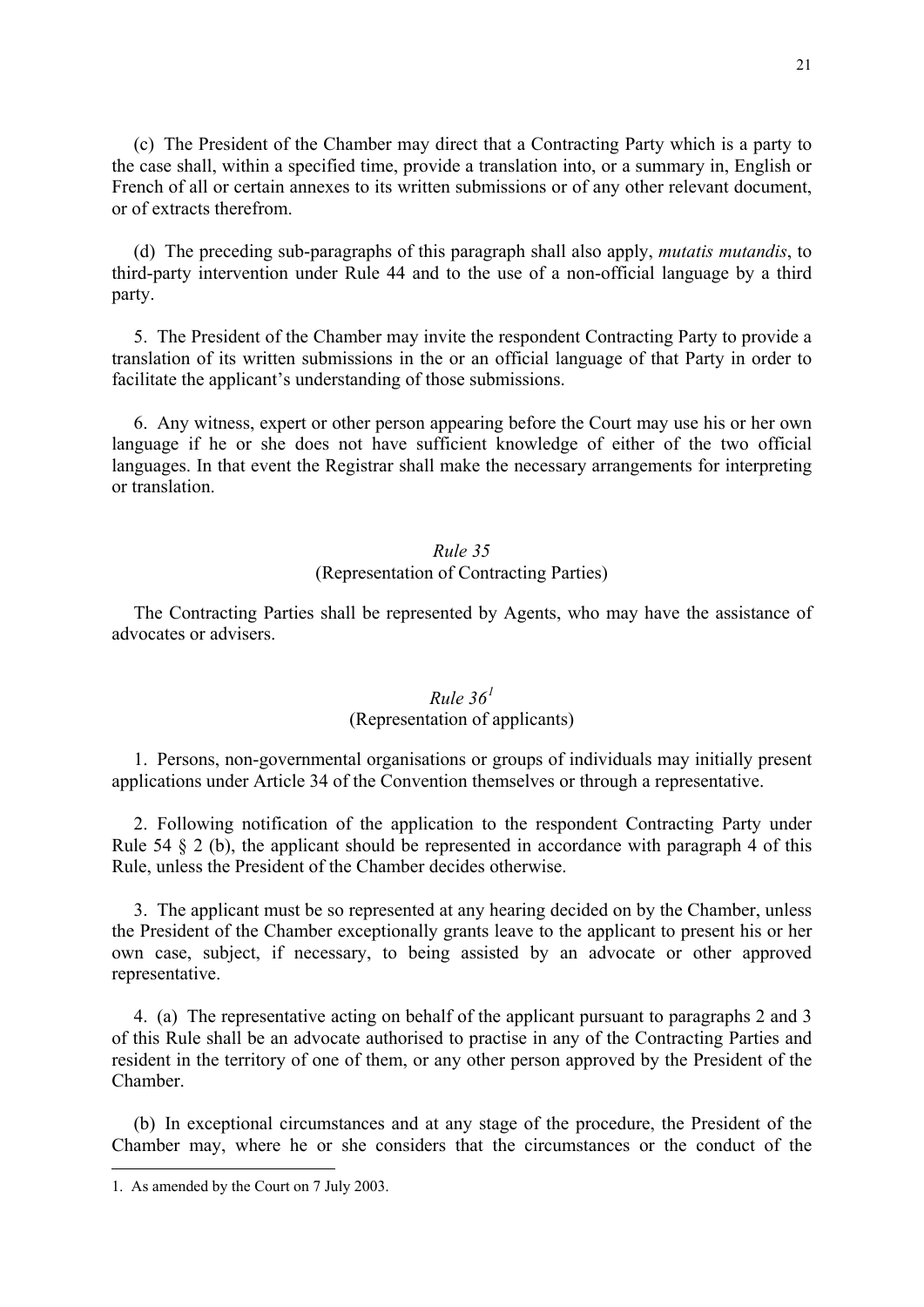advocate or other person appointed under the preceding sub-paragraph so warrant, direct that the latter may no longer represent or assist the applicant and that the applicant should seek alternative representation.

5. (a) The advocate or other approved representative, or the applicant in person who seeks leave to present his or her own case, must even if leave is granted under the following sub-paragraph have an adequate understanding of one of the Court's official languages.

(b) If he or she does not have sufficient proficiency to express himself or herself in one of the Court's official languages, leave to use one of the official languages of the Contracting Parties may be given by the President of the Chamber under Rule 34 § 3.

### *Rule 37[1](#page-31-6)* (Communications, notifications and summonses)

<span id="page-31-1"></span><span id="page-31-0"></span>1. Communications or notifications addressed to the Agents or advocates of the parties shall be deemed to have been addressed to the parties.

2. If, for any communication, notification or summons addressed to persons other than the Agents or advocates of the parties, the Court considers it necessary to have the assistance of the Government of the State on whose territory such communication, notification or summons is to have effect, the President of the Court shall apply directly to that Government in order to obtain the necessary facilities.

#### *Rule 38*

#### (Written pleadings)

<span id="page-31-3"></span><span id="page-31-2"></span>1. No written observations or other documents may be filed after the time-limit set by the President of the Chamber or the Judge Rapporteur, as the case may be, in accordance with these Rules. No written observations or other documents filed outside that time-limit or contrary to any practice direction issued under Rule 32 shall be included in the case file unless the President of the Chamber decides otherwise.

2. For the purposes of observing the time-limit referred to in paragraph 1 of this Rule, the material date is the certified date of dispatch of the document or, if there is none, the actual date of receipt at the Registry.

### *Rule 38A[2](#page-31-7)* (Examination of matters of procedure)

<span id="page-31-5"></span><span id="page-31-4"></span>Questions of procedure requiring a decision by the Chamber shall be considered simultaneously with the examination of the case, unless the President of the Chamber decides otherwise.

<span id="page-31-6"></span><sup>1.</sup> As amended by the Court on 7 July 2003.

<span id="page-31-7"></span><sup>2.</sup> Inserted by the Court on 17 June and 8 July 2002.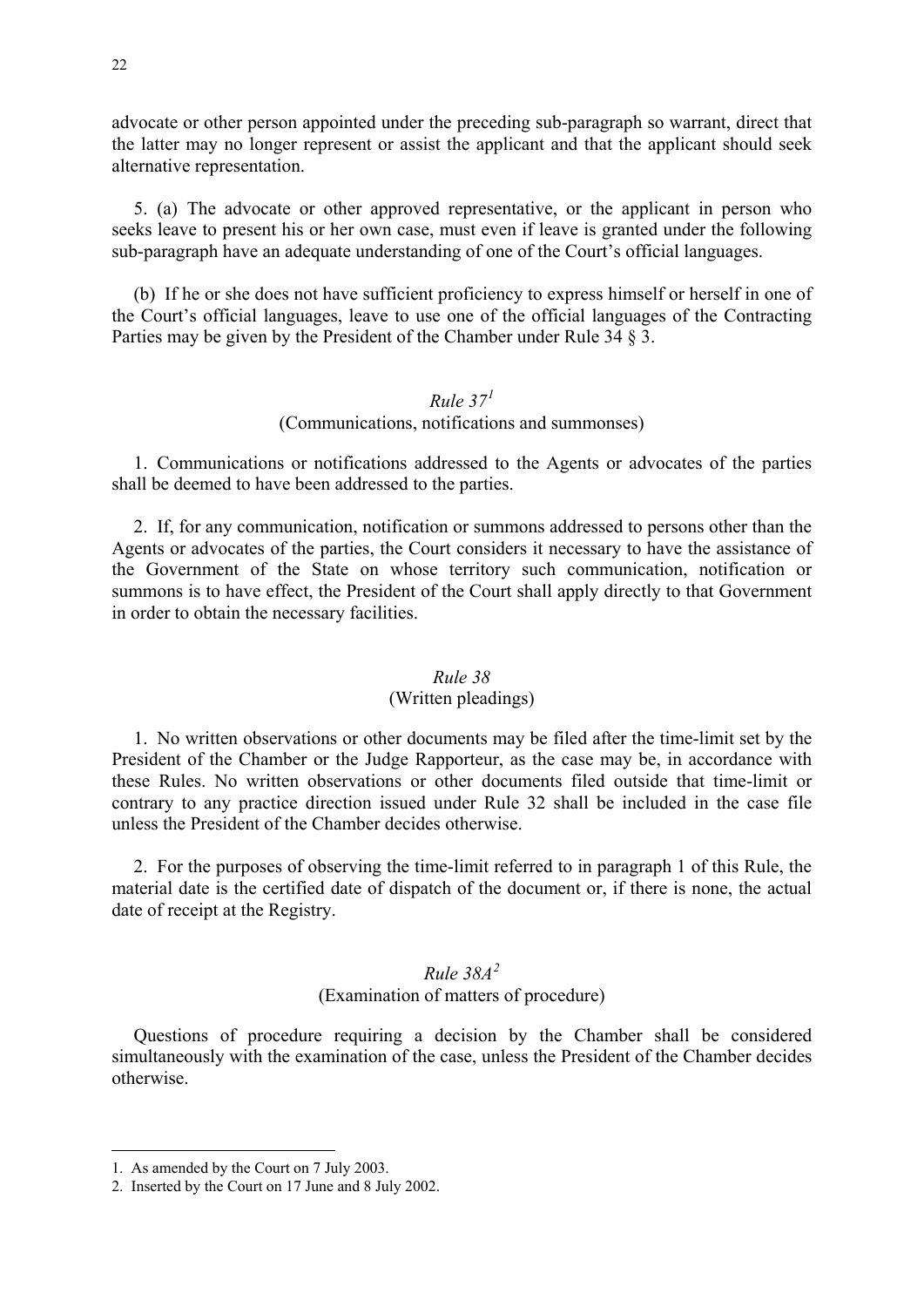# *Rule 39[1](#page-32-8)*

### (Interim measures)

<span id="page-32-1"></span><span id="page-32-0"></span>1. The Chamber or, where appropriate, its President may, at the request of a party or of any other person concerned, or of its own motion, indicate to the parties any interim measure which it considers should be adopted in the interests of the parties or of the proper conduct of the proceedings before it.

2. Notice of these measures shall be given to the Committee of Ministers.

3. The Chamber may request information from the parties on any matter connected with the implementation of any interim measure it has indicated.

### *Rule 40*  (Urgent notification of an application)

<span id="page-32-3"></span><span id="page-32-2"></span>In any case of urgency the Registrar, with the authorisation of the President of the Chamber, may, without prejudice to the taking of any other procedural steps and by any available means, inform a Contracting Party concerned in an application of the introduction of the application and of a summary of its objects.

### *Rule 41[2](#page-32-9)*

### (Order of dealing with cases)

<span id="page-32-5"></span><span id="page-32-4"></span>In determining the order in which cases are to be dealt with, the Court shall have regard to the importance and urgency of the issues raised on the basis of criteria fixed by it. The Chamber, or its President, may, however, derogate from these criteria so as to give priority to a particular application.

### *Rule 42 (former Rule 43)*  (Joinder and simultaneous examination of applications)

<span id="page-32-7"></span><span id="page-32-6"></span>1. The Chamber may, either at the request of the parties or of its own motion, order the joinder of two or more applications.

2. The President of the Chamber may, after consulting the parties, order that the proceedings in applications assigned to the same Chamber be conducted simultaneously, without prejudice to the decision of the Chamber on the joinder of the applications

<span id="page-32-8"></span><sup>1.</sup> As amended by the Court on 4 July 2005.

<span id="page-32-9"></span><sup>2.</sup> As amended by the Court on 17 June and 8 July 2002 and 29 June 2009.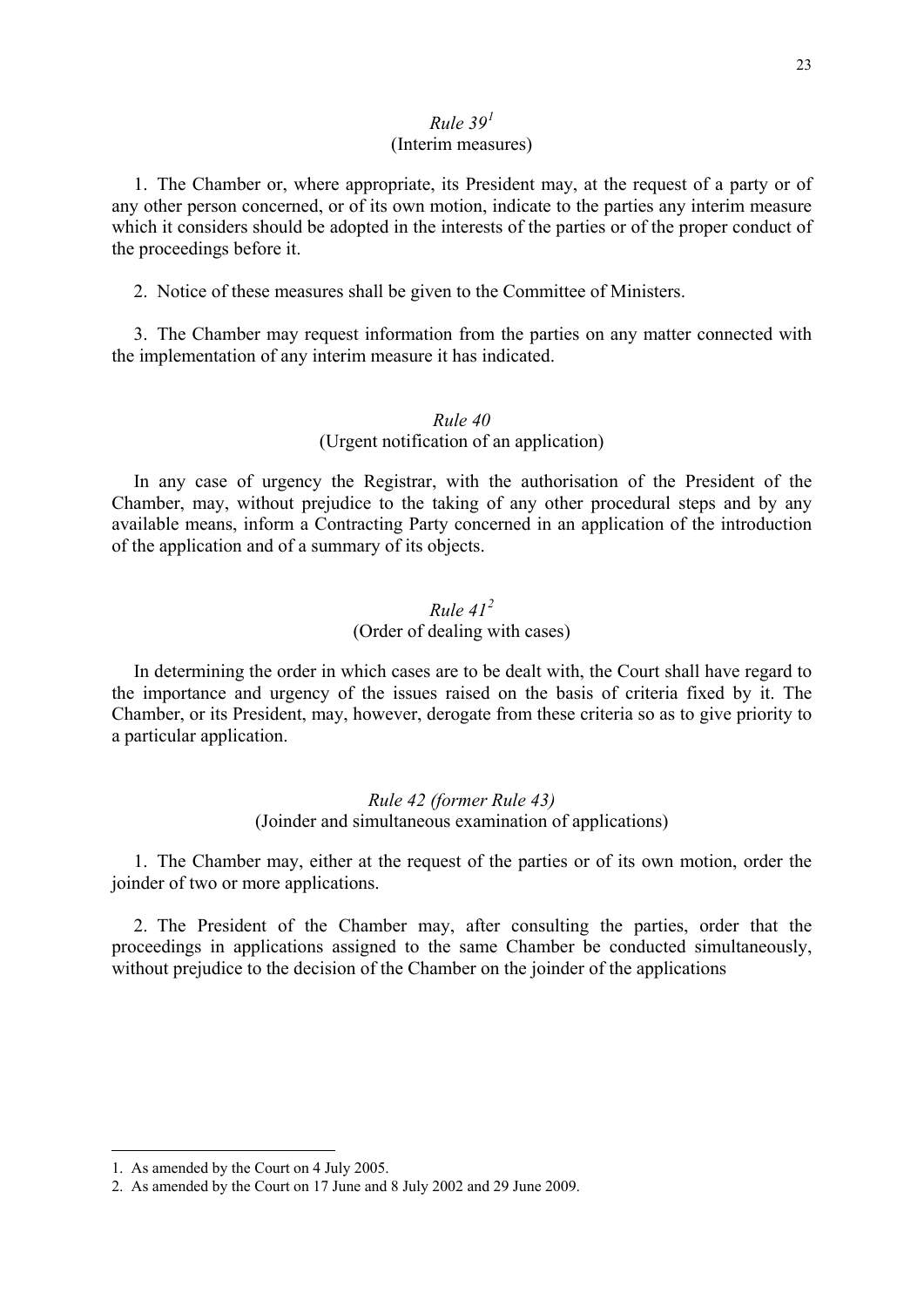### *Rule 43[1](#page-33-4) (former Rule 44)*  (Striking out and restoration to the list)

<span id="page-33-1"></span><span id="page-33-0"></span>1. The Court may at any stage of the proceedings decide to strike an application out of its list of cases in accordance with Article 37 of the Convention.

2. When an applicant Contracting Party notifies the Registrar of its intention not to proceed with the case, the Chamber may strike the application out of the Court's list under Article 37 of the Convention if the other Contracting Party or Parties concerned in the case agree to such discontinuance.

3. If a friendly settlement is effected, the application shall be struck out of the Court's list of cases by means of a decision. In accordance with Article 39 § 4 of the Convention, this decision shall be transmitted to the Committee of Ministers, which shall supervise the execution of the terms of the friendly settlement as set out in the decision. In other cases provided for in Article 37 of the Convention, the decision to strike out an application which has been declared admissible shall be given in the form of a judgment. The President of the Chamber shall forward that judgment, once it has become final, to the Committee of Ministers in order to allow the latter to supervise, in accordance with Article 46  $\S$  2 of the Convention, the execution of any undertakings which may have been attached to the discontinuance or solution of the matter.

4. When an application has been struck out, the costs shall be at the discretion of the Court. If an award of costs is made in a decision striking out an application which has not been declared admissible, the President of the Chamber shall forward the decision to the Committee of Ministers.

5. The Court may restore an application to its list if it considers that exceptional circumstances justify such a course.

### *Rule 44[2](#page-33-5)*

### (Third-party intervention)

<span id="page-33-3"></span><span id="page-33-2"></span>1. (a) When notice of an application lodged under Article 34 of the Convention is given to the respondent Contracting Party under Rules 53  $\S$  2 or 54  $\S$  2 (b), a copy of the application shall at the same time be transmitted by the Registrar to any other Contracting Party one of whose nationals is an applicant in the case. The Registrar shall similarly notify any such Contracting Party of a decision to hold an oral hearing in the case.

(b) If a Contracting Party wishes to exercise its right under Article 36 § 1 of the Convention to submit written comments or to take part in a hearing, it shall so advise the Registrar in writing not later than twelve weeks after the transmission or notification referred to in the preceding sub-paragraph. Another time-limit may be fixed by the President of the Chamber for exceptional reasons.

2. If the Commissioner for Human Rights wishes to exercise the right under Article 36 § 3 of the Convention to submit written observations or take part in a hearing, he or she shall so

<span id="page-33-4"></span><sup>1.</sup> As amended by the Court on 17 June and 8 July 2002, 7 July 2003 and 13 November 2006.

<span id="page-33-5"></span><sup>2.</sup> As amended by the Court on 7 July 2003 and 13 November 2006.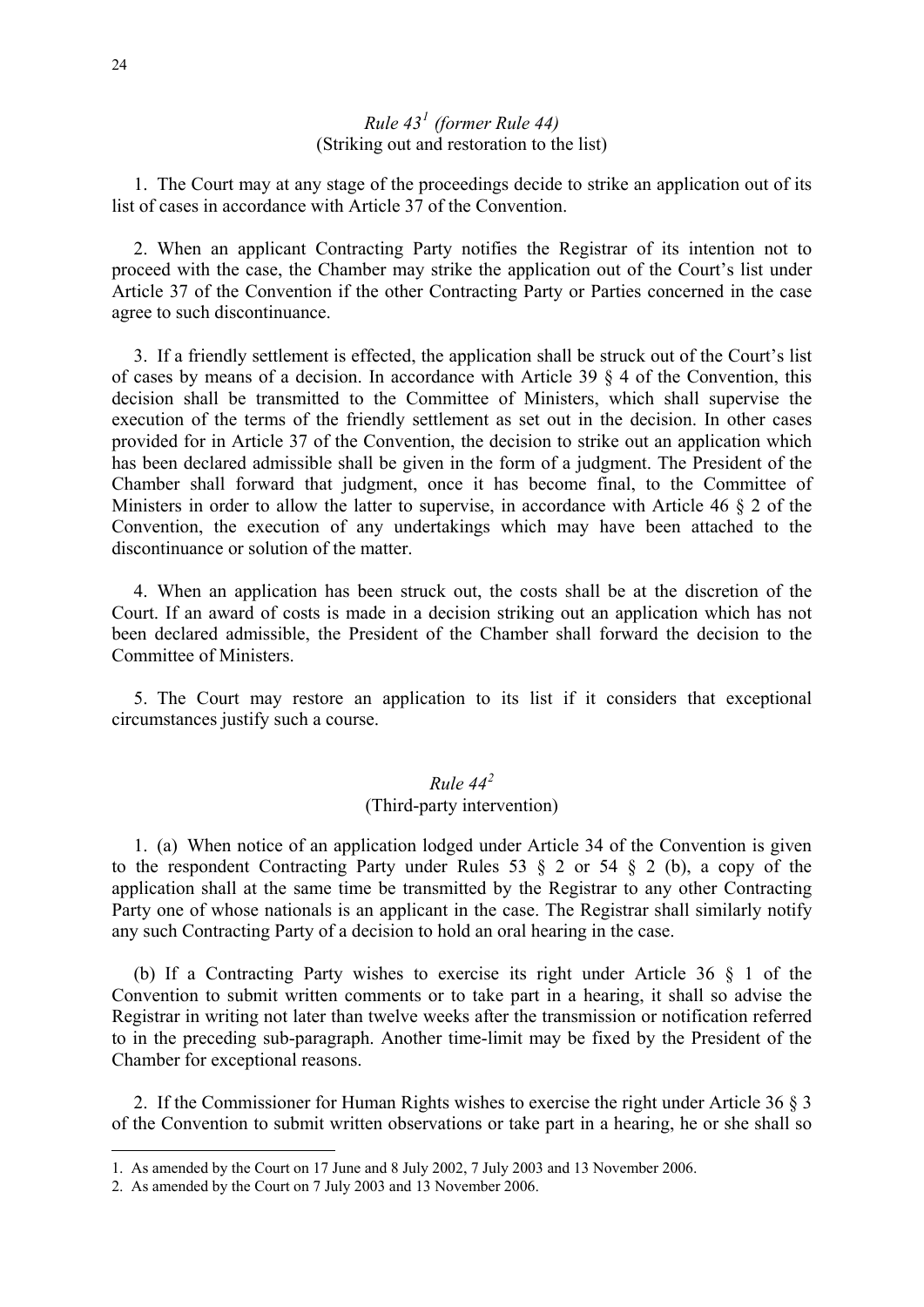advise the Registrar in writing not later than twelve weeks after transmission of the application to the respondent Contracting Party or notification to it of the decision to hold an oral hearing. Another time-limit may be fixed by the President of the Chamber for exceptional reasons.

Should the Commissioner for Human Rights be unable to take part in the proceedings before the Court himself, he or she shall indicate the name of the person or persons from his or her Office whom he or she has appointed to represent him. He or she may be assisted by an advocate.

3. (a) Once notice of an application has been given to the respondent Contracting Party under Rules 51 § 1 or 54 § 2 (b), the President of the Chamber may, in the interests of the proper administration of justice, as provided in Article 36 § 2 of the Convention, invite, or grant leave to, any Contracting Party which is not a party to the proceedings, or any person concerned who is not the applicant, to submit written comments or, in exceptional cases, to take part in a hearing.

(b) Requests for leave for this purpose must be duly reasoned and submitted in writing in one of the official languages as provided in Rule 34 § 4 not later than twelve weeks after notice of the application has been given to the respondent Contracting Party. Another timelimit may be fixed by the President of the Chamber for exceptional reasons.

4. (a) In cases to be considered by the Grand Chamber, the periods of time prescribed in the preceding paragraphs shall run from the notification to the parties of the decision of the Chamber under Rule 72 § 1 to relinquish jurisdiction in favour of the Grand Chamber or of the decision of the panel of the Grand Chamber under Rule 73 § 2 to accept a request by a party for referral of the case to the Grand Chamber.

(b) The time-limits laid down in this Rule may exceptionally be extended by the President of the Chamber if sufficient cause is shown.

5. Any invitation or grant of leave referred to in paragraph 3 (a) of this Rule shall be subject to any conditions, including time-limits, set by the President of the Chamber. Where such conditions are not complied with, the President may decide not to include the comments in the case file or to limit participation in the hearing to the extent that he or she considers appropriate.

6. Written comments submitted under this Rule shall be drafted in one of the official languages as provided in Rule 34 § 4. They shall be forwarded by the Registrar to the parties to the case, who shall be entitled, subject to any conditions, including time-limits, set by the President of the Chamber, to file written observations in reply or, where appropriate, to reply at the hearing.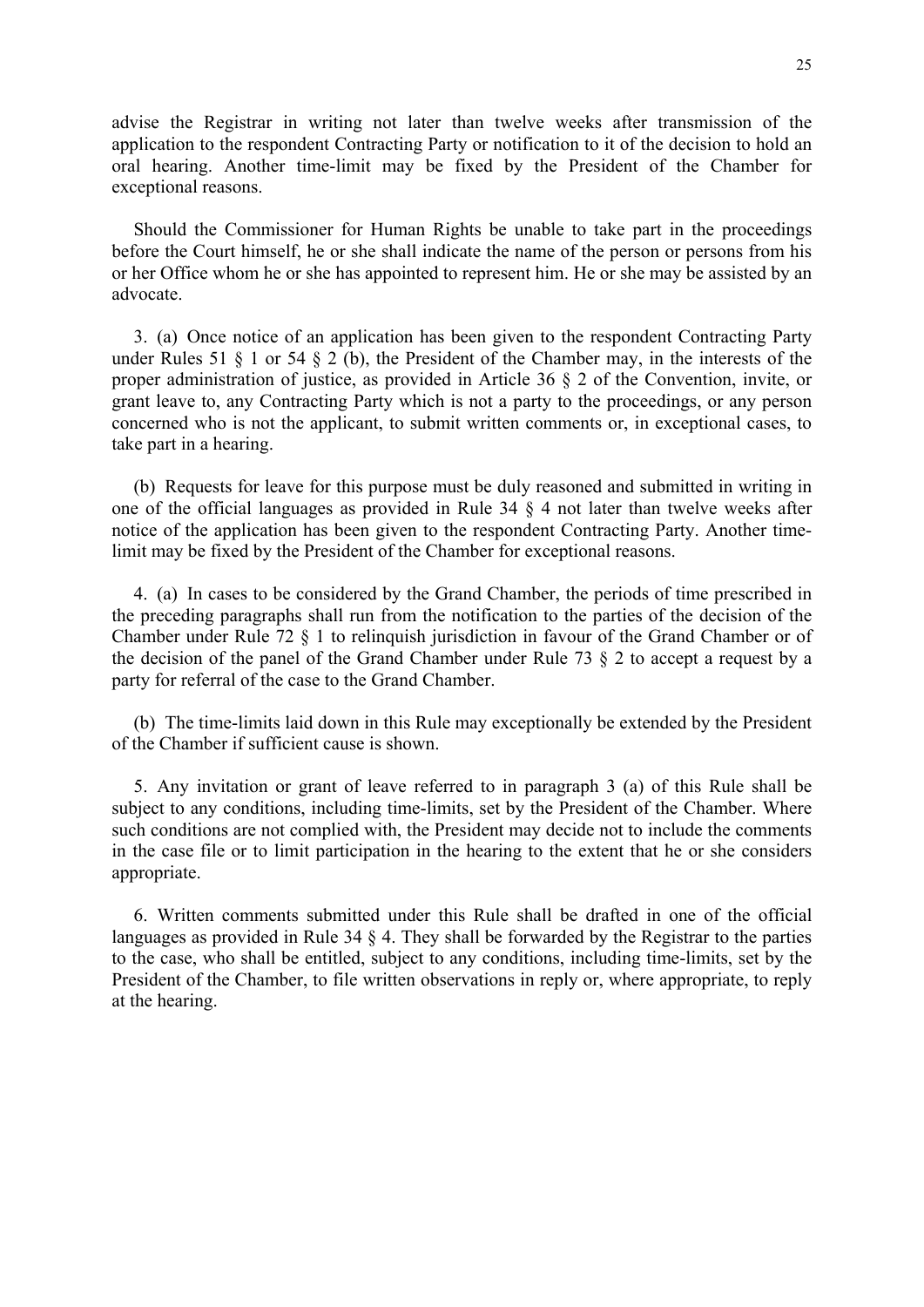### *Rule 44A[1](#page-35-10)* (Duty to cooperate with the Court)

<span id="page-35-1"></span><span id="page-35-0"></span>The parties have a duty to cooperate fully in the conduct of the proceedings and, in particular, to take such action within their power as the Court considers necessary for the proper administration of justice. This duty shall also apply to a Contracting Party not party to the proceedings where such cooperation is necessary.

### *Rule 44B1*

### (Failure to comply with an order of the Court)

<span id="page-35-3"></span><span id="page-35-2"></span>Where a party fails to comply with an order of the Court concerning the conduct of the proceedings, the President of the Chamber may take any steps which he or she considers appropriate.

### *Rule 44C1* (Failure to participate effectively)

<span id="page-35-5"></span><span id="page-35-4"></span>1. Where a party fails to adduce evidence or provide information requested by the Court or to divulge relevant information of its own motion or otherwise fails to participate effectively in the proceedings, the Court may draw such inferences as it deems appropriate.

2. Failure or refusal by a respondent Contracting Party to participate effectively in the proceedings shall not, in itself, be a reason for the Chamber to discontinue the examination of the application.

# *Rule 44D1*

### (Inappropriate submissions by a party)

<span id="page-35-7"></span><span id="page-35-6"></span>If the representative of a party makes abusive, frivolous, vexatious, misleading or prolix submissions, the President of the Chamber may exclude that representative from the proceedings, refuse to accept all or part of the submissions or make any other order which he or she considers it appropriate to make, without prejudice to Article 35 § 3 of the Convention.

### *Rule 44E1*

### (Failure to pursue an application)

<span id="page-35-9"></span><span id="page-35-8"></span>In accordance with Article 37 § 1 (a) of the Convention, if an applicant Contracting Party or an individual applicant fails to pursue the application, the Chamber may strike the application out of the Court's list under Rule 43.

<span id="page-35-10"></span><sup>1.</sup> Inserted by the Court on 13 December 2004.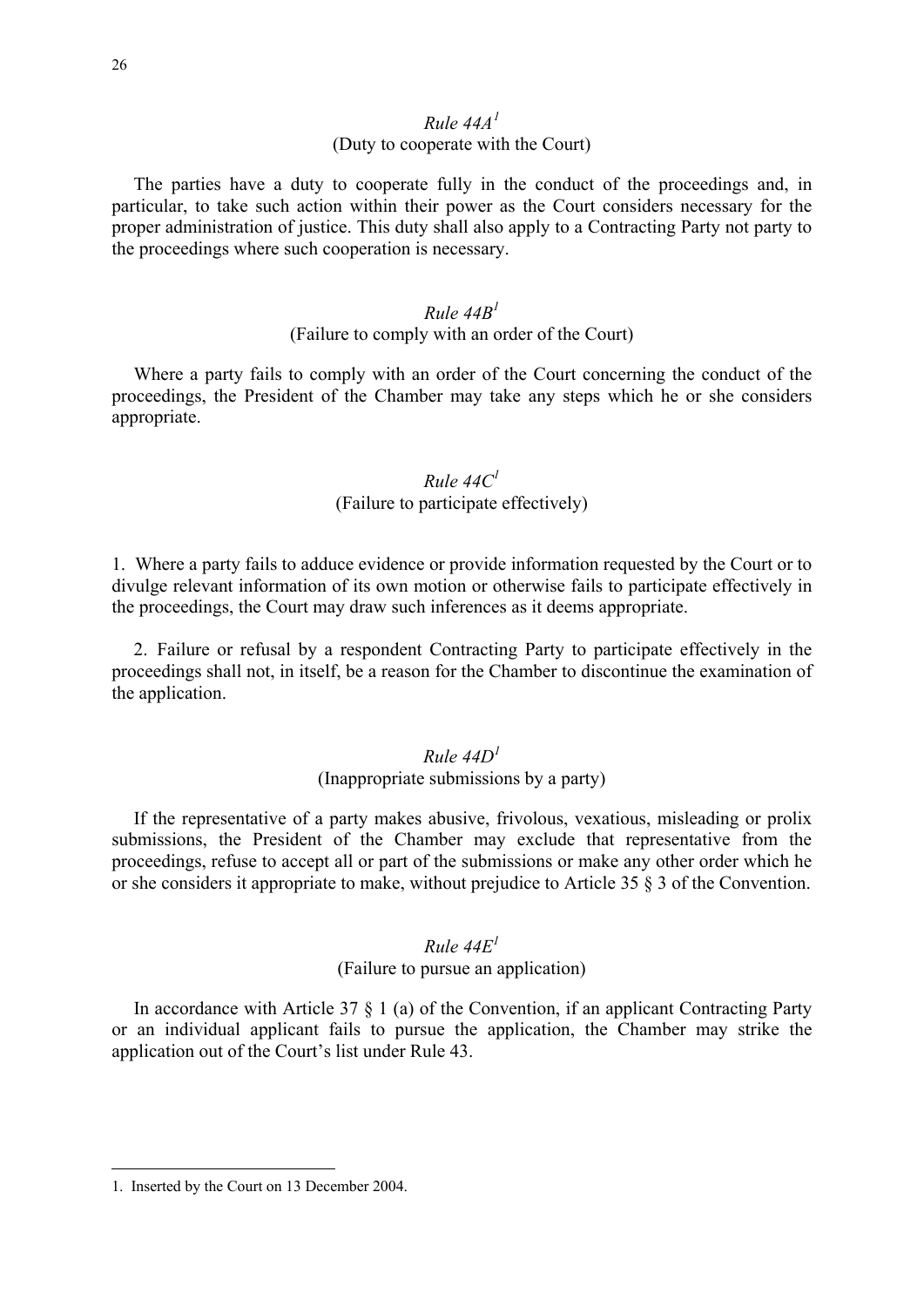## **Institution of Proceedings**

## *Rule 45*  (Signatures)

1. Any application made under Articles 33 or 34 of the Convention shall be submitted in writing and shall be signed by the applicant or by the applicant's representative.

2. Where an application is made by a non-governmental organisation or by a group of individuals, it shall be signed by those persons competent to represent that organisation or group. The Chamber or Committee concerned shall determine any question as to whether the persons who have signed an application are competent to do so.

3. Where applicants are represented in accordance with Rule 36, a power of attorney or written authority to act shall be supplied by their representative or representatives.

# *Rule 46*  (Contents of an inter-State application)

Any Contracting Party or Parties intending to bring a case before the Court under Article 33 of the Convention shall file with the Registry an application setting out

(a) the name of the Contracting Party against which the application is made;

(b) a statement of the facts;

(c) a statement of the alleged violation(s) of the Convention and the relevant arguments;

(d) a statement on compliance with the admissibility criteria (exhaustion of domestic remedies and the six-month rule) laid down in Article 35 § 1 of the Convention;

(e) the object of the application and a general indication of any claims for just satisfaction made under Article 41 of the Convention on behalf of the alleged injured party or parties; and

(f) the name and address of the person or persons appointed as Agent;

and accompanied by

(g) copies of any relevant documents and in particular the decisions, whether judicial or not, relating to the object of the application.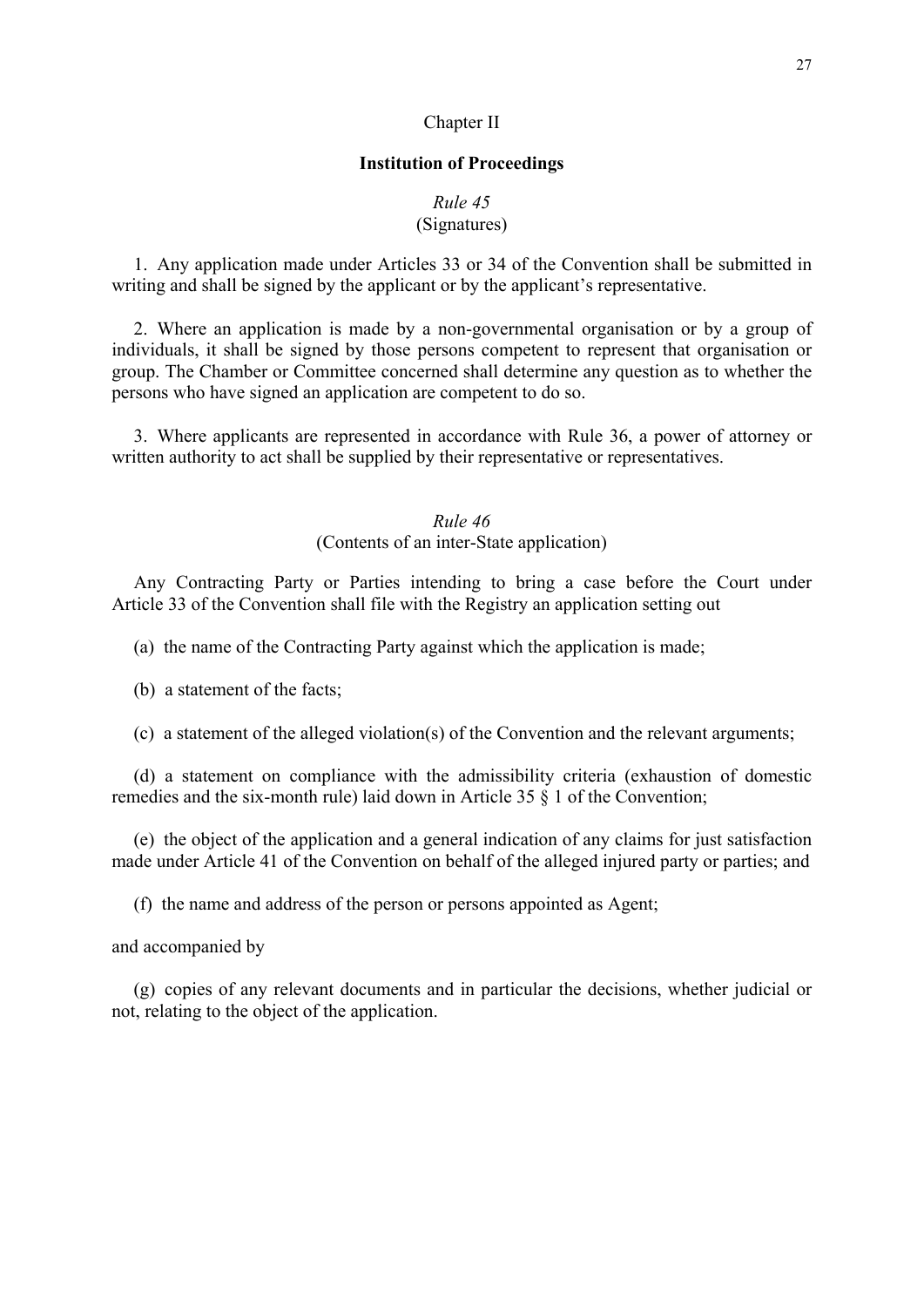## (Contents of an individual application)

1. Any application under Article 34 of the Convention shall be made on the application form provided by the Registry, unless the President of the Section concerned decides otherwise. It shall set out

- (a) the name, date of birth, nationality, sex, occupation and address of the applicant;
- (b) the name, occupation and address of the representative, if any;
- (c) the name of the Contracting Party or Parties against which the application is made;

(d) a succinct statement of the facts;

(e) a succinct statement of the alleged violation(s) of the Convention and the relevant arguments;

(f) a succinct statement on the applicant's compliance with the admissibility criteria (exhaustion of domestic remedies and the six-month rule) laid down in Article 35 § 1 of the Convention; and

(g) the object of the application;

and be accompanied by

1

(h) copies of any relevant documents and in particular the decisions, whether judicial or not, relating to the object of the application.

2. Applicants shall furthermore

(a) provide information, notably the documents and decisions referred to in paragraph 1 (h) of this Rule, enabling it to be shown that the admissibility criteria (exhaustion of domestic remedies and the six-month rule) laid down in Article 35 § 1 of the Convention have been satisfied; and

(b) indicate whether they have submitted their complaints to any other procedure of international investigation or settlement.

3. Applicants who do not wish their identity to be disclosed to the public shall so indicate and shall submit a statement of the reasons justifying such a departure from the normal rule of public access to information in proceedings before the Court. The President of the Chamber may authorise anonymity or grant it of his or her own motion.

4. Failure to comply with the requirements set out in paragraphs 1 and 2 of this Rule may result in the application not being examined by the Court.

<span id="page-37-0"></span><sup>1.</sup> As amended by the Court on 17 June and 8 July 2002, 11 December 2007 and 22 September 2008.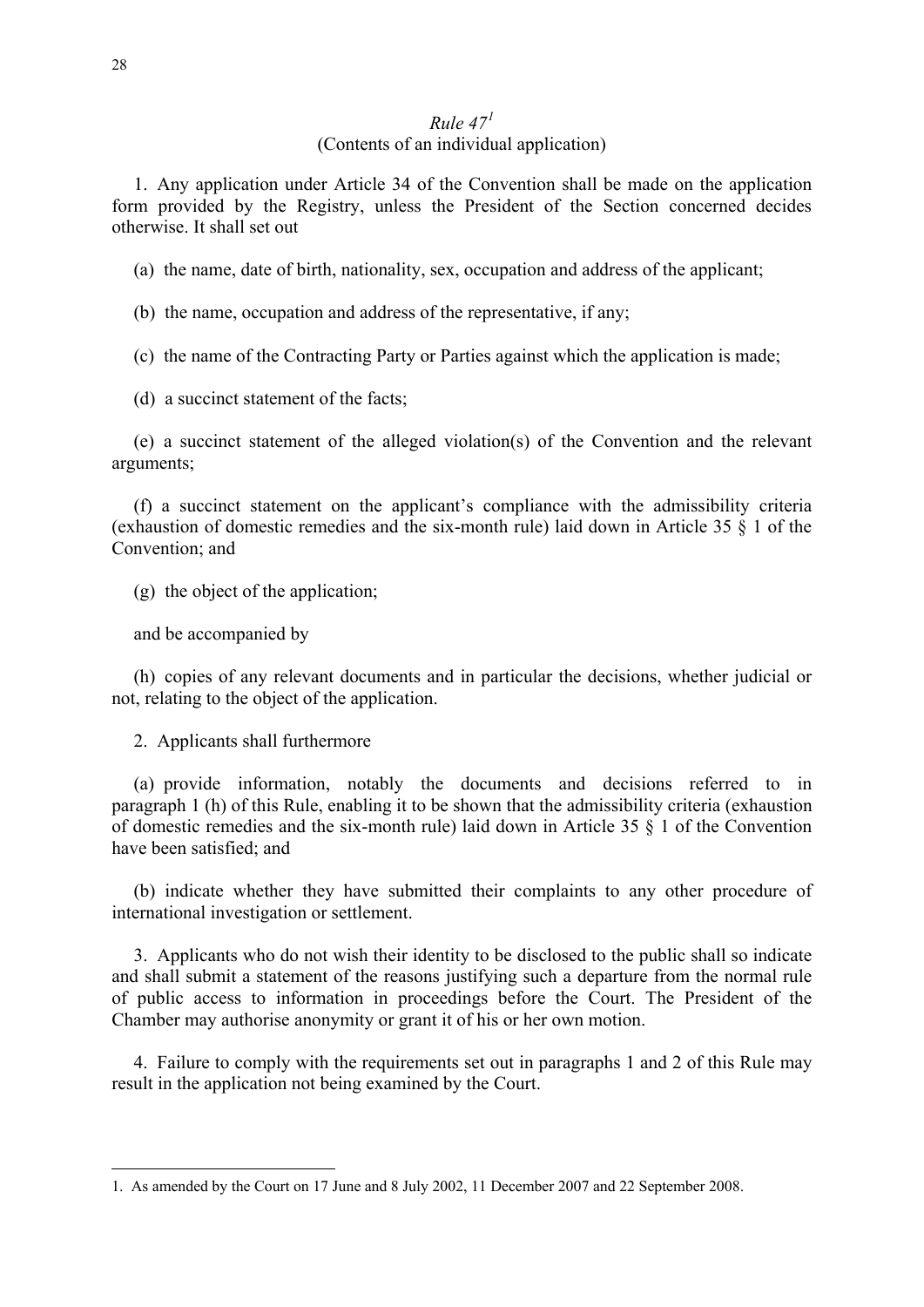5. The date of introduction of the application for the purposes of Article 35 § 1 of the Convention shall as a general rule be considered to be the date of the first communication from the applicant setting out, even summarily, the subject matter of the application, provided that a duly completed application form has been submitted within the time-limits laid down by the Court. The Court may for good cause nevertheless decide that a different date shall be considered to be the date of introduction.

6. Applicants shall keep the Court informed of any change of address and of all circumstances relevant to the application.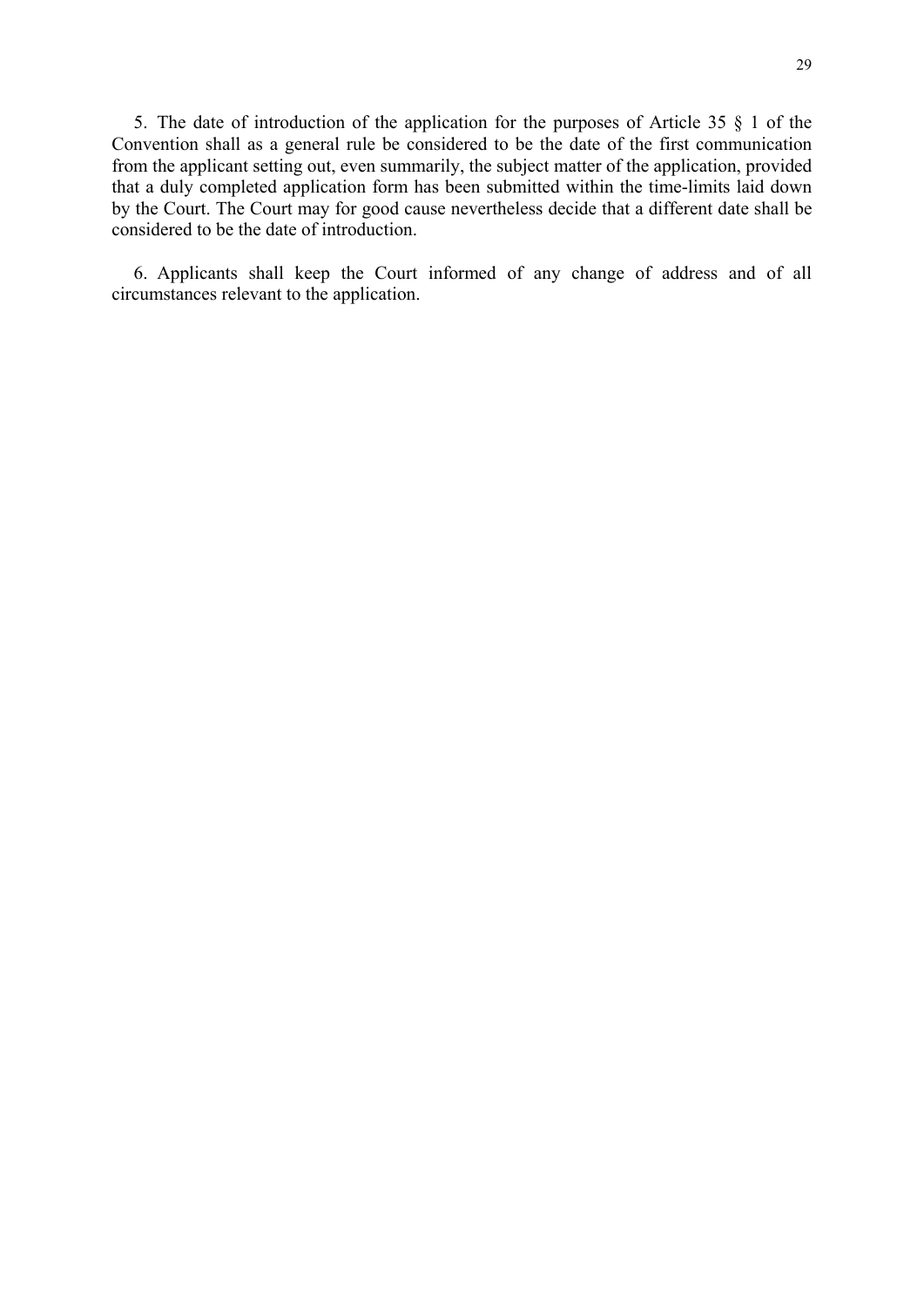#### Chapter III

#### **Judge Rapporteurs**

# *Rule 48[1](#page-39-0)* (Inter-State applications)

1. Where an application is made under Article 33 of the Convention, the Chamber constituted to consider the case shall designate one or more of its judges as Judge Rapporteur(s), who shall submit a report on admissibility when the written observations of the Contracting Parties concerned have been received.

2. The Judge Rapporteur(s) shall submit such reports, drafts and other documents as may assist the Chamber and its President in carrying out their functions.

## *Rule 49[2](#page-39-1)*

# (Individual applications)

1. Where the material submitted by the applicant is on its own sufficient to disclose that the application is inadmissible or should be struck out of the list, the application shall be considered by a single-judge formation unless there is some special reason to the contrary.

2. Where an application is made under Article 34 of the Convention and its examination by a Chamber or a Committee exercising the functions attributed to it under Rule 53 § 2 seems justified, the President of the Section to which the case has been assigned shall designate a judge as Judge Rapporteur, who shall examine the application.

3. In their examination of applications, Judge Rapporteurs

(a) may request the parties to submit, within a specified time, any factual information, documents or other material which they consider to be relevant;

(b) shall, subject to the President of the Section directing that the case be considered by a Chamber or a Committee, decide whether the application is to be considered by a singlejudge formation, by a Committee or by a Chamber;

(c) shall submit such reports, drafts and other documents as may assist the Chamber or the Committee or the respective President in carrying out their functions.

### *Rule 50*  (Grand Chamber proceedings)

Where a case has been submitted to the Grand Chamber either under Article 30 or under Article 43 of the Convention, the President of the Grand Chamber shall designate as Judge Rapporteur(s) one or, in the case of an inter-State application, one or more of its members.

<span id="page-39-0"></span><sup>1.</sup> As amended by the Court on 17 June and 8 July 2002.

<span id="page-39-1"></span><sup>2.</sup> As amended by the Court on 17 June and 8 July 2002, 4 July 2005, 13 November 2006 and 14 May 2007.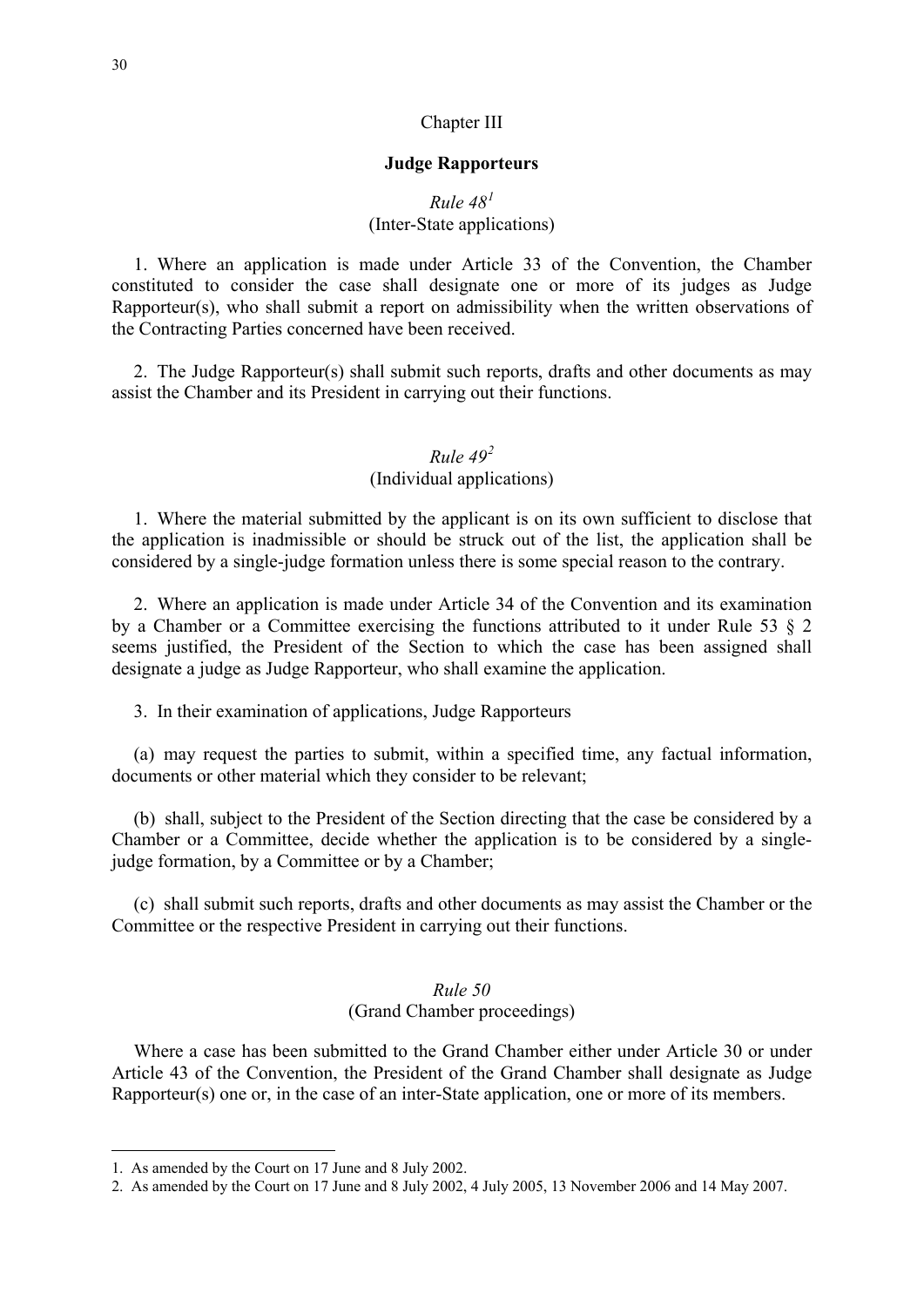#### Chapter IV

## **Proceedings on Admissibility**

### **Inter-State applications**

# $Rule 51<sup>1</sup>$  $Rule 51<sup>1</sup>$  $Rule 51<sup>1</sup>$ (Assignment of applications and subsequent procedure)

1. When an application is made under Article 33 of the Convention, the President of the Court shall immediately give notice of the application to the respondent Contracting Party and shall assign the application to one of the Sections.

2. In accordance with Rule 26 § 1 (a), the judges elected in respect of the applicant and respondent Contracting Parties shall sit as *ex officio* members of the Chamber constituted to consider the case. Rule 30 shall apply if the application has been brought by several Contracting Parties or if applications with the same object brought by several Contracting Parties are being examined jointly under Rule 42.

3. On assignment of the case to a Section, the President of the Section shall constitute the Chamber in accordance with Rule 26 § 1 and shall invite the respondent Contracting Party to submit its observations in writing on the admissibility of the application. The observations so obtained shall be communicated by the Registrar to the applicant Contracting Party, which may submit written observations in reply.

4. Before the ruling on the admissibility of the application is given, the Chamber or its President may decide to invite the Parties to submit further observations in writing.

5. A hearing on the admissibility shall be held if one or more of the Contracting Parties concerned so requests or if the Chamber so decides of its own motion.

6. Before fixing the written and, where appropriate, oral procedure, the President of the Chamber shall consult the Parties.

#### **Individual applications**

# *Rule 521* (Assignment of applications to the Sections)

1. Any application made under Article 34 of the Convention shall be assigned to a Section by the President of the Court, who in so doing shall endeavour to ensure a fair distribution of cases between the Sections.

2. The Chamber of seven judges provided for in Article 26 § 1 of the Convention shall be constituted by the President of the Section concerned in accordance with Rule 26 § 1.

<span id="page-40-0"></span><sup>1.</sup> As amended by the Court on 17 June and 8 July 2002.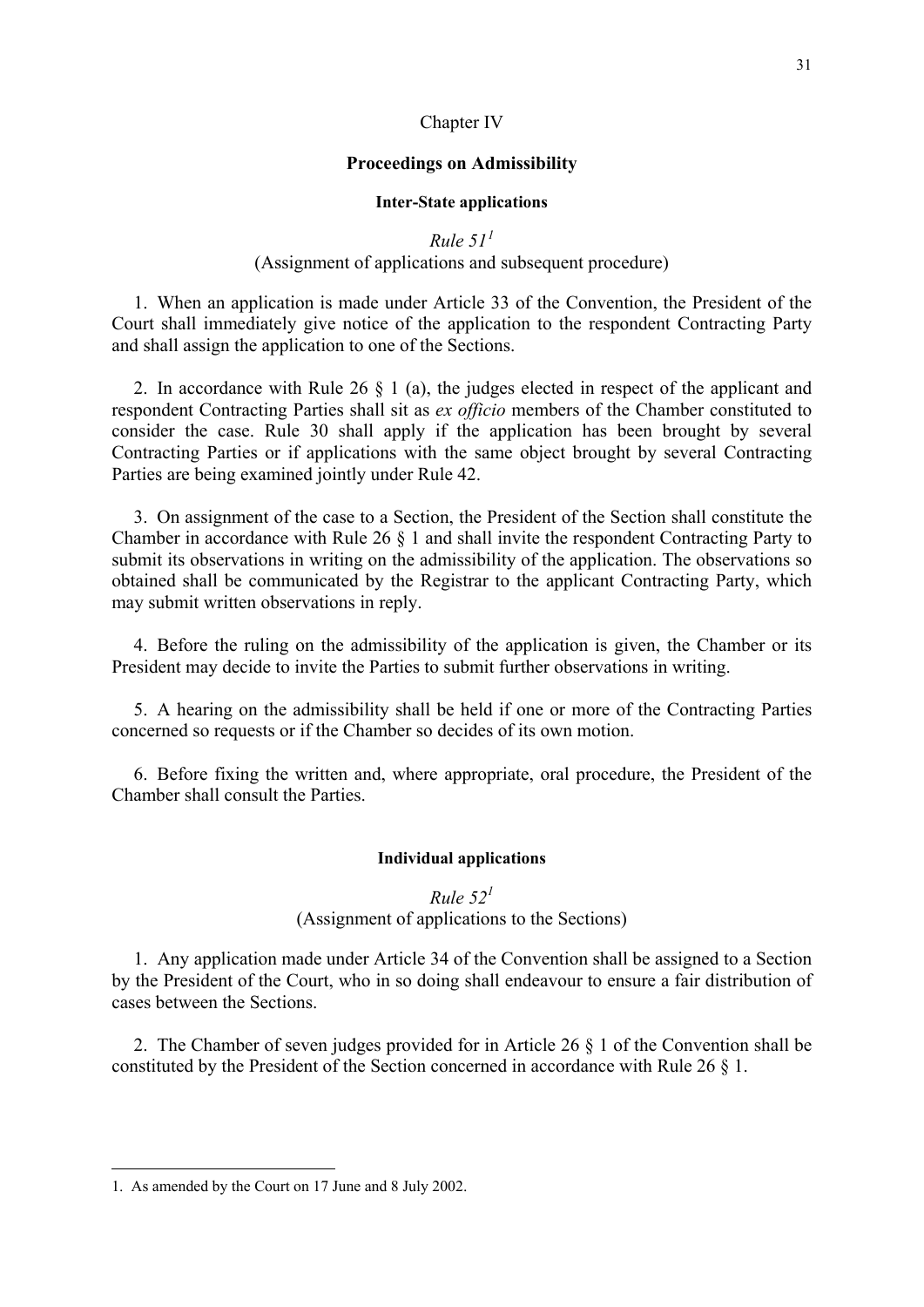3. Pending the constitution of a Chamber in accordance with paragraph 2 of this Rule, the President of the Section shall exercise any powers conferred on the President of the Chamber by these Rules.

### *Rule 52A[1](#page-41-0)* (Procedure before a single judge)

1. In accordance with Article 27 of the Convention, a single judge may declare inadmissible or strike out of the Court's list of cases an application submitted under Article 34, where such a decision can be taken without further examination. The decision shall be final. The applicant shall be informed of the decision by letter.

2. In accordance with Article 26 § 3 of the Convention, a single judge may not examine any application against the Contracting Party in respect of which that judge has been elected.

3. If the single judge does not take a decision of the kind provided for in the first paragraph of the present Rule, that judge shall forward the application to a Committee or to a Chamber for further examination.

# *Rule 53[2](#page-41-1)* (Procedure before a Committee)

1. In accordance with Article 28 § 1 (a) of the Convention, the Committee may, by a unanimous vote and at any stage of the proceedings, declare an application inadmissible or strike it out of the Court's list of cases where such a decision can be taken without further examination.

2. If the Committee is satisfied, in the light of the parties' observations received pursuant to Rule 54 § 2 (b), that the case falls to be examined in accordance with the procedure under Article 28 § 1 (b) of the Convention, it shall, by a unanimous vote, adopt a judgment including its decision on admissibility and, as appropriate, on just satisfaction.

3. If the judge elected in respect of the Contracting Party concerned is not a member of the Committee, the Committee may at any stage of the proceedings before it, by a unanimous vote, invite that judge to take the place of one of its members, having regard to all relevant factors, including whether that Party has contested the application of the procedure under Article 28 § 1 (b) of the Convention.

4. Decisions and judgments under Article 28 § 1 of the Convention shall be final.

5. The applicant, as well as the Contracting Parties concerned where these have previously been involved in the application in accordance with the present Rules, shall be informed of the decision of the Committee pursuant to Article 28  $\S$  1 (a) of the Convention by letter, unless the Committee decides otherwise.

<span id="page-41-0"></span><sup>1.</sup> Inserted by the Court on 13 November 2006.

<span id="page-41-1"></span><sup>2.</sup> As amended by the Court on 17 June and 8 July 2002, 4 July 2005 and 14 May 2007.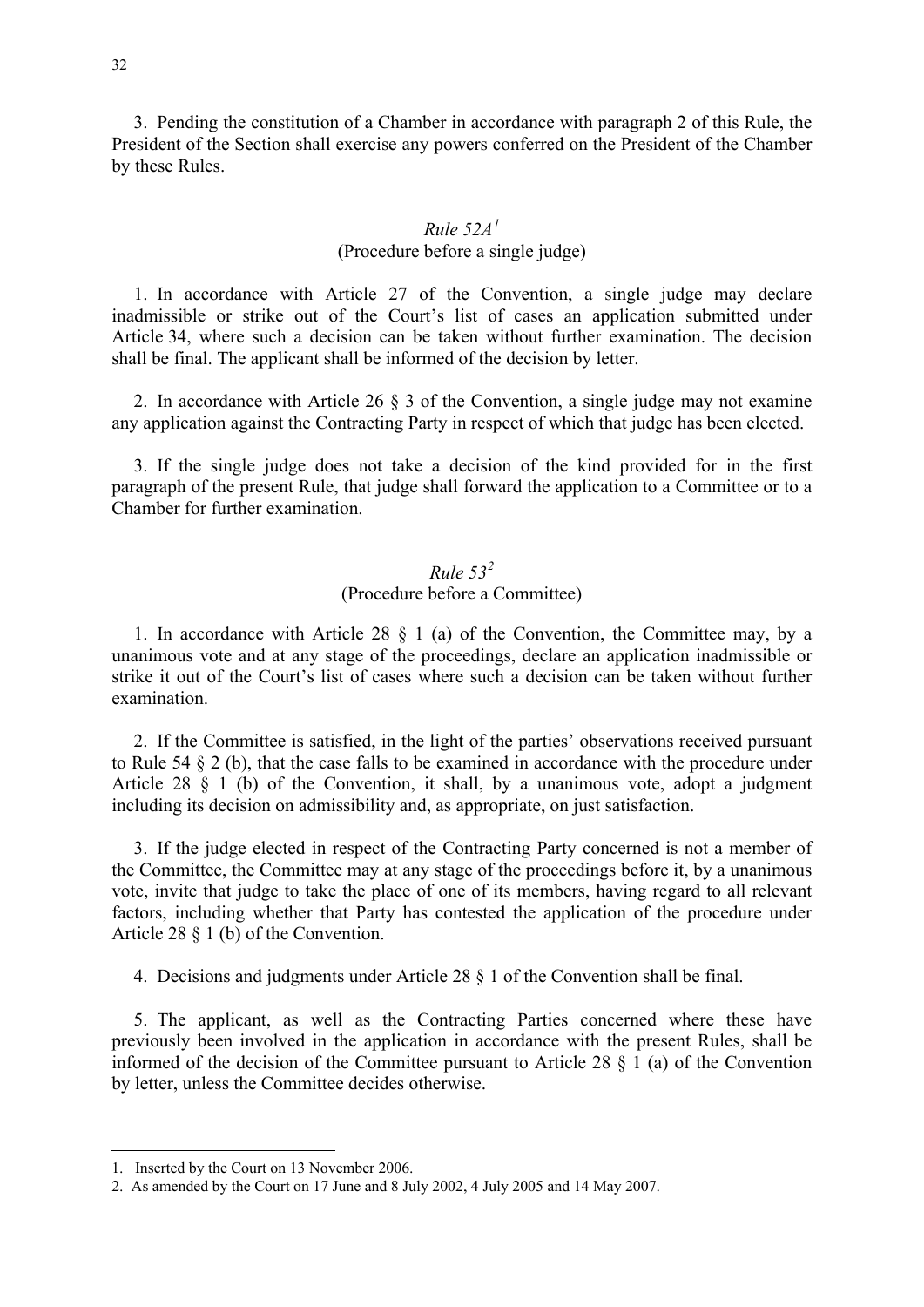6. If no decision or judgment is adopted by the Committee, the application shall be forwarded to the Chamber constituted under Rule 52 § 2 to examine the case.

7. The provisions of Rules 79 to 81 shall apply, *mutatis mutandis*, to proceedings before a **Committee** 

# $Rule 54<sup>1</sup>$  $Rule 54<sup>1</sup>$  $Rule 54<sup>1</sup>$ (Procedure before a Chamber)

1. The Chamber may at once declare the application inadmissible or strike it out of the Court's list of cases.

2. Alternatively, the Chamber or its President may decide to

(a) request the parties to submit any factual information, documents or other material considered by the Chamber or its President to be relevant;

(b) give notice of the application to the respondent Contracting Party and invite that Party to submit written observations on the application and, upon receipt thereof, invite the applicant to submit observations in reply;

(c) invite the parties to submit further observations in writing.

3. Before taking its decision on the admissibility, the Chamber may decide, either at the request of a party or of its own motion, to hold a hearing if it considers that the discharge of its functions under the Convention so requires. In that event, unless the Chamber shall exceptionally decide otherwise, the parties shall also be invited to address the issues arising in relation to the merits of the application.

# *Rule 54A[2](#page-42-1)*

#### (Joint examination of admissibility and merits)

1. When giving notice of the application to the responding Contracting Party pursuant to Rule 54 § 2 (b), the Chamber may also decide to examine the admissibility and merits at the same time in accordance with Article 29 § 1 of the Convention. The parties shall be invited to include in their observations any submissions concerning just satisfaction and any proposals for a friendly settlement. The conditions laid down in Rules 60 and 62 shall apply, *mutatis mutandis*. The Court may, however, decide at any stage, if necessary, to take a separate decision on admissibility.

2. If no friendly settlement or other solution is reached and the Chamber is satisfied, in the light of the parties' arguments, that the case is admissible and ready for a determination on the merits, it shall immediately adopt a judgment including the Chamber's decision on admissibility, save in cases where it decides to take such a decision separately.

<span id="page-42-0"></span><sup>1.</sup> As amended by the Court on 17 June and 8 July 2002.

<span id="page-42-1"></span><sup>2.</sup> Inserted by the Court on 17 June and 8 July 2002 and amended on 13 December 2004 and 13 November 2006.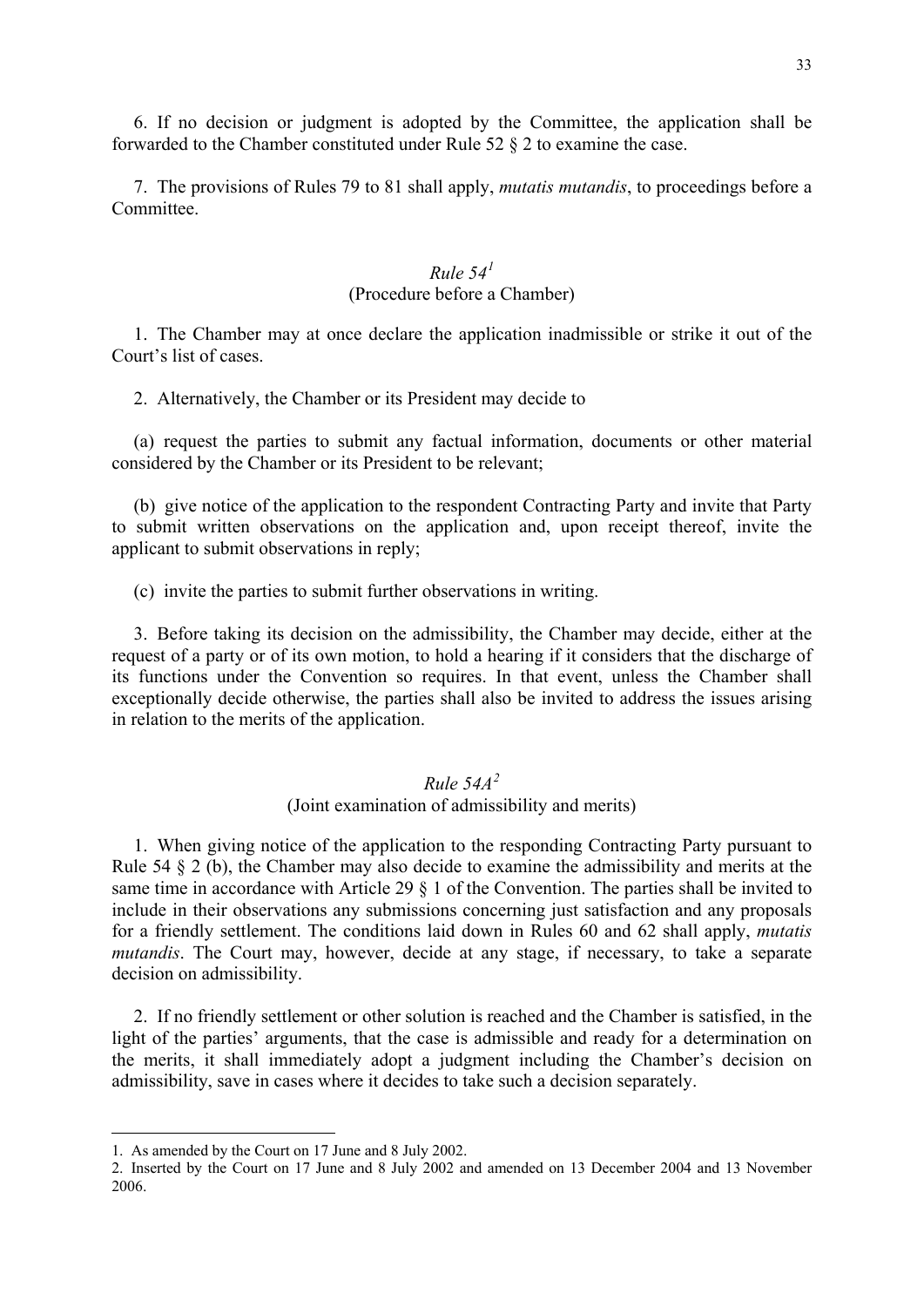#### **Inter-State and individual applications**

### *Rule 55*  (Pleas of inadmissibility)

Any plea of inadmissibility must, in so far as its character and the circumstances permit, be raised by the respondent Contracting Party in its written or oral observations on the admissibility of the application submitted as provided in Rule 51 or 54, as the case may be.

# *Rule 56[1](#page-43-0)* (Decision of a Chamber)

1. The decision of the Chamber shall state whether it was taken unanimously or by a majority and shall be accompanied or followed by reasons.

2. The decision of the Chamber shall be communicated by the Registrar to the applicant. It shall also be communicated to the Contracting Party or Parties concerned and to any third party, including the Commissioner for Human Rights, where these have previously been informed of the application in accordance with the present Rules. If a friendly settlement is effected, the decision to strike an application out of the list of cases shall be forwarded to the Committee of Ministers in accordance with Rule 43 § 3.

# *Rule 57[2](#page-43-1)* (Language of the decision)

1. Unless the Court decides that a decision shall be given in both official languages, all decisions of Chambers shall be given either in English or in French.

2. Publication of such decisions in the official reports of the Court, as provided for in Rule 78, shall be in both official languages of the Court.

<span id="page-43-0"></span><sup>1.</sup> As amended by the Court on 17 June and 8 July 2002 and 13 November 2006.

<span id="page-43-1"></span><sup>2.</sup> As amended by the Court on 17 June and 8 July 2002.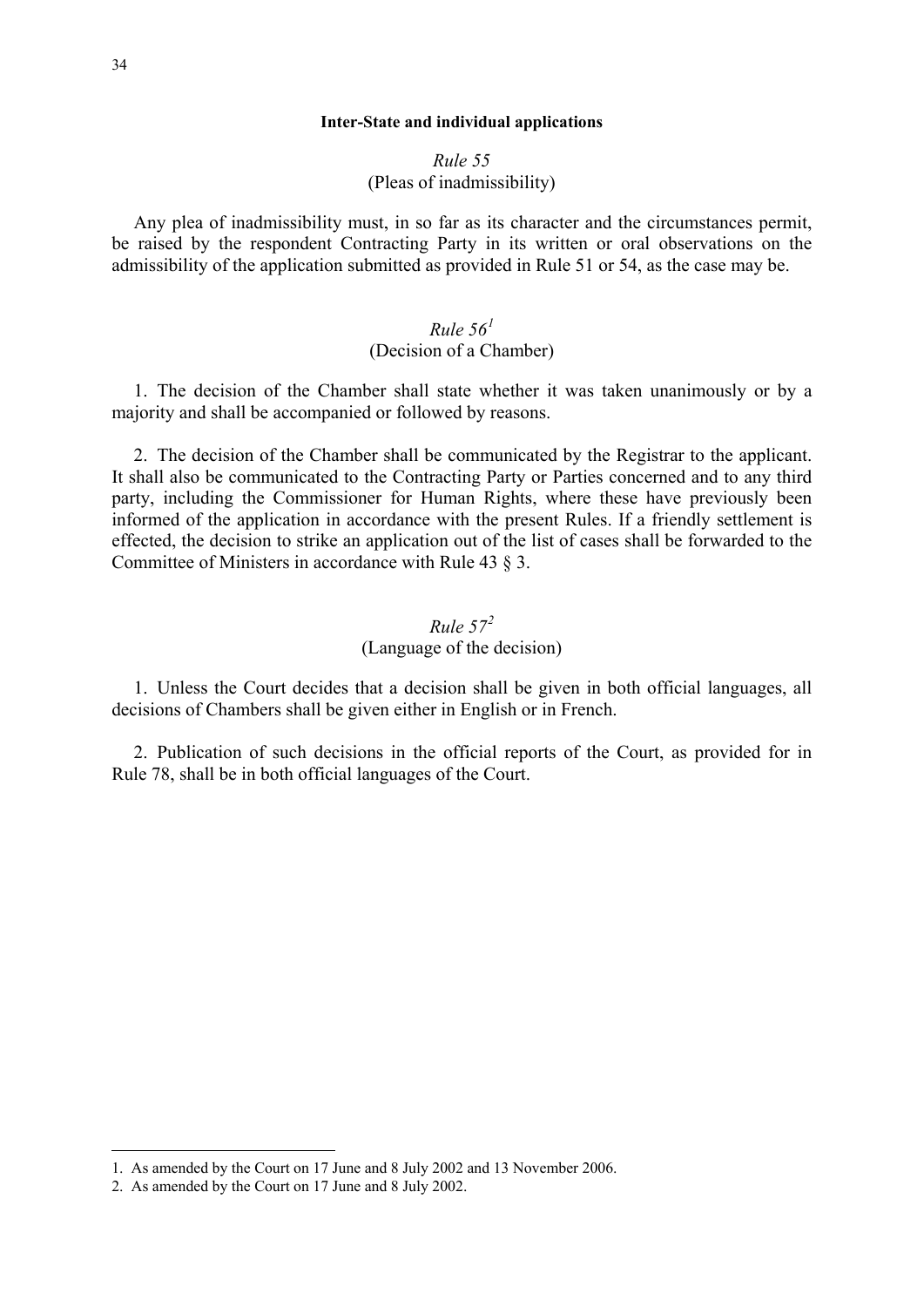#### Chapter V

### **Proceedings after the Admission of an Application**

# *Rule 58[1](#page-44-0)* (Inter-State applications)

1. Once the Chamber has decided to admit an application made under Article 33 of the Convention, the President of the Chamber shall, after consulting the Contracting Parties concerned, lay down the time-limits for the filing of written observations on the merits and for the production of any further evidence. The President may however, with the agreement of the Contracting Parties concerned, direct that a written procedure is to be dispensed with.

2. A hearing on the merits shall be held if one or more of the Contracting Parties concerned so requests or if the Chamber so decides of its own motion. The President of the Chamber shall fix the oral procedure.

# *Rule 591*

### (Individual applications)

1. Once an application made under Article 34 of the Convention has been declared admissible, the Chamber or its President may invite the parties to submit further evidence and written observations.

2. Unless decided otherwise, the parties shall be allowed the same time for submission of their observations.

3. The Chamber may decide, either at the request of a party or of its own motion, to hold a hearing on the merits if it considers that the discharge of its functions under the Convention so requires.

4. The President of the Chamber shall, where appropriate, fix the written and oral procedure.

# *Rule 60[2](#page-44-1)* (Claims for just satisfaction)

1. An applicant who wishes to obtain an award of just satisfaction under Article 41 of the Convention in the event of the Court finding a violation of his or her Convention rights must make a specific claim to that effect.

2. The applicant must submit itemised particulars of all claims, together with any relevant supporting documents, within the time-limit fixed for the submission of the applicant's observations on the merits unless the President of the Chamber directs otherwise.

<span id="page-44-0"></span><sup>1.</sup> As amended by the Court on 17 June and 8 July 2002.

<span id="page-44-1"></span><sup>2.</sup> As amended by the Court on 13 December 2004.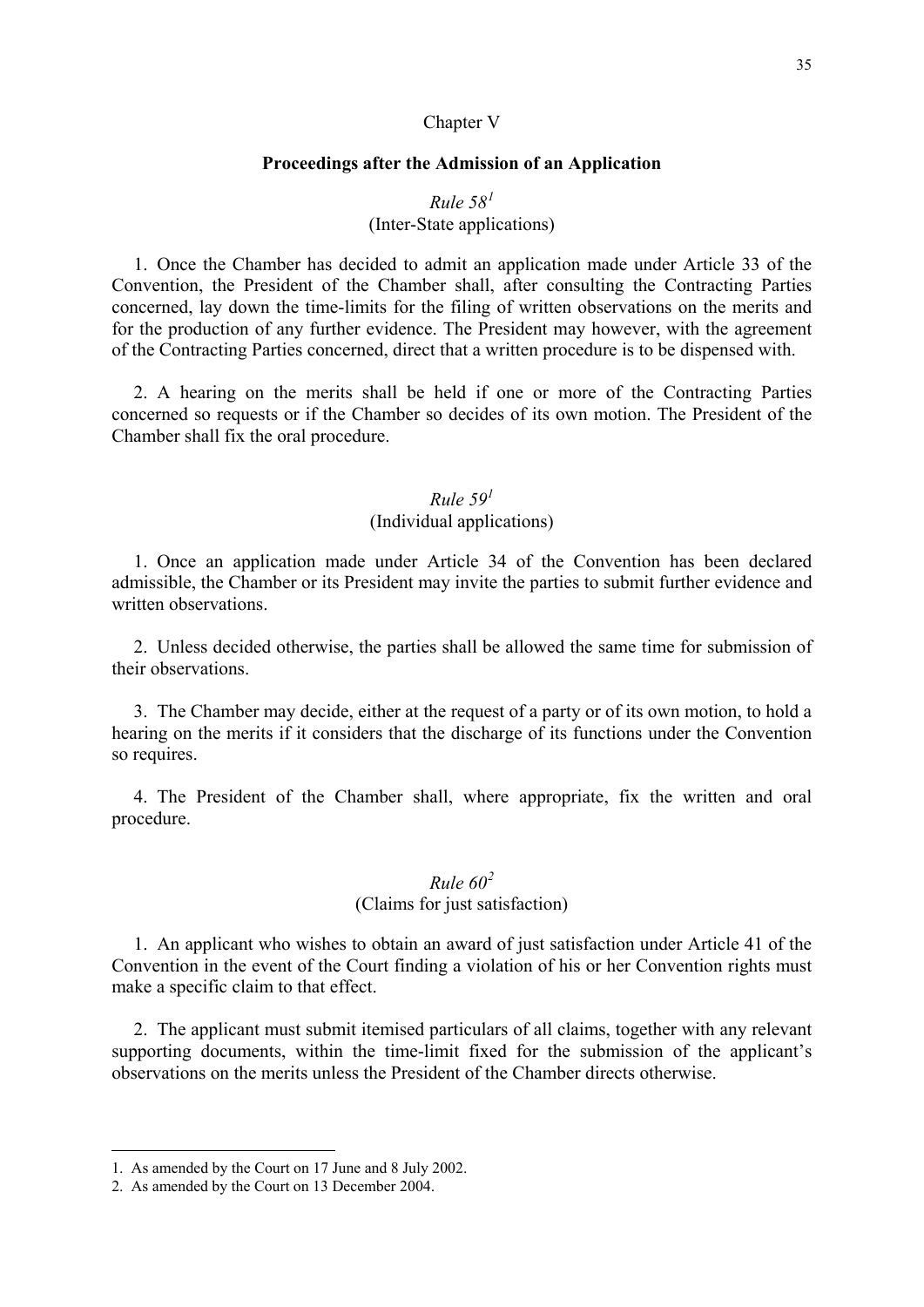3. If the applicant fails to comply with the requirements set out in the preceding paragraphs the Chamber may reject the claims in whole or in part.

4. The applicant's claims shall be transmitted to the respondent Government for comment.

### *Rule 61 deleted*

## $Rule 62<sup>1</sup>$  $Rule 62<sup>1</sup>$  $Rule 62<sup>1</sup>$ (Friendly settlement)

1. Once an application has been declared admissible, the Registrar, acting on the instructions of the Chamber or its President, shall enter into contact with the parties with a view to securing a friendly settlement of the matter in accordance with Article 39 § 1 of the Convention. The Chamber shall take any steps that appear appropriate to facilitate such a settlement.

2. In accordance with Article 39 § 2 of the Convention, the friendly-settlement negotiations shall be confidential and without prejudice to the parties' arguments in the contentious proceedings. No written or oral communication and no offer or concession made in the framework of the attempt to secure a friendly settlement may be referred to or relied on in the contentious proceedings.

3. If the Chamber is informed by the Registrar that the parties have agreed to a friendly settlement, it shall, after verifying that the settlement has been reached on the basis of respect for human rights as defined in the Convention and the Protocols thereto, strike the case out of the Court's list in accordance with Rule 43 § 3.

4. Paragraphs 2 and 3 apply, *mutatis mutandis*, to the procedure under Rule 54A.

<span id="page-45-0"></span><sup>1</sup> 1. As amended by the Court on 17 June and 8 July 2002 and 13 November 2006.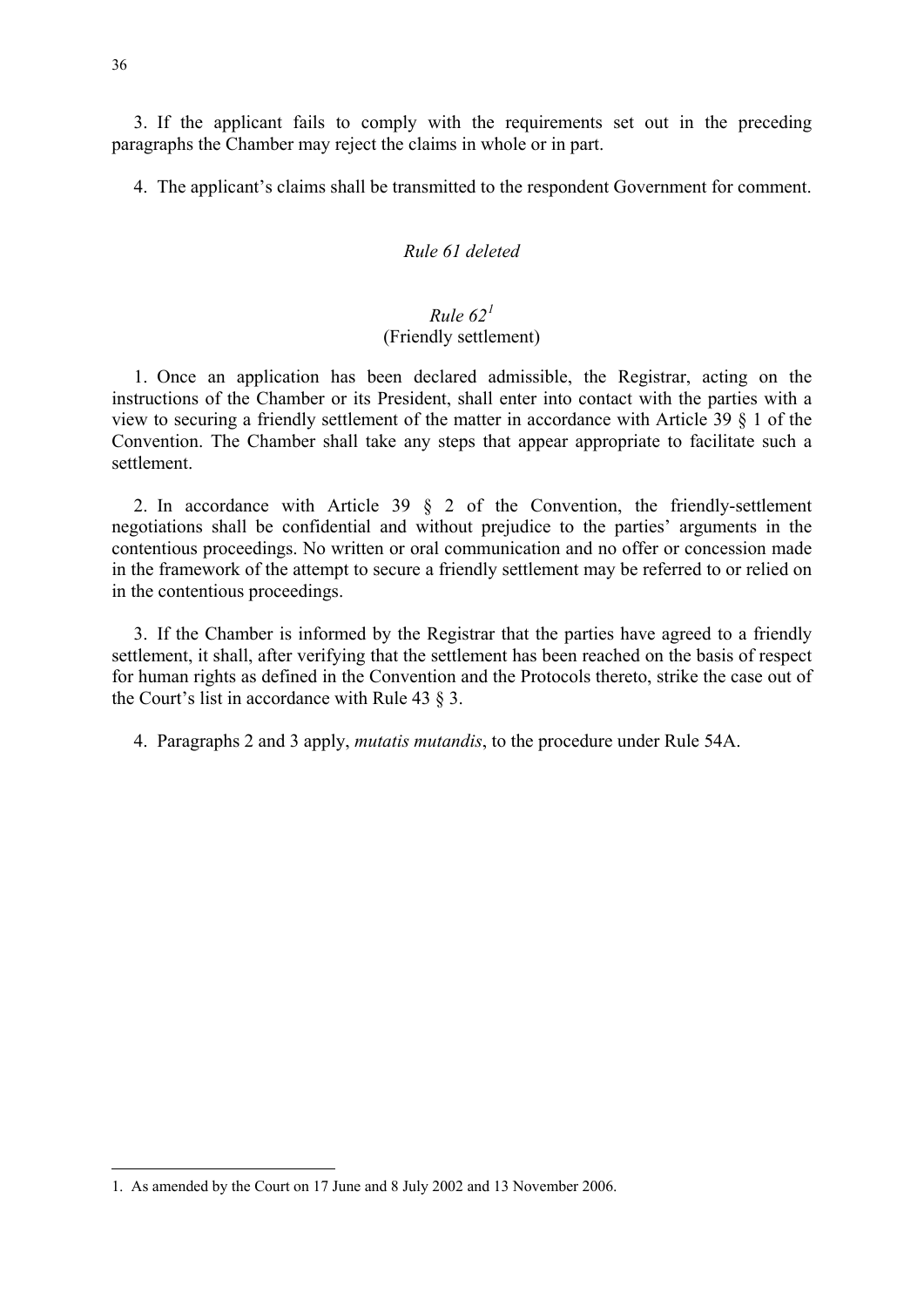#### Chapter VI

#### **Hearings**

# *Rule 63[1](#page-46-0)* (Public character of hearings)

1. Hearings shall be public unless, in accordance with paragraph 2 of this Rule, the Chamber in exceptional circumstances decides otherwise, either of its own motion or at the request of a party or any other person concerned.

2. The press and the public may be excluded from all or part of a hearing in the interests of morals, public order or national security in a democratic society, where the interests of juveniles or the protection of the private life of the parties so require, or to the extent strictly necessary in the opinion of the Chamber in special circumstances where publicity would prejudice the interests of justice.

3. Any request for a hearing to be held in camera made under paragraph 1 of this Rule must include reasons and specify whether it concerns all or only part of the hearing.

# $Rule 64<sup>1</sup>$

# (Conduct of hearings)

1. The President of the Chamber shall organise and direct hearings and shall prescribe the order in which those appearing before the Chamber shall be called upon to speak.

2. Any judge may put questions to any person appearing before the Chamber.

# $Rule 65<sup>1</sup>$

### (Failure to appear)

Where a party or any other person due to appear fails or declines to do so, the Chamber may, provided that it is satisfied that such a course is consistent with the proper administration of justice, nonetheless proceed with the hearing.

### *Rules 66 to 69 deleted*

# *Rule 70[2](#page-46-1)*

# (Verbatim record of a hearing)

1. If the President of the Chamber so directs, the Registrar shall be responsible for the making of a verbatim record of the hearing. Any such record shall include:

<sup>1.</sup> As amended by the Court on 7 July 2003.

<span id="page-46-1"></span><span id="page-46-0"></span><sup>2.</sup> As amended by the Court on 17 June and 8 July 2002.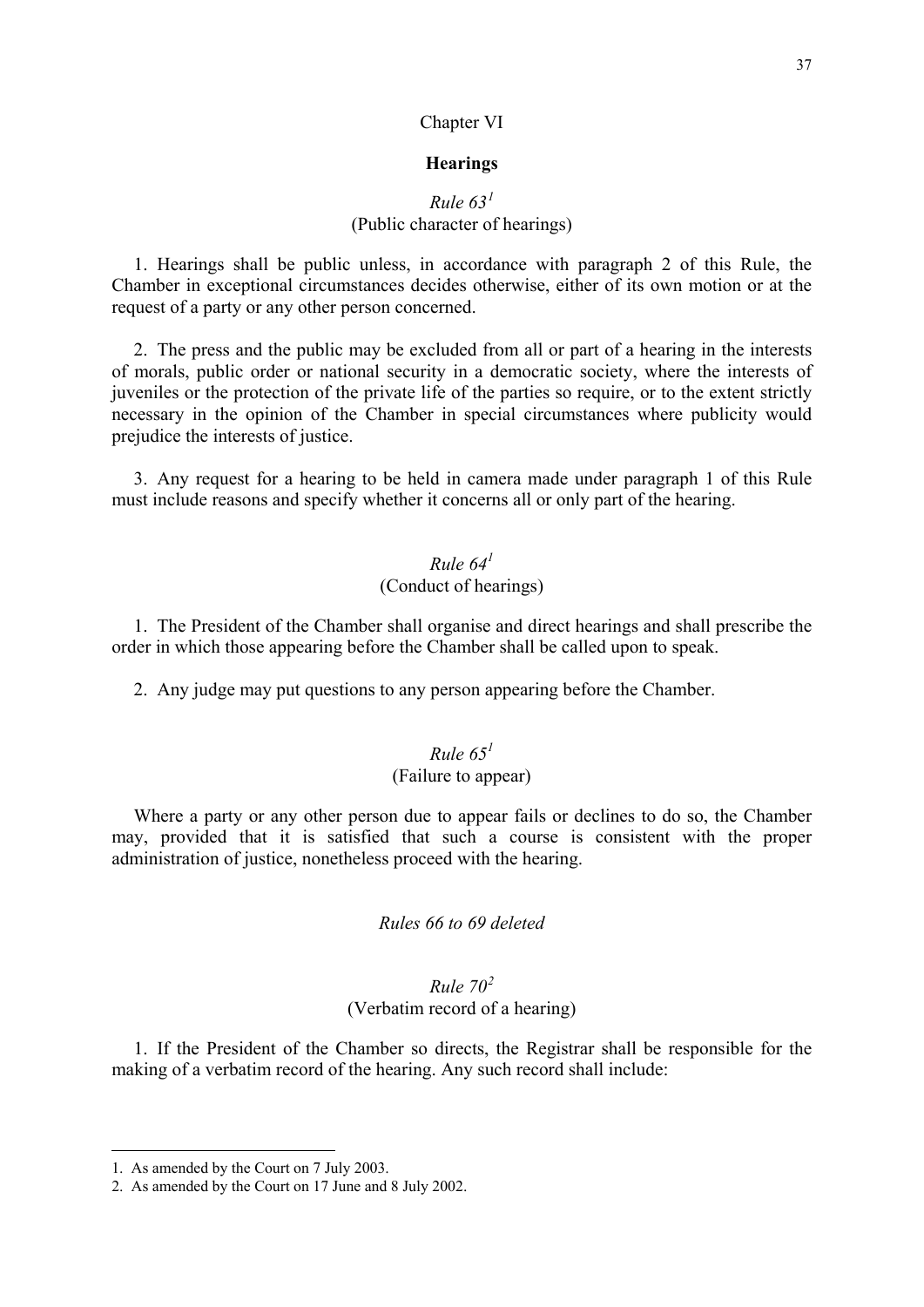- (a) the composition of the Chamber;
- (b) a list of those appearing before the Chamber;
- (c) the text of the submissions made, questions put and replies given;
- (d) the text of any ruling delivered during the hearing.

2. If all or part of the verbatim record is in a non-official language, the Registrar shall arrange for its translation into one of the official languages.

3. The representatives of the parties shall receive a copy of the verbatim record in order that they may, subject to the control of the Registrar or the President of the Chamber, make corrections, but in no case may such corrections affect the sense and bearing of what was said. The Registrar shall lay down, in accordance with the instructions of the President of the Chamber, the time-limits granted for this purpose.

4. The verbatim record, once so corrected, shall be signed by the President of the Chamber and the Registrar and shall then constitute certified matters of record.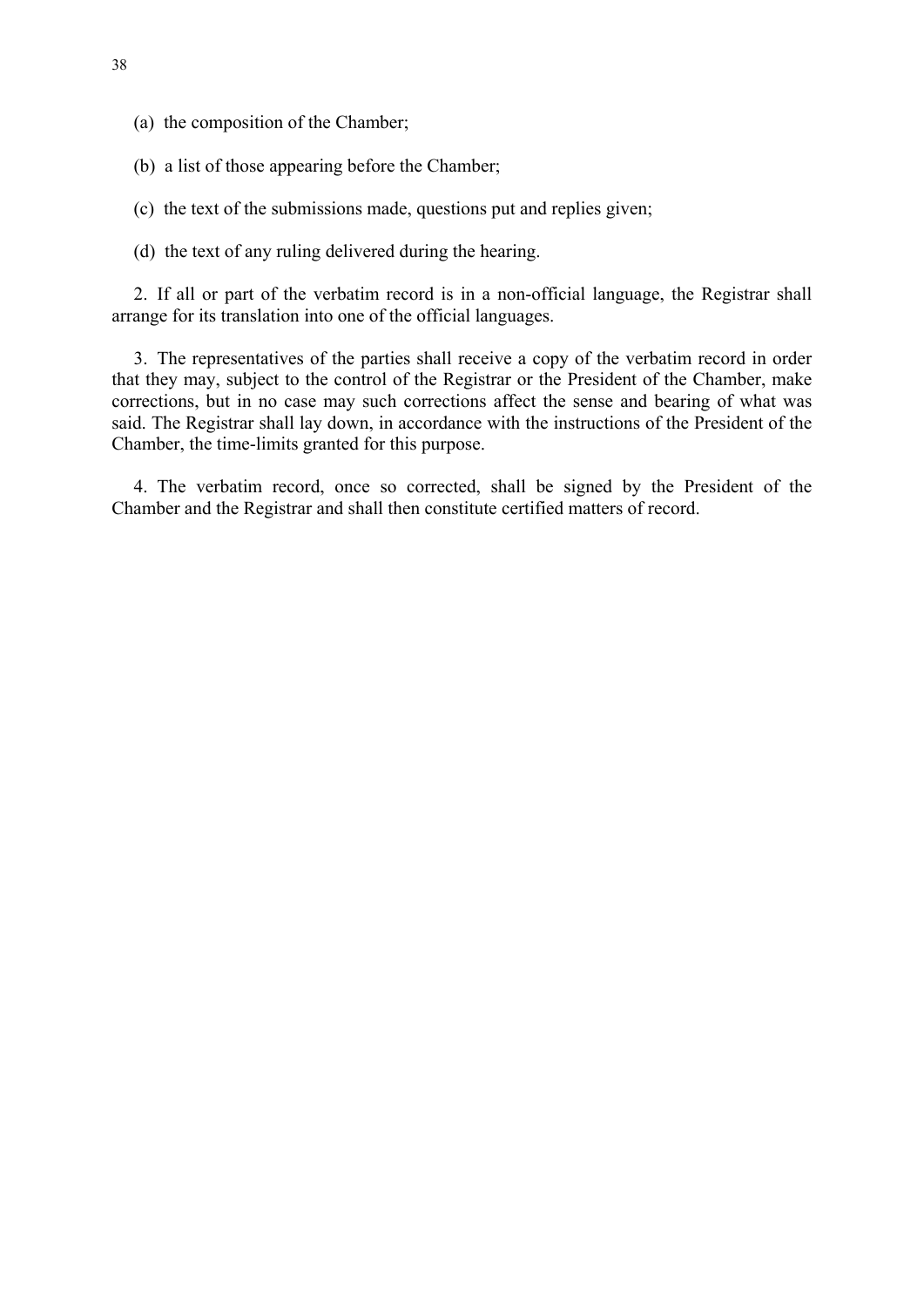### Chapter VII

### **Proceedings before the Grand Chamber**

# $Rule 71<sup>1</sup>$  $Rule 71<sup>1</sup>$  $Rule 71<sup>1</sup>$ (Applicability of procedural provisions)

1. Any provisions governing proceedings before the Chambers shall apply, *mutatis mutandis*, to proceedings before the Grand Chamber.

2. The powers conferred on a Chamber by Rules 54 § 3 and 59 § 3 in relation to the holding of a hearing may, in proceedings before the Grand Chamber, also be exercised by the President of the Grand Chamber.

### *Rule 72*  (Relinquishment of jurisdiction by a Chamber in favour of the Grand Chamber)

1. In accordance with Article 30 of the Convention, where a case pending before a Chamber raises a serious question affecting the interpretation of the Convention or the Protocols thereto or where the resolution of a question before it might have a result inconsistent with a judgment previously delivered by the Court, the Chamber may, at any time before it has rendered its judgment, relinquish jurisdiction in favour of the Grand Chamber, unless one of the parties to the case has objected in accordance with paragraph 2 of this Rule. Reasons need not be given for the decision to relinquish.

2. The Registrar shall notify the parties of the Chamber's intention to relinquish jurisdiction. The parties shall have one month from the date of that notification within which to file at the Registry a duly reasoned objection. An objection which does not fulfil these conditions shall be considered invalid by the Chamber.

### *Rule 73*

(Request by a party for referral of a case to the Grand Chamber)

1. In accordance with Article 43 of the Convention, any party to a case may exceptionally, within a period of three months from the date of delivery of the judgment of a Chamber, file in writing at the Registry a request that the case be referred to the Grand Chamber. The party shall specify in its request the serious question affecting the interpretation or application of the Convention or the Protocols thereto, or the serious issue of general importance, which in its view warrants consideration by the Grand Chamber.

2. A panel of five judges of the Grand Chamber constituted in accordance with Rule 24 § 5 shall examine the request solely on the basis of the existing case file. It shall accept the request only if it considers that the case does raise such a question or issue. Reasons need not be given for a refusal of the request.

3. If the panel accepts the request, the Grand Chamber shall decide the case by means of a judgment.

<span id="page-48-0"></span><sup>1.</sup> As amended by the Court on 17 June and 8 July 2002.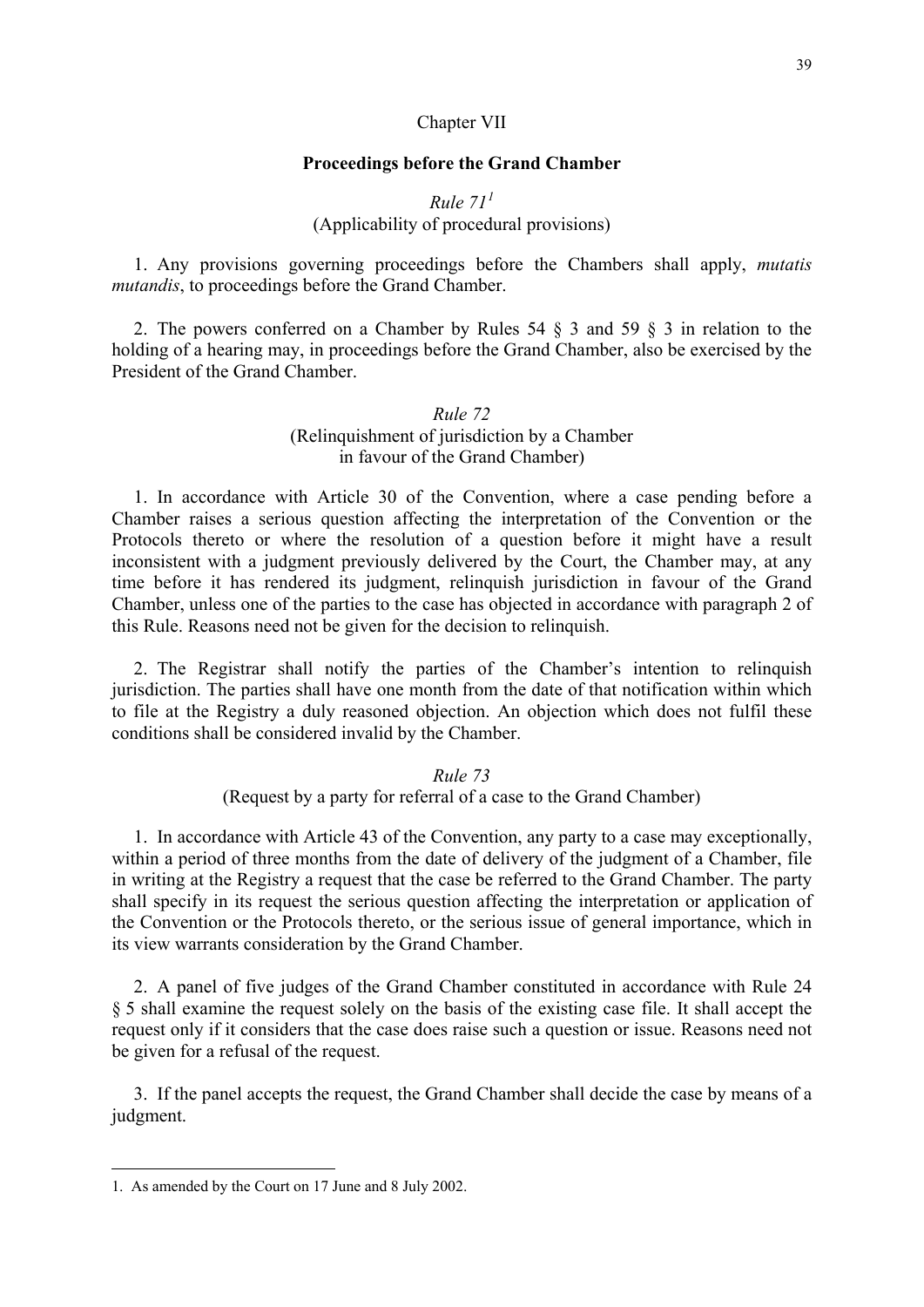## Chapter VIII

## **Judgments**

# *Rule 74[1](#page-49-0)* (Contents of the judgment)

1. A judgment as referred to in Articles 28, 42 and 44 of the Convention shall contain

(a) the names of the President and the other judges constituting the Chamber or the Committee concerned, and the name of the Registrar or the Deputy Registrar;

- (b) the dates on which it was adopted and delivered;
- (c) a description of the parties;
- (d) the names of the Agents, advocates or advisers of the parties;
- (e) an account of the procedure followed;
- (f) the facts of the case;
- (g) a summary of the submissions of the parties;
- (h) the reasons in point of law;
- (i) the operative provisions;
- (j) the decision, if any, in respect of costs;
- (k) the number of judges constituting the majority;
- (l) where appropriate, a statement as to which text is authentic.

2. Any judge who has taken part in the consideration of the case by a Chamber or by the Grand Chamber shall be entitled to annex to the judgment either a separate opinion, concurring with or dissenting from that judgment, or a bare statement of dissent.

# *Rule 75[2](#page-49-1)*

## (Ruling on just satisfaction)

1. Where the Chamber or the Committee finds that there has been a violation of the Convention or the Protocols thereto, it shall give in the same judgment a ruling on the application of Article 41 of the Convention if a specific claim has been submitted in accordance with Rule 60 and the question is ready for decision; if the question is not ready for decision, the Chamber or the Committee shall reserve it in whole or in part and shall fix the further procedure.

<span id="page-49-0"></span><sup>1.</sup> As amended by the Court on 13 November 2006.

<span id="page-49-1"></span><sup>2.</sup> As amended by the Court on 13 December 2004 and 13 November 2006.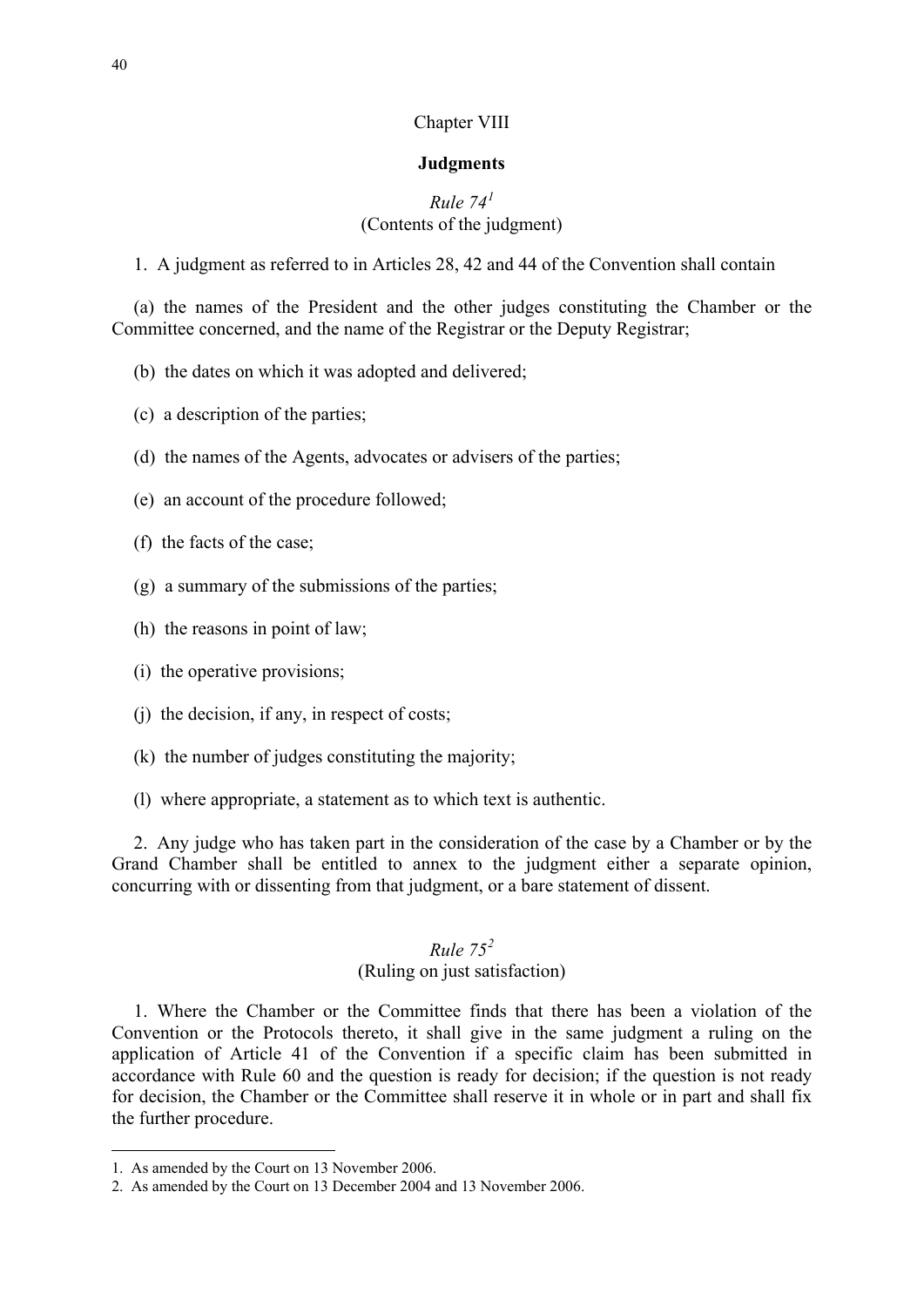2. For the purposes of ruling on the application of Article 41 of the Convention, the Chamber or the Committee shall, as far as possible, be composed of those judges who sat to consider the merits of the case. Where it is not possible to constitute the original Chamber or Committee, the President of the Section shall complete or compose the Chamber by drawing lots.

3. The Chamber or the Committee may, when affording just satisfaction under Article 41 of the Convention, direct that if settlement is not made within a specified time, interest is to be payable on any sums awarded.

4. If the Court is informed that an agreement has been reached between the injured party and the Contracting Party liable, it shall verify the equitable nature of the agreement and, where it finds the agreement to be equitable, strike the case out of the list in accordance with Rule 43 § 3.

# *Rule 76[1](#page-50-0)* (Language of the judgment)

1. Unless the Court decides that a judgment shall be given in both official languages, all judgments shall be given either in English or in French.

2. Publication of such judgments in the official reports of the Court, as provided for in Rule 78, shall be in both official languages of the Court.

# *Rule 77[2](#page-50-1)*

# (Signature, delivery and notification of the judgment)

1. Judgments shall be signed by the President of the Chamber or the Committee and the Registrar.

2. The judgment adopted by a Chamber may be read out at a public hearing by the President of the Chamber or by another judge delegated by him or her. The Agents and representatives of the parties shall be informed in due time of the date of the hearing. Otherwise, and in respect of judgments adopted by Committees, the notification provided for in paragraph 3 of this Rule shall constitute delivery of the judgment.

3. The judgment shall be transmitted to the Committee of Ministers. The Registrar shall send copies to the parties, to the Secretary General of the Council of Europe, to any third party, including the Commissioner for Human Rights, and to any other person directly concerned. The original copy, duly signed and sealed, shall be placed in the archives of the Court.

<span id="page-50-0"></span><sup>1.</sup> As amended by the Court on 17 June and 8 July 2002.

<span id="page-50-1"></span><sup>2.</sup> As amended by the Court on 13 November 2006 and 1 December 2008.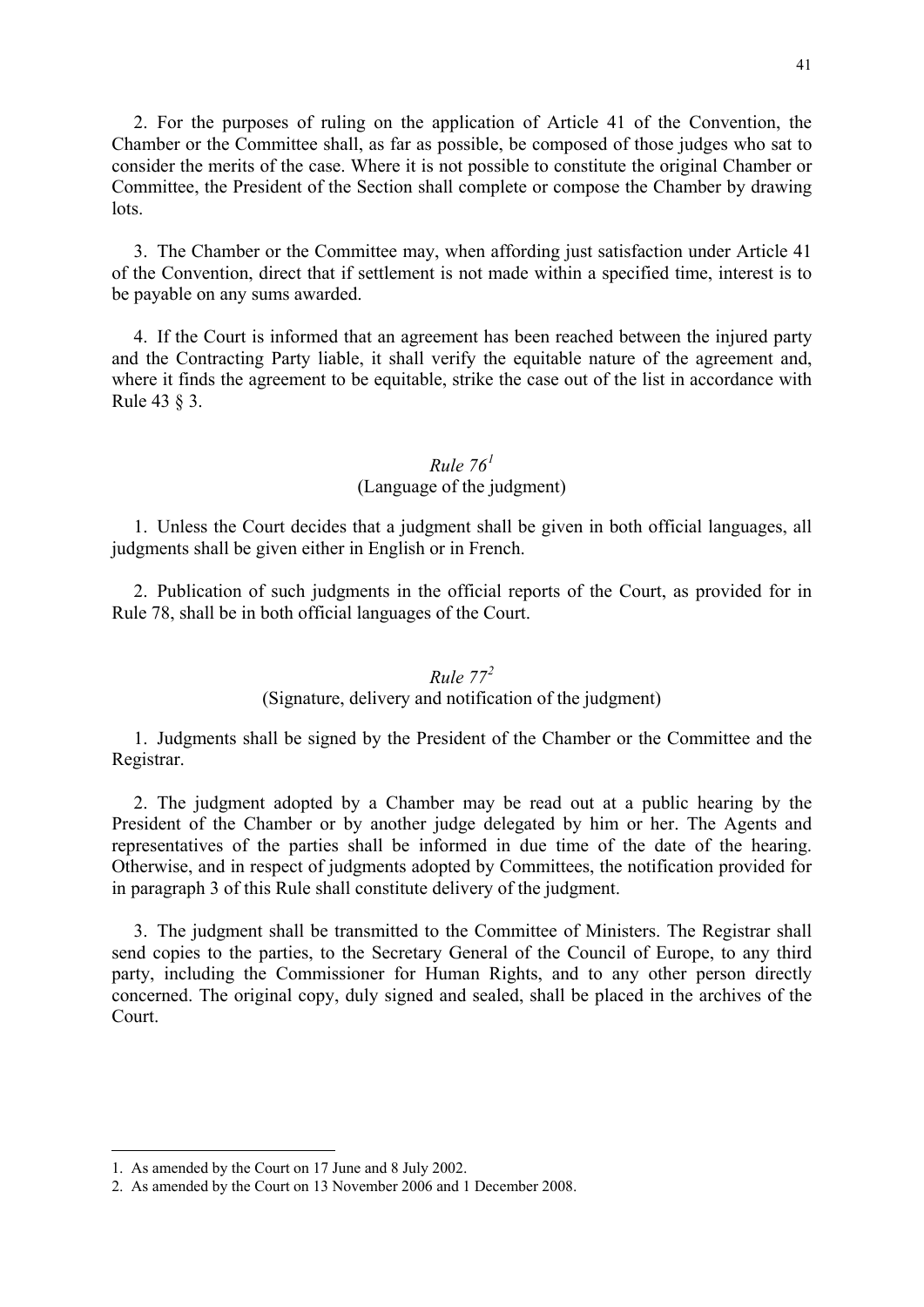## *Rule 78*

## (Publication of judgments and other documents)

In accordance with Article 44 § 3 of the Convention, final judgments of the Court shall be published, under the responsibility of the Registrar, in an appropriate form. The Registrar shall in addition be responsible for the publication of official reports of selected judgments and decisions and of any document which the President of the Court considers it useful to publish.

## *Rule 79*

#### (Request for interpretation of a judgment)

1. A party may request the interpretation of a judgment within a period of one year following the delivery of that judgment.

2. The request shall be filed with the Registry. It shall state precisely the point or points in the operative provisions of the judgment on which interpretation is required.

3. The original Chamber may decide of its own motion to refuse the request on the ground that there is no reason to warrant considering it. Where it is not possible to constitute the original Chamber, the President of the Court shall complete or compose the Chamber by drawing lots.

4. If the Chamber does not refuse the request, the Registrar shall communicate it to the other party or parties and shall invite them to submit any written comments within a timelimit laid down by the President of the Chamber. The President of the Chamber shall also fix the date of the hearing should the Chamber decide to hold one. The Chamber shall decide by means of a judgment.

### *Rule 80*

# (Request for revision of a judgment)

1. A party may, in the event of the discovery of a fact which might by its nature have a decisive influence and which, when a judgment was delivered, was unknown to the Court and could not reasonably have been known to that party, request the Court, within a period of six months after that party acquired knowledge of the fact, to revise that judgment.

2. The request shall mention the judgment of which revision is requested and shall contain the information necessary to show that the conditions laid down in paragraph 1 of this Rule have been complied with. It shall be accompanied by a copy of all supporting documents. The request and supporting documents shall be filed with the Registry.

3. The original Chamber may decide of its own motion to refuse the request on the ground that there is no reason to warrant considering it. Where it is not possible to constitute the original Chamber, the President of the Court shall complete or compose the Chamber by drawing lots.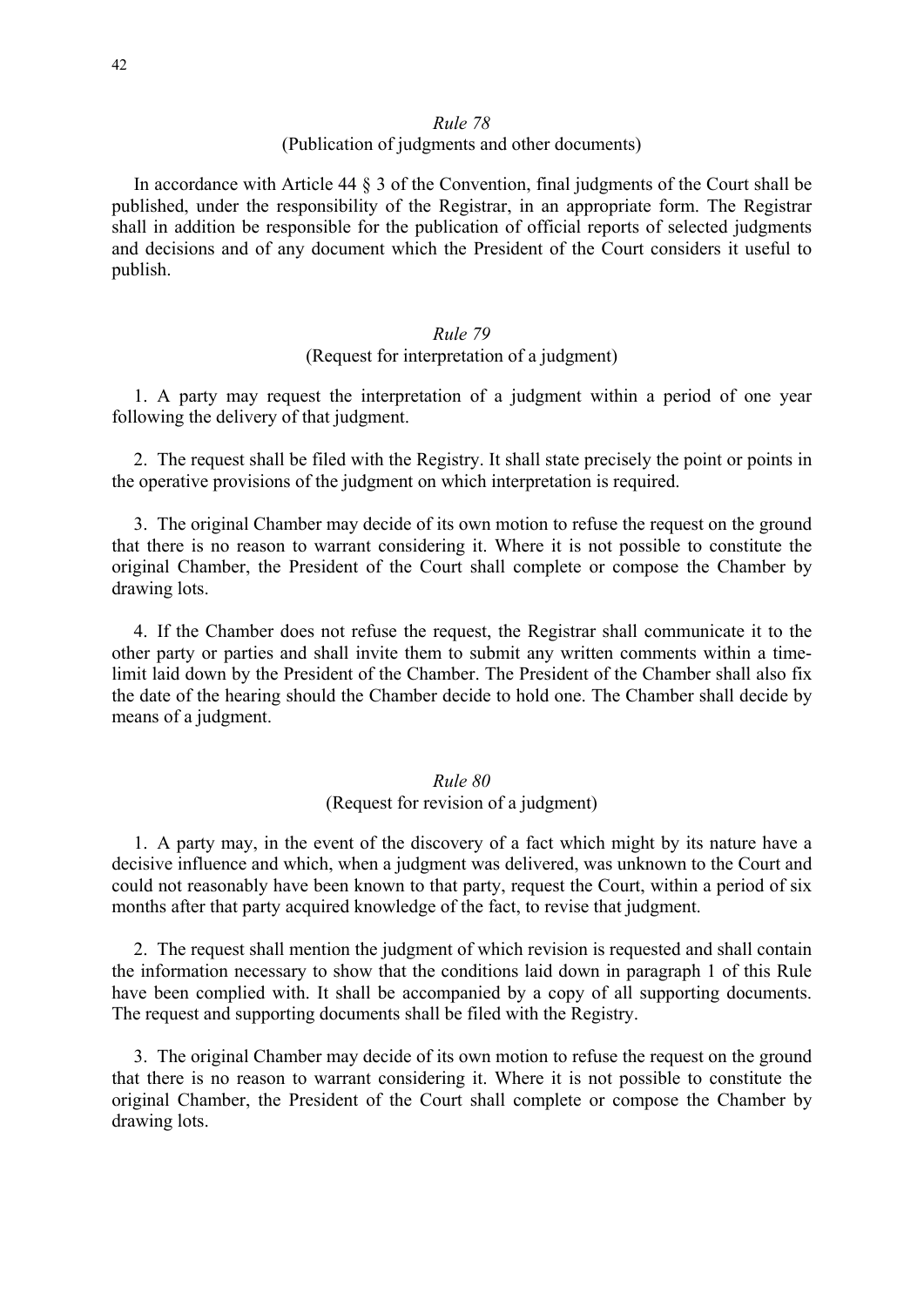4. If the Chamber does not refuse the request, the Registrar shall communicate it to the other party or parties and shall invite them to submit any written comments within a timelimit laid down by the President of the Chamber. The President of the Chamber shall also fix the date of the hearing should the Chamber decide to hold one. The Chamber shall decide by means of a judgment.

### *Rule 81*  (Rectification of errors in decisions and judgments)

Without prejudice to the provisions on revision of judgments and on restoration to the list of applications, the Court may, of its own motion or at the request of a party made within one month of the delivery of a decision or a judgment, rectify clerical errors, errors in calculation or obvious mistakes.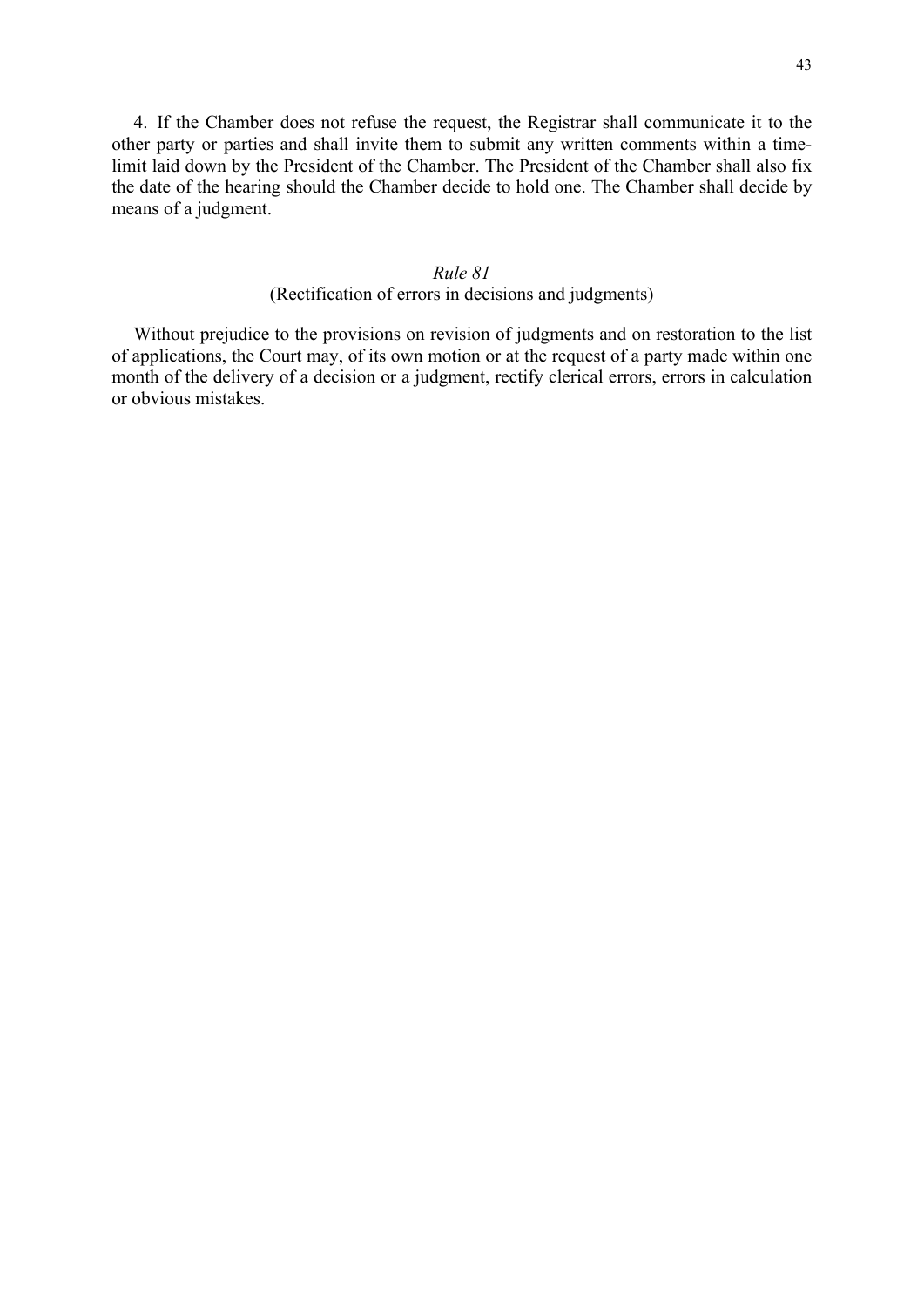#### Chapter IX

#### **Advisory Opinions**

#### *Rule 82*

In proceedings relating to advisory opinions the Court shall apply, in addition to the provisions of Articles 47, 48 and 49 of the Convention, the provisions which follow. It shall also apply the other provisions of these Rules to the extent to which it considers this to be appropriate.

# *Rule 83[1](#page-53-0)*

The request for an advisory opinion shall be filed with the Registrar. It shall state fully and precisely the question on which the opinion of the Court is sought, and also

(a) the date on which the Committee of Ministers adopted the decision referred to in Article 47 § 3 of the Convention;

(b) the name and address of the person or persons appointed by the Committee of Ministers to give the Court any explanations which it may require.

The request shall be accompanied by all documents likely to elucidate the question.

# $Rule 84<sup>1</sup>$

1. On receipt of a request, the Registrar shall transmit a copy of it and of the accompanying documents to all members of the Court.

2. The Registrar shall inform the Contracting Parties that they may submit written comments on the request.

# *Rule 85<sup>1</sup>*

1. The President of the Court shall lay down the time-limits for filing written comments or other documents.

2. Written comments or other documents shall be filed with the Registrar. The Registrar shall transmit copies of them to all the members of the Court, to the Committee of Ministers and to each of the Contracting Parties.

<span id="page-53-0"></span><sup>1.</sup> As amended by the Court on 4 July 2005.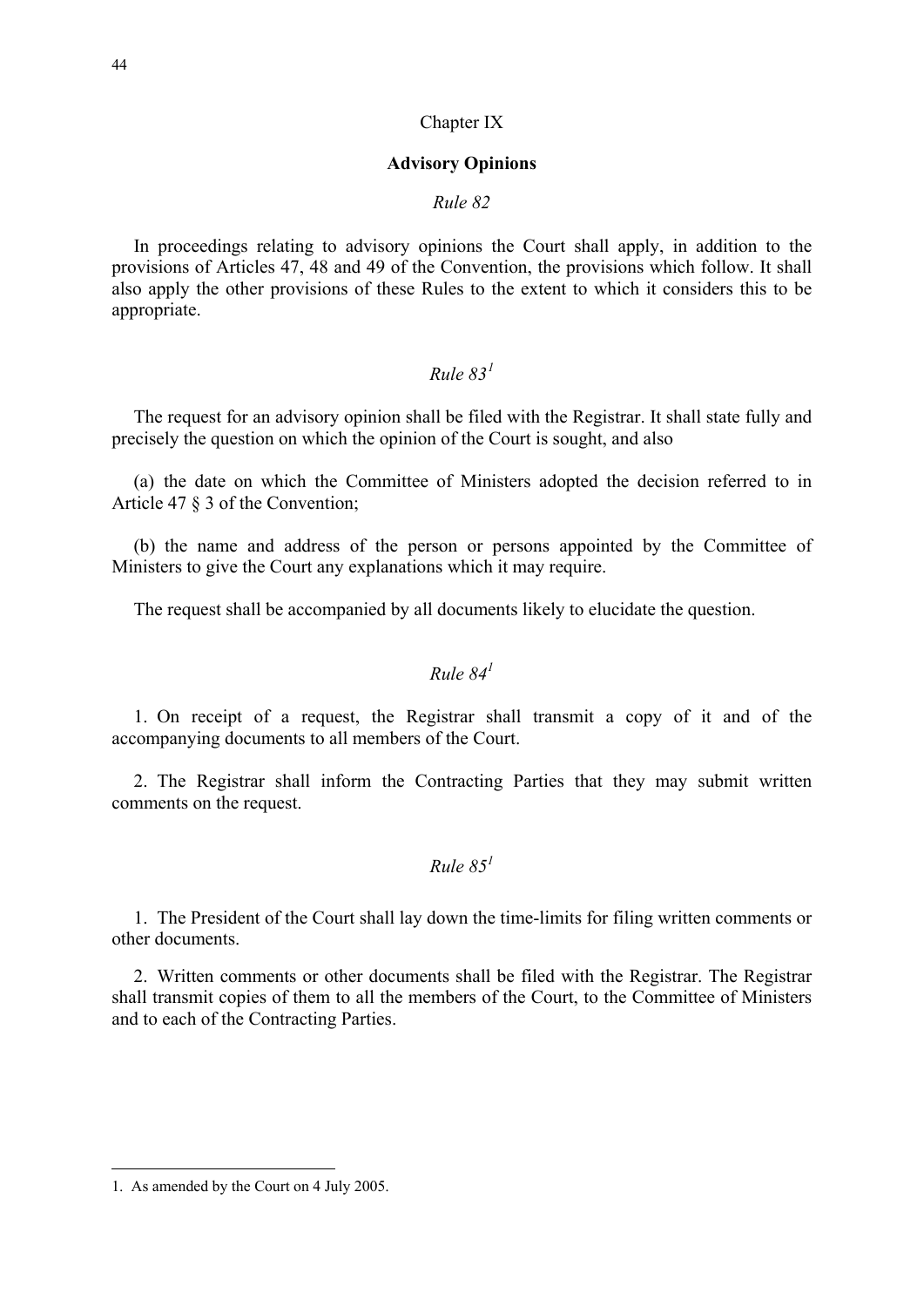#### *Rule 86*

After the close of the written procedure, the President of the Court shall decide whether the Contracting Parties which have submitted written comments are to be given an opportunity to develop them at an oral hearing held for the purpose.

# *Rule 87[1](#page-54-0)*

1. A Grand Chamber shall be constituted to consider the request for an advisory opinion.

2. If the Grand Chamber considers that the request is not within its competence as defined in Article 47 of the Convention, it shall so declare in a reasoned decision.

# *Rule 88<sup>1</sup>*

1. Reasoned decisions and advisory opinions shall be given by a majority vote of the Grand Chamber. They shall mention the number of judges constituting the majority.

2. Any judge may, if he or she so desires, attach to the reasoned decision or advisory opinion of the Court either a separate opinion, concurring with or dissenting from the reasoned decision or advisory opinion, or a bare statement of dissent.

# $Rule 89<sup>1</sup>$

The reasoned decision or advisory opinion may be read out in one of the two official languages by the President of the Grand Chamber, or by another judge delegated by the President, at a public hearing, prior notice having been given to the Committee of Ministers and to each of the Contracting Parties. Otherwise the notification provided for in Rule 90 shall constitute delivery of the opinion or reasoned decision.

# $Rule 90<sup>1</sup>$

The advisory opinion or reasoned decision shall be signed by the President of the Grand Chamber and by the Registrar. The original copy, duly signed and sealed, shall be placed in the archives of the Court. The Registrar shall send certified copies to the Committee of Ministers, to the Contracting Parties and to the Secretary General of the Council of Europe.

<span id="page-54-0"></span><sup>1.</sup> As amended by the Court on 4 July 2005.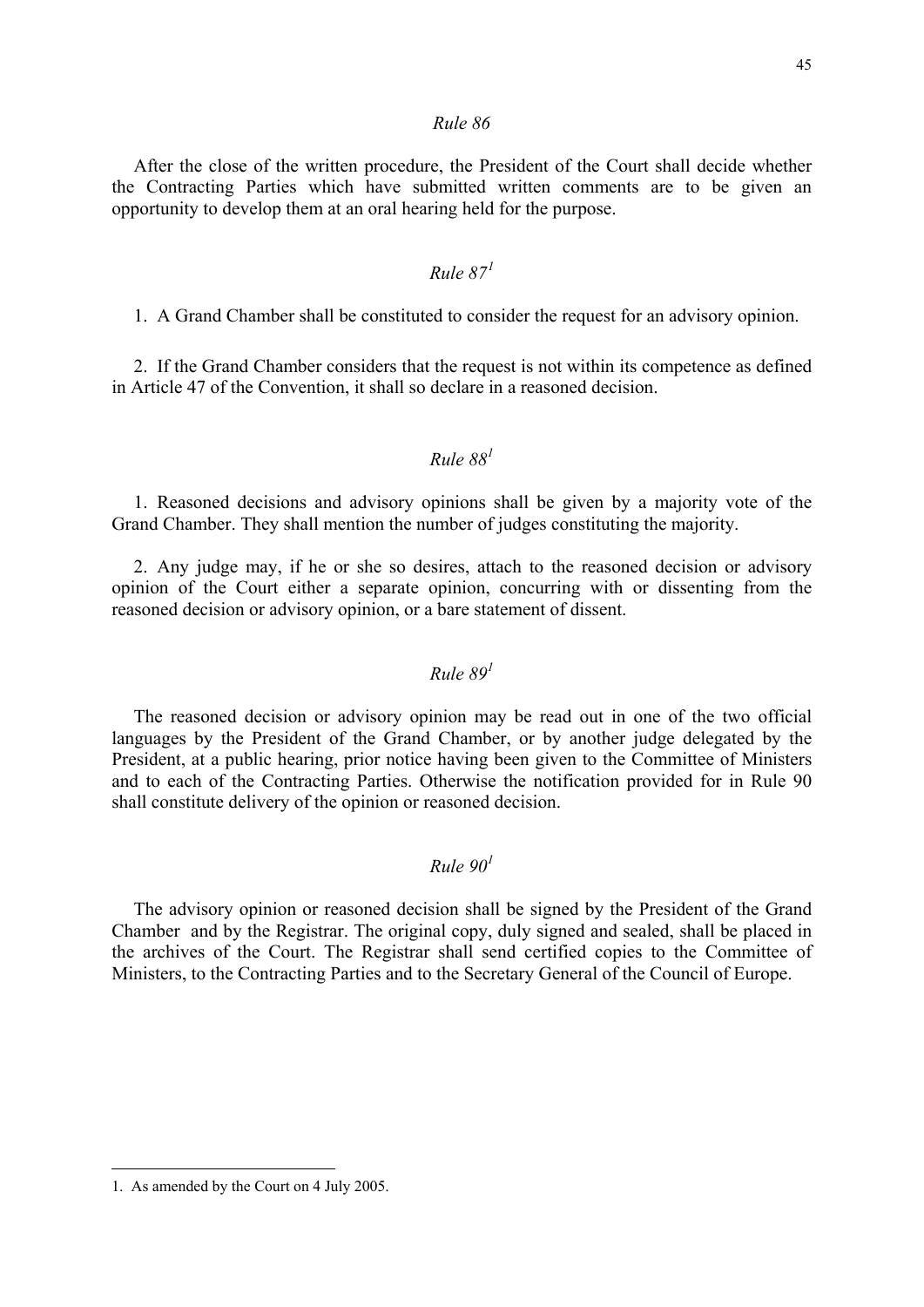# Chapter  $X<sup>1</sup>$  $X<sup>1</sup>$  $X<sup>1</sup>$

### **Proceedings under Article 46 §§ 3, 4 and 5 of the Convention**

### Sub-chapter I Proceedings under Article 46 § 3 of the Convention

### *Rule 91*

Any request for interpretation under Article 46 § 3 of the Convention shall be filed with the Registrar. The request shall state fully and precisely the nature and source of the question of interpretation that has hindered execution of the judgment mentioned in the request and shall be accompanied by

(a) information about the execution proceedings, if any, before the Committee of Ministers in respect of the judgment;

(b) a copy of the decision referred to in Article 46 § 3 of the Convention;

(c) the name and address of the person or persons appointed by the Committee of Ministers to give the Court any explanations which it may require.

## *Rule 92*

1. The request shall be examined by the Grand Chamber, Chamber or Committee which rendered the judgment in question.

2. Where it is not possible to constitute the original Grand Chamber, Chamber or Committee, the President of the Court shall complete or compose it by drawing lots.

#### *Rule 93*

The decision of the Court on the question of interpretation referred to it by the Committee of Ministers is final. No separate opinion of the judges may be delivered thereto. Copies of the ruling shall be transmitted to the Committee of Ministers and to the parties concerned as well as to any third party, including the Human Rights Commissioner.

<span id="page-55-0"></span><sup>1.</sup> Inserted by the Court on 13 November 2006 and 14 May 2007.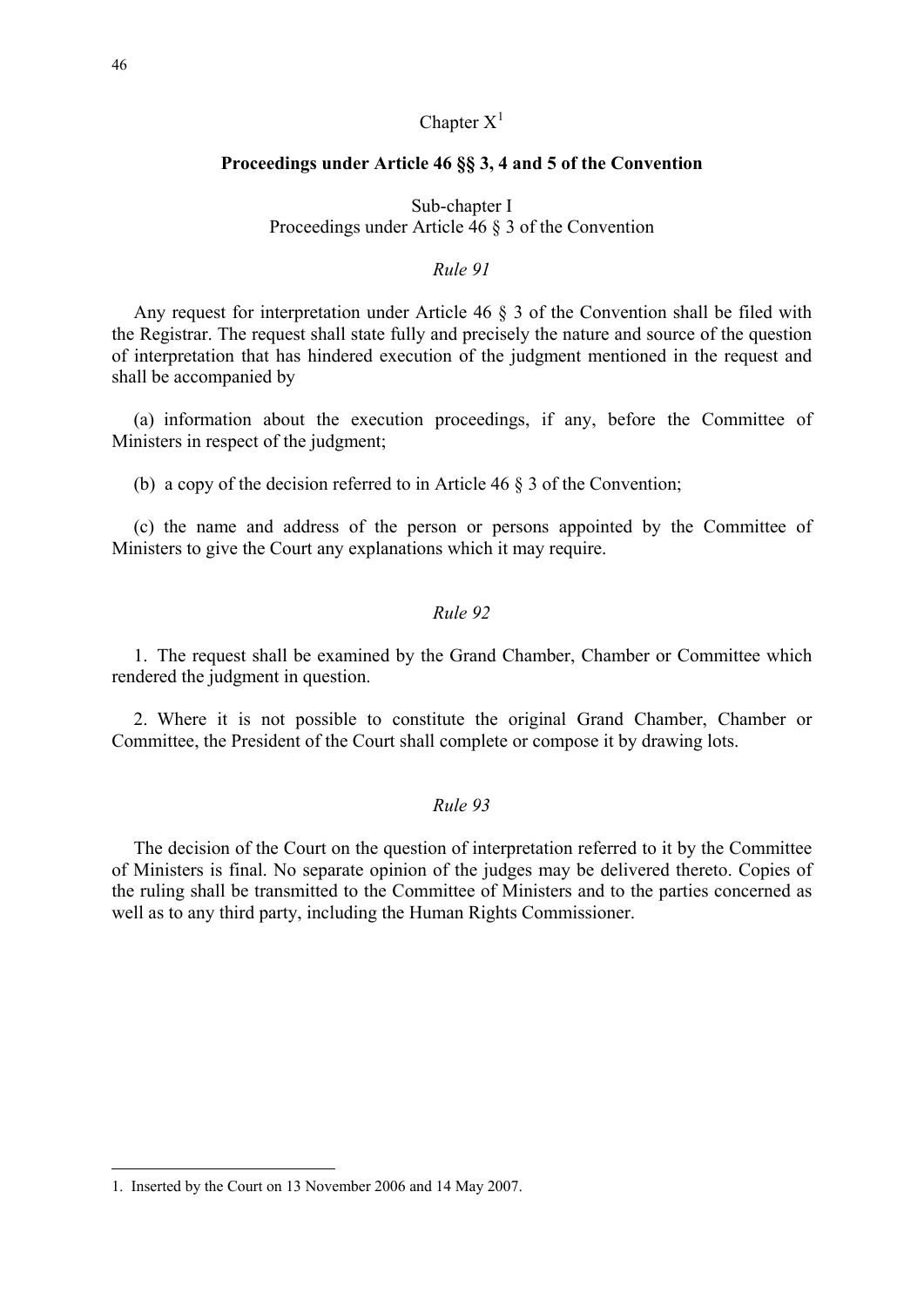### Sub-chapter II Proceedings under Article 46 §§ 4 and 5 of the Convention

### *Rule 94*

In proceedings relating to a referral to the Court of a question whether a Contracting Party has failed to fulfil its obligation under Article 46 § 1 of the Convention the Court shall apply, in addition to the provisions of Article 31 § (b) and Article 46 §§ 4 and 5 of the Convention, the provisions which follow. It shall also apply the other provisions of these Rules to the extent to which it considers this to be appropriate.

## *Rule 95*

Any request made pursuant to Article 46 § 4 of the Convention shall be reasoned and shall be filed with the Registrar. It shall be accompanied by

(a) the judgment concerned;

(b) information about the execution proceedings before the Committee of Ministers in respect of the judgment concerned, including, if any, the views expressed in writing by the parties concerned and communications submitted in those proceedings;

(c) copies of the formal notice served on the respondent Contracting Party or Parties and the decision referred to in Article 46 § 4 of the Convention;

(d) the name and address of the person or persons appointed by the Committee of Ministers to give the Court any explanations which it may require;

(e) copies of all other documents likely to elucidate the question.

## *Rule 96*

A Grand Chamber shall be constituted, in accordance with Rule 24 § 2 (g), to consider the question referred to the Court.

### *Rule 97*

The President of the Grand Chamber shall inform the Committee of Ministers and the parties concerned that they may submit written comments on the question referred.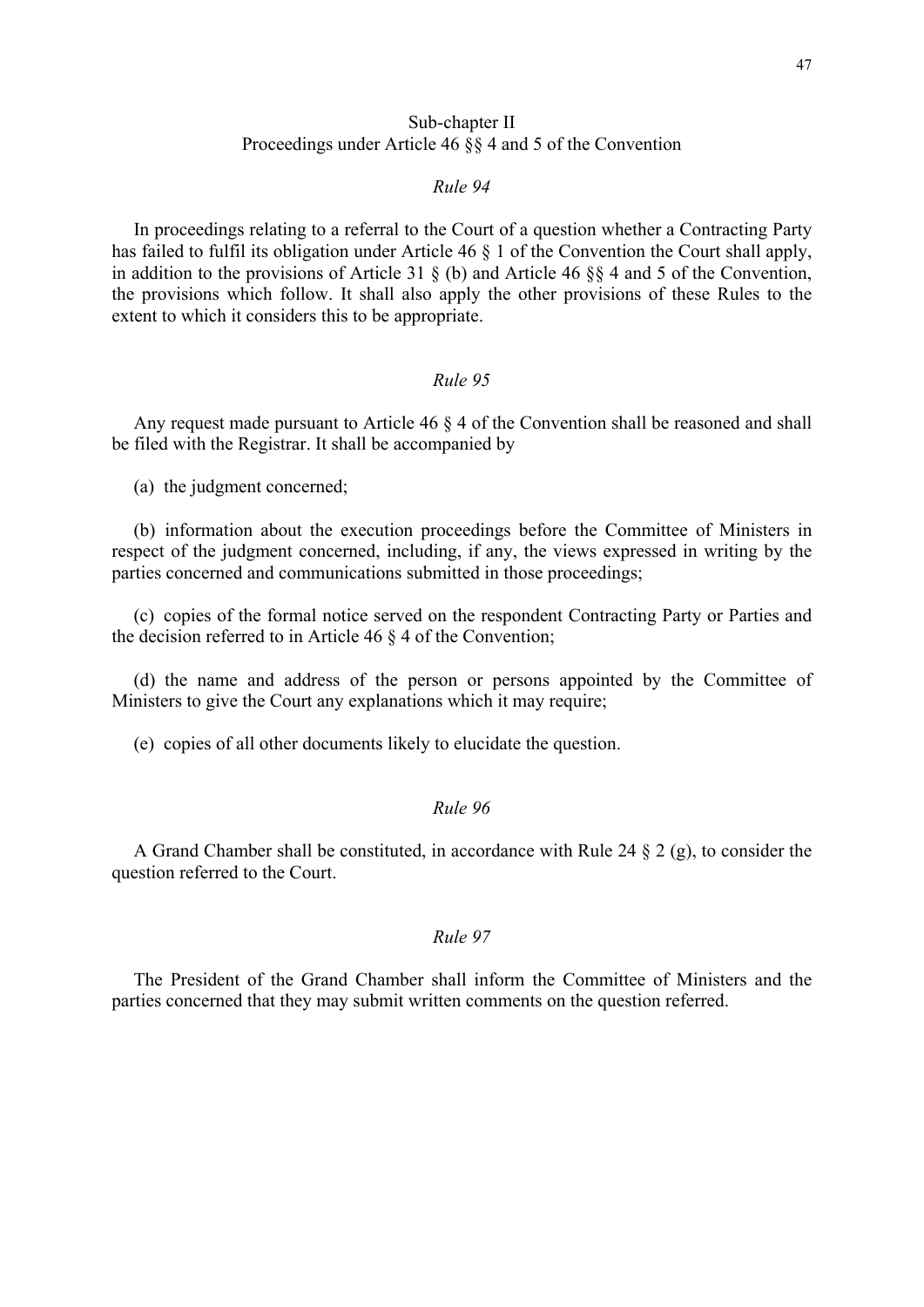## *Rule 98*

1. The President of the Grand Chamber shall lay down the time-limits for filing written comments or other documents.

2. The Grand Chamber may decide to hold a hearing.

## *Rule 99*

The Grand Chamber shall decide by means of a judgment. Copies of the judgment shall be transmitted to the Committee of Ministers and to the parties concerned as well as to any third party, including the Human Rights Commissioner.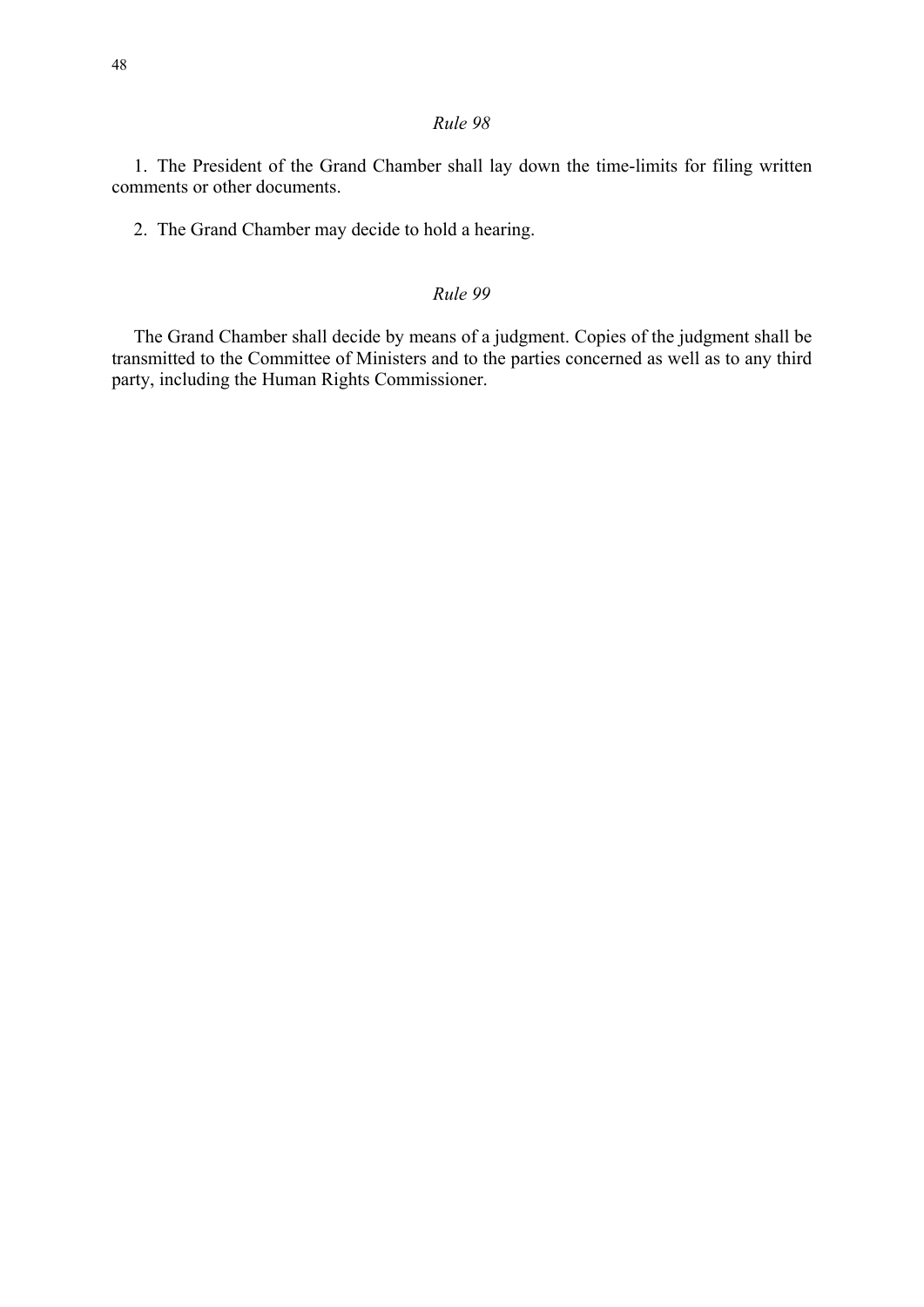#### Chapter XI

### **Legal Aid**

#### *Rule 100 (former Rule 91)*

1. The President of the Chamber may, either at the request of an applicant having lodged an application under Article 34 of the Convention or of his or her own motion, grant free legal aid to the applicant in connection with the presentation of the case from the moment when observations in writing on the admissibility of that application are received from the respondent Contracting Party in accordance with Rule 54 § 2 (b), or where the time-limit for their submission has expired.

2. Subject to Rule 105, where the applicant has been granted legal aid in connection with the presentation of his or her case before the Chamber, that grant shall continue in force for the purposes of his or her representation before the Grand Chamber.

## *Rule 101 (former Rule 92)*

Legal aid shall be granted only where the President of the Chamber is satisfied

- (a) that it is necessary for the proper conduct of the case before the Chamber;
- (b) that the applicant has insufficient means to meet all or part of the costs entailed.

# *Rule 102 (former Rule 93[1](#page-58-0) )*

1. In order to determine whether or not applicants have sufficient means to meet all or part of the costs entailed, they shall be required to complete a form of declaration stating their income, capital assets and any financial commitments in respect of dependants, or any other financial obligations. The declaration shall be certified by the appropriate domestic authority or authorities.

2. The President of the Chamber may invite the Contracting Party concerned to submit its comments in writing.

3. After receiving the information mentioned in paragraph 1 of this Rule, the President of the Chamber shall decide whether or not to grant legal aid. The Registrar shall inform the parties accordingly.

<span id="page-58-0"></span><sup>1.</sup> As amended by the Court on 29 May 2006.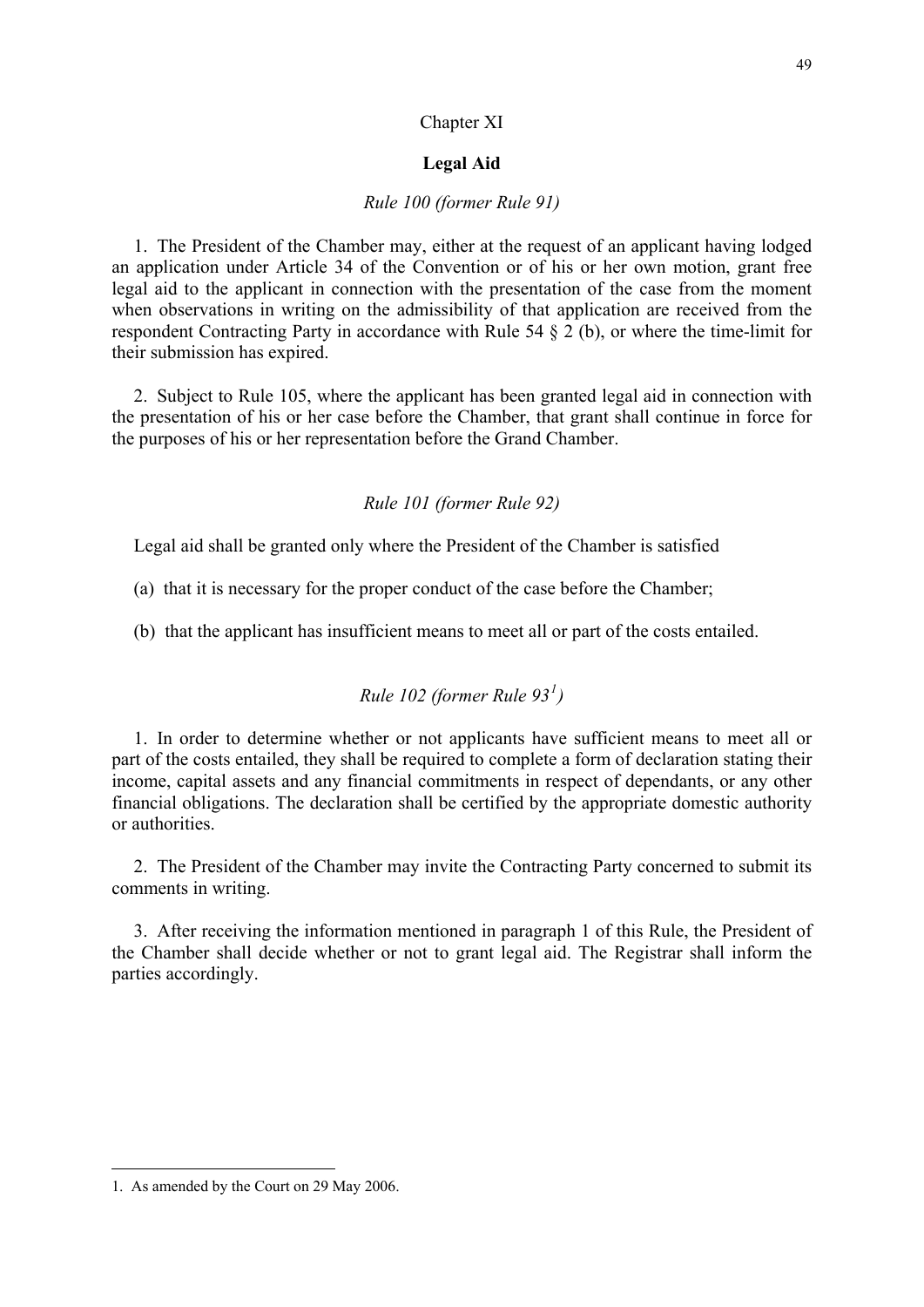#### *Rule 103 (former Rule 94)*

1. Fees shall be payable to the advocates or other persons appointed in accordance with Rule 36 § 4. Fees may, where appropriate, be paid to more than one such representative.

2. Legal aid may be granted to cover not only representatives' fees but also travelling and subsistence expenses and other necessary expenses incurred by the applicant or appointed representative.

#### *Rule 104 (former Rule 95)*

On a decision to grant legal aid, the Registrar shall fix

(a) the rate of fees to be paid in accordance with the legal-aid scales in force;

(b) the level of expenses to be paid.

## *Rule 105 (former Rule 96)*

The President of the Chamber may, if satisfied that the conditions stated in Rule 101 are no longer fulfilled, revoke or vary a grant of legal aid at any time.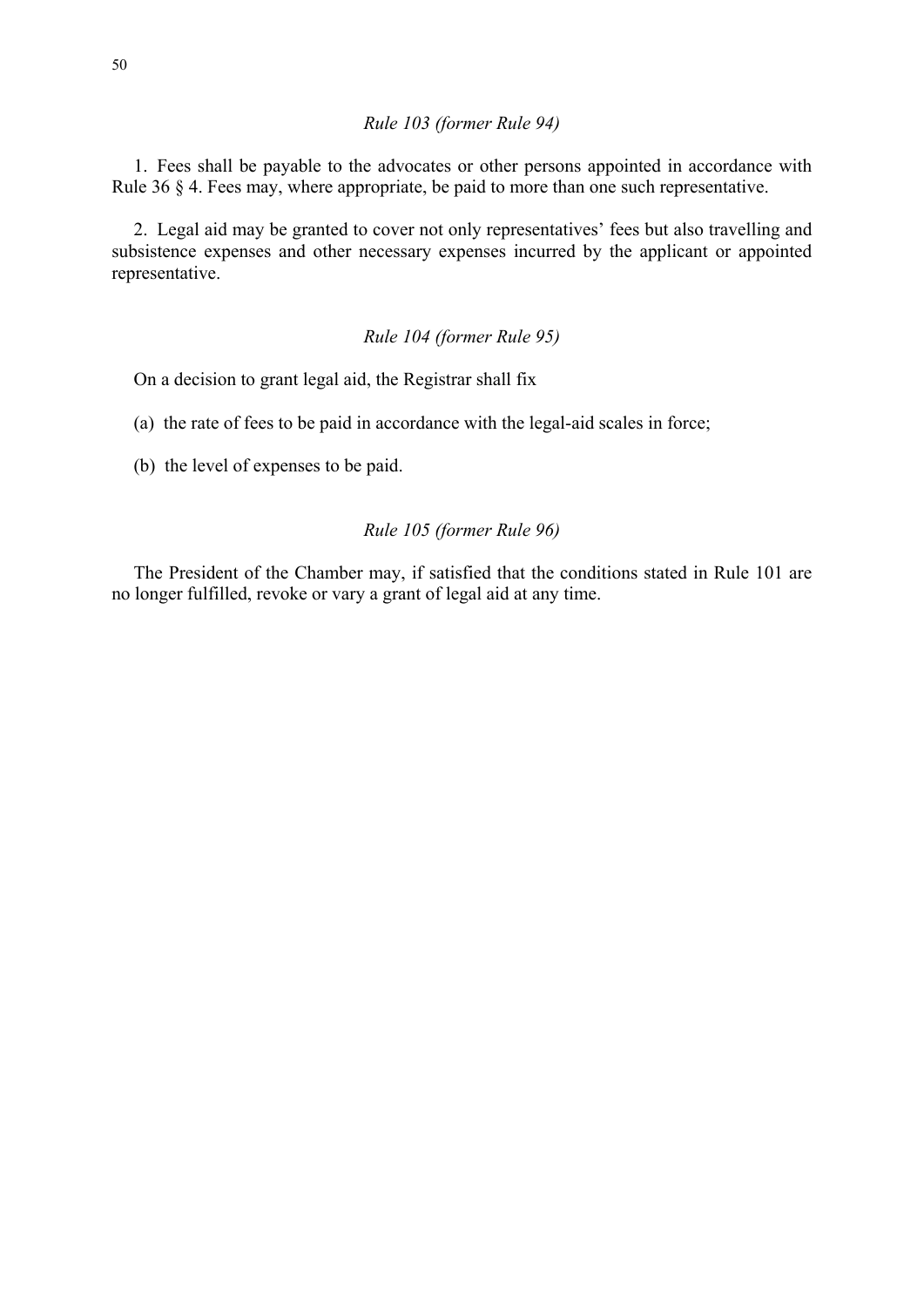#### TITLE III

### **TRANSITIONAL RULES**

#### *Former rules 97 and 98 deleted*

## *Rule 106 (former Rule 99)*  (Relations between the Court and the Commission)

1. In cases brought before the Court under Article 5 §§ 4 and 5 of Protocol No. 11 to the Convention, the Court may invite the Commission to delegate one or more of its members to take part in the consideration of the case before the Court.

2. In cases referred to in paragraph 1 of this Rule, the Court shall take into consideration the report of the Commission adopted pursuant to former Article 31 of the Convention.

3. Unless the President of the Chamber decides otherwise, the said report shall be made available to the public through the Registrar as soon as possible after the case has been brought before the Court.

4. The remainder of the case file of the Commission, including all pleadings, in cases brought before the Court under Article 5 §§ 2 to 5 of Protocol No. 11 shall remain confidential unless the President of the Chamber decides otherwise.

5. In cases where the Commission has taken evidence but has been unable to adopt a report in accordance with former Article 31 of the Convention, the Court shall take into consideration the verbatim records, documentation and opinion of the Commission's delegations arising from such investigations.

### *Rule 107 (former Rule 100)*  (Chamber and Grand Chamber proceedings)

1. In cases referred to the Court under Article 5 § 4 of Protocol No. 11 to the Convention, a panel of the Grand Chamber constituted in accordance with Rule 24 § 5 shall determine, solely on the basis of the existing case file, whether a Chamber or the Grand Chamber is to decide the case.

2. If the case is decided by a Chamber, the judgment of the Chamber shall, in accordance with Article 5  $\S$  4 of Protocol No. 11, be final and Rule 73 shall be inapplicable.

3. Cases transmitted to the Court under Article 5 § 5 of Protocol No. 11 shall be forwarded by the President of the Court to the Grand Chamber.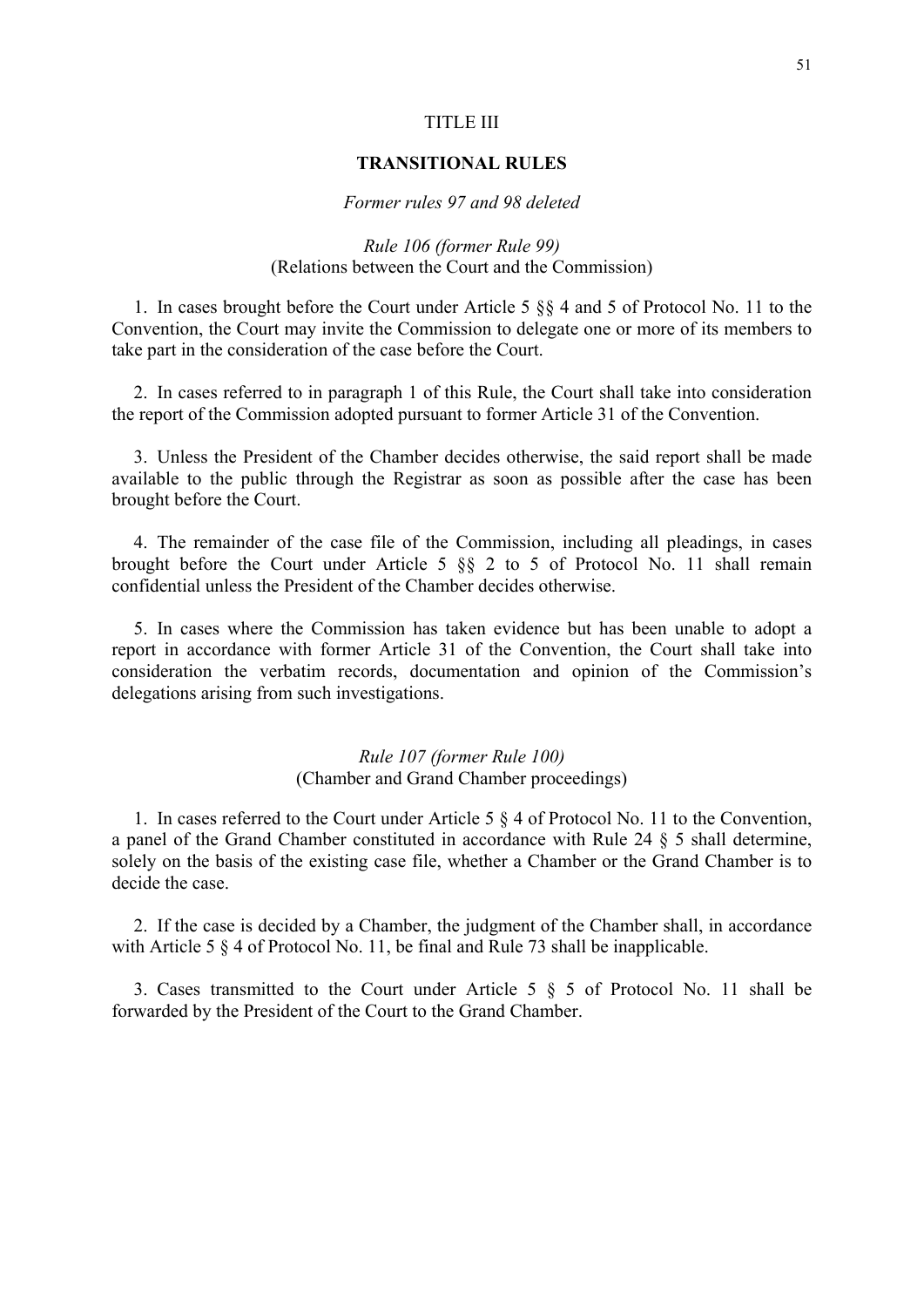4. For each case transmitted to the Grand Chamber under Article 5 § 5 of Protocol No. 11, the Grand Chamber shall be completed by judges designated by rotation within one of the groups mentioned in Rule 24  $\S 3^1$  $\S 3^1$ , the cases being allocated to the groups on an alternate basis.

## *Rule 108 (former Rule 101)*  (Grant of legal aid)

Subject to Rule 96, in cases brought before the Court under Article 5 §§ 2 to 5 of Protocol No. 11 to the Convention, a grant of legal aid made to an applicant in the proceedings before the Commission or the former Court shall continue in force for the purposes of his or her representation before the Court.

# *Rule 109 (former Rule 1021 )*  (Request for revision of a judgment)

1. Where a party requests revision of a judgment delivered by the former Court, the President of the Court shall assign the request to one of the Sections in accordance with the conditions laid down in Rule 51 or 52, as the case may be.

2. The President of the relevant Section shall, notwithstanding Rule 80 § 3, constitute a new Chamber to consider the request.

3. The Chamber to be constituted shall include as *ex officio* members

(a) the President of the Section;

and, whether or not they are members of the relevant Section,

(b) the judge elected in respect of any Contracting Party concerned or, if he or she is unable to sit, any judge appointed under Rule 29;

(c) any judge of the Court who was a member of the original Chamber that delivered the judgment in the former Court.

4. (a) The other members of the Chamber shall be designated by the President of the Section by means of a drawing of lots from among the members of the relevant Section.

(b) The members of the Section who are not so designated shall sit in the case as substitute judges.

<span id="page-61-0"></span><sup>1.</sup> As amended by the Court on 13 December 2004.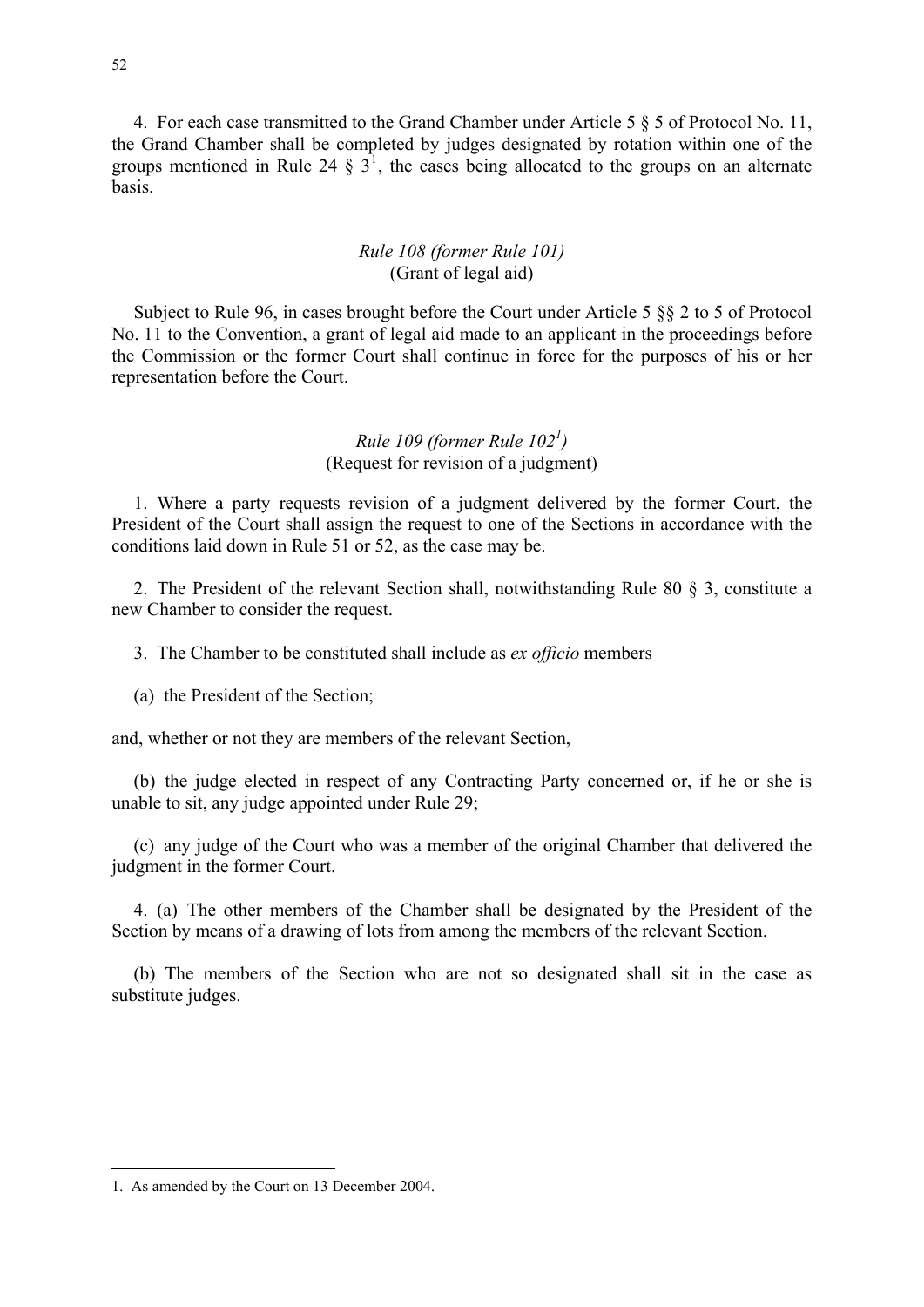#### TITLE IV

### **FINAL CLAUSES**

### *Rule 110 (former Rule 103)*  (Amendment or suspension of a Rule)

1. Any Rule may be amended upon a motion made after notice where such a motion is carried at the next session of the plenary Court by a majority of all the members of the Court. Notice of such a motion shall be delivered in writing to the Registrar at least one month before the session at which it is to be discussed. On receipt of such a notice of motion, the Registrar shall inform all members of the Court at the earliest possible moment.

2. A Rule relating to the internal working of the Court may be suspended upon a motion made without notice, provided that this decision is taken unanimously by the Chamber concerned. The suspension of a Rule shall in this case be limited in its operation to the particular purpose for which it was sought.

# *Rule 111 (former Rule 104[1](#page-62-0) )*  (Entry into force of the Rules)

The present Rules shall enter into force on 1 November 1998.

<span id="page-62-0"></span><sup>1.</sup> The amendments adopted on 8 December 2000 entered into force immediately. The amendments adopted on 17 June 2002 and 8 July 2002 entered into force on 1 October 2002. The amendments adopted on 7 July 2003 entered into force on 1 November 2003. The amendments adopted on 13 December 2004 entered into force on 1 March 2005. The amendments adopted on 4 July 2005 entered into force on 3 October 2005. The amendments adopted on 7 November 2005 entered into force on 1 December 2005. The amendments adopted on 29 May 2006 entered into force on 1 July 2006. The amendments adopted on 14 May 2007 entered into force on 1 July 2007. The amendments adopted on 11 December 2007, 22 September and 1 December 2008 entered into force on 1 January 2009. The amendments adopted on 29 June 2009 entered into force on 1 July 2009. The amendments relating to Protocol No. 14 to the Convention, adopted on 13 November 2006 and 14 May 2007, entered into force on 1 June 2010.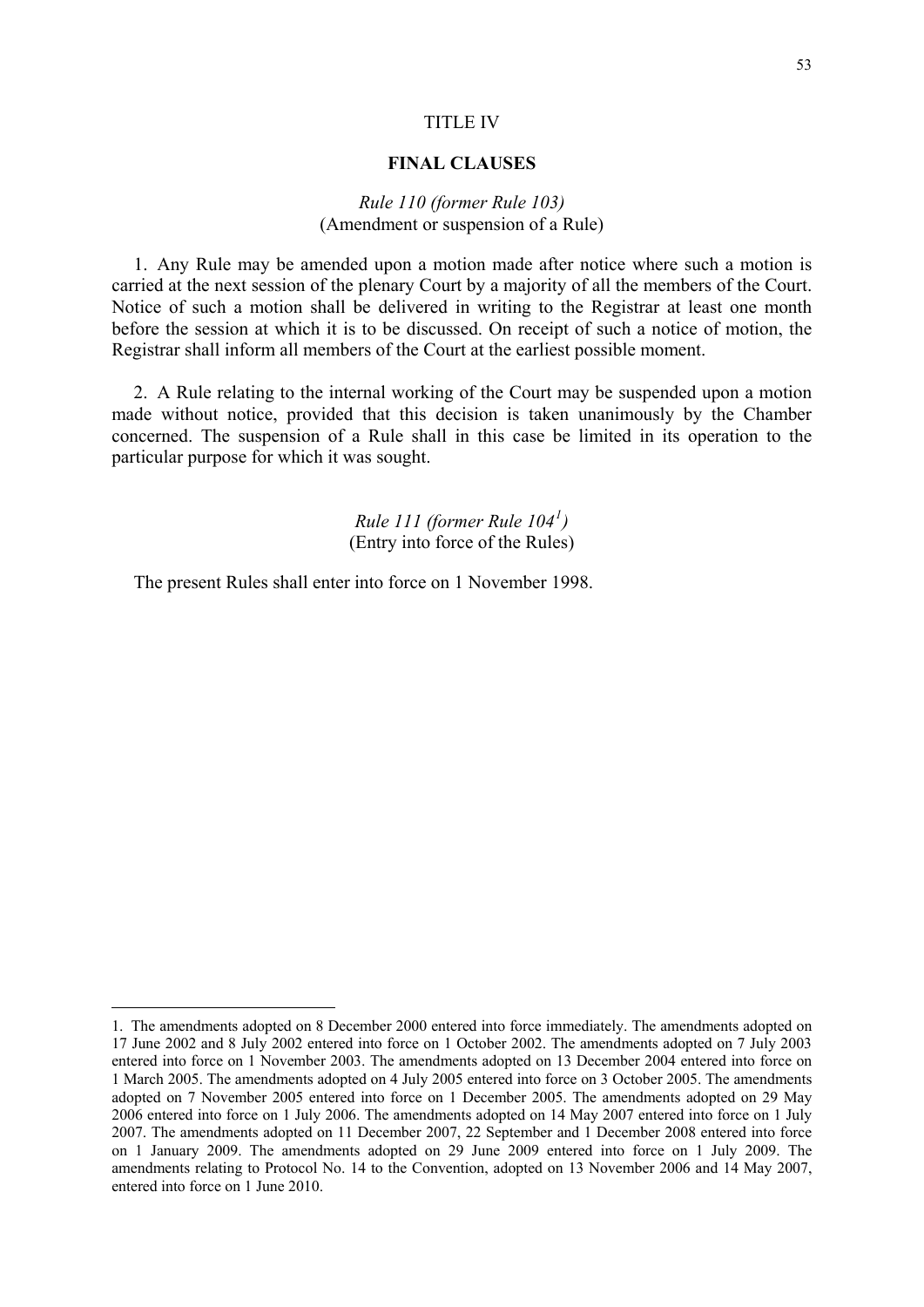## **ANNEX TO THE RULES**<sup>[1](#page-63-0)</sup>

#### **(concerning investigations)**

### *Rule A1*  (Investigative measures)

1. The Chamber may, at the request of a party or of its own motion, adopt any investigative measure which it considers capable of clarifying the facts of the case. The Chamber may, *inter alia*, invite the parties to produce documentary evidence and decide to hear as a witness or expert or in any other capacity any person whose evidence or statements seem likely to assist it in carrying out its tasks.

2. The Chamber may also ask any person or institution of its choice to express an opinion or make a written report on any matter considered by it to be relevant to the case.

3. After a case has been declared admissible or, exceptionally, before the decision on admissibility, the Chamber may appoint one or more of its members or of the other judges of the Court, as its delegate or delegates, to conduct an inquiry, carry out an on-site investigation or take evidence in some other manner. The Chamber may also appoint any person or institution of its choice to assist the delegation in such manner as it sees fit.

4. The provisions of this Chapter concerning investigative measures by a delegation shall apply, *mutatis mutandis*, to any such proceedings conducted by the Chamber itself.

5. Proceedings forming part of any investigation by a Chamber or its delegation shall be held in camera, save in so far as the President of the Chamber or the head of the delegation decides otherwise.

6. The President of the Chamber may, as he or she considers appropriate, invite, or grant leave to, any third party to participate in an investigative measure. The President shall lay down the conditions of any such participation and may limit that participation if those conditions are not complied with.

#### *Rule A2*

#### (Obligations of the parties as regards investigative measures)

1. The applicant and any Contracting Party concerned shall assist the Court as necessary in implementing any investigative measures.

2. The Contracting Party on whose territory on-site proceedings before a delegation take place shall extend to the delegation the facilities and cooperation necessary for the proper conduct of the proceedings. These shall include, to the full extent necessary, freedom of movement within the territory and all adequate security arrangements for the delegation, for the applicant and for all witnesses, experts and others who may be heard by the delegation. It shall be the responsibility of the Contracting Party concerned to take steps to ensure that no adverse consequences are suffered by any person or organisation on account of any evidence given, or of any assistance provided, to the delegation.

<span id="page-63-0"></span><sup>1.</sup> Inserted by the Court on 7 July 2003.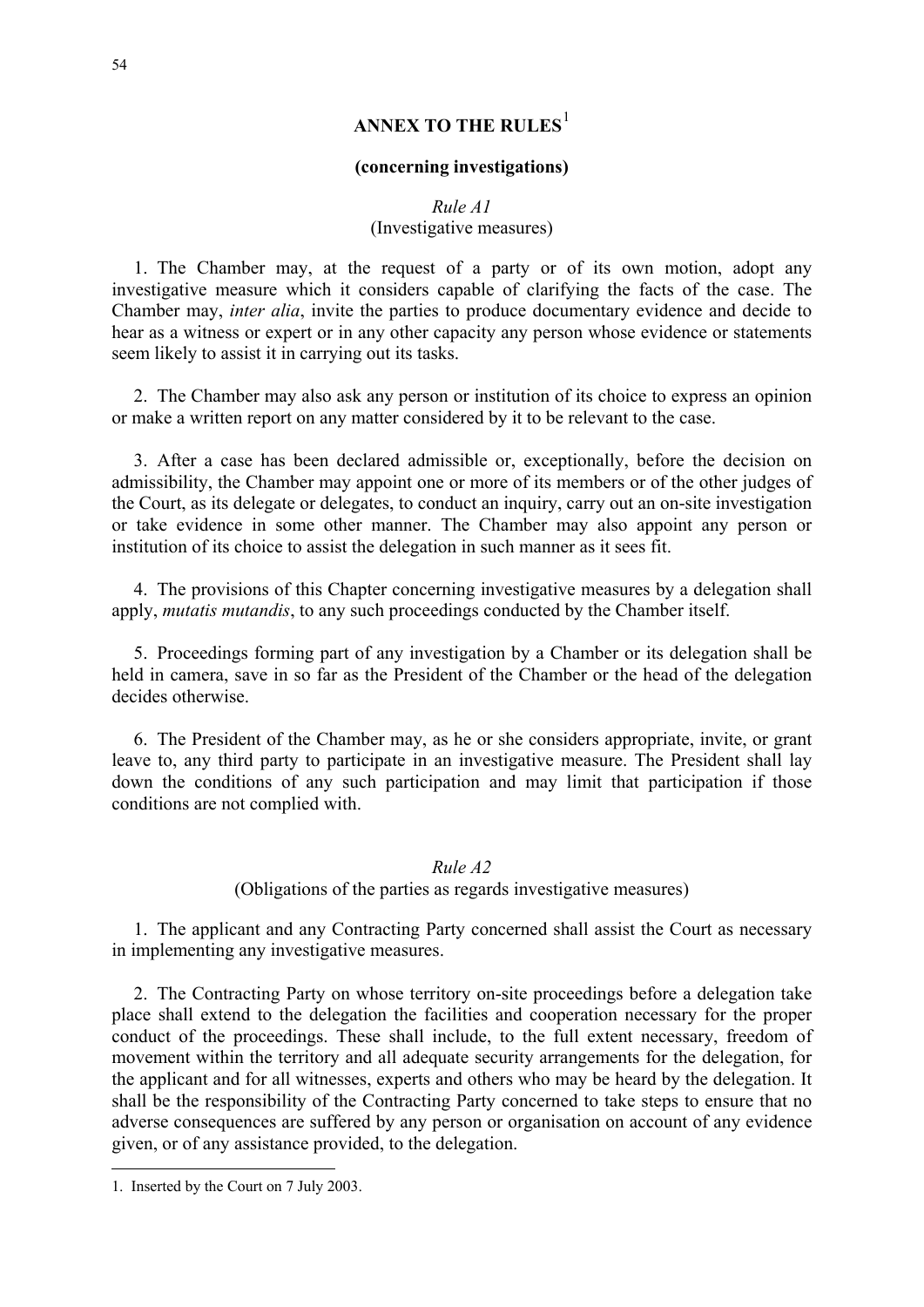# *Rule A3*

# (Failure to appear before a delegation)

Where a party or any other person due to appear fails or declines to do so, the delegation may, provided that it is satisfied that such a course is consistent with the proper administration of justice, nonetheless continue with the proceedings.

### *Rule A4*

#### (Conduct of proceedings before a delegation)

1. The delegates shall exercise any relevant power conferred on the Chamber by the Convention or these Rules and shall have control of the proceedings before them.

2. The head of the delegation may decide to hold a preparatory meeting with the parties or their representatives prior to any proceedings taking place before the delegation.

## *Rule A5*  (Convocation of witnesses, experts and of other persons to proceedings before a delegation)

1. Witnesses, experts and other persons to be heard by the delegation shall be summoned by the Registrar.

2. The summons shall indicate

(a) the case in connection with which it has been issued;

(b) the object of the inquiry, expert opinion or other investigative measure ordered by the Chamber or the President of the Chamber;

(c) any provisions for the payment of sums due to the person summoned.

3. The parties shall provide, in so far as possible, sufficient information to establish the identity and addresses of witnesses, experts or other persons to be summoned.

4. In accordance with Rule 37 § 2, the Contracting Party in whose territory the witness resides shall be responsible for servicing any summons sent to it by the Chamber for service. In the event of such service not being possible, the Contracting Party shall give reasons in writing. The Contracting Party shall further take all reasonable steps to ensure the attendance of persons summoned who are under its authority or control.

5. The head of the delegation may request the attendance of witnesses, experts and other persons during on-site proceedings before a delegation. The Contracting Party on whose territory such proceedings are held shall, if so requested, take all reasonable steps to facilitate that attendance.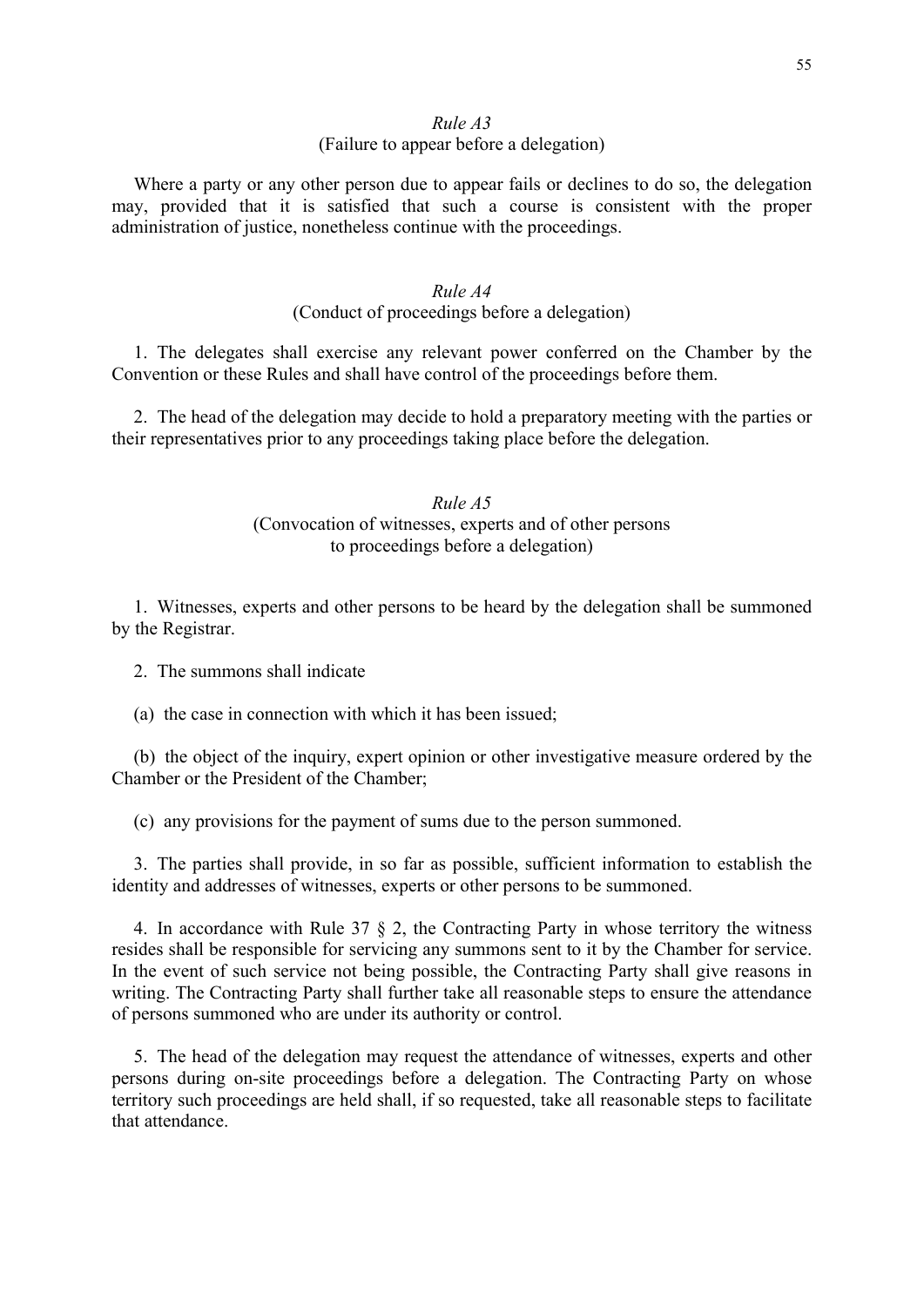6. Where a witness, expert or other person is summoned at the request or on behalf of a Contracting Party, the costs of their appearance shall be borne by that Party unless the Chamber decides otherwise. The costs of the appearance of any such person who is in detention in the Contracting Party on whose territory on-site proceedings before a delegation take place shall be borne by that Party unless the Chamber decides otherwise. In all other cases, the Chamber shall decide whether such costs are to be borne by the Council of Europe or awarded against the applicant or third party at whose request or on whose behalf the person appears. In all cases, such costs shall be taxed by the President of the Chamber.

## *Rule A6*  (Oath or solemn declaration by witnesses and experts heard by a delegation)

1. After the establishment of the identity of a witness and before testifying, each witness shall take the oath or make the following solemn declaration:

"I swear" – or "I solemnly declare upon my honour and conscience" – "that I shall speak the truth, the whole truth and nothing but the truth."

This act shall be recorded in minutes.

2. After the establishment of the identity of the expert and before carrying out his or her task for the delegation, every expert shall take the oath or make the following solemn declaration:

"I swear" – or "I solemnly declare" – "that I will discharge my duty as an expert honourably and conscientiously."

This act shall be recorded in minutes.

#### *Rule A7*

(Hearing of witnesses, experts and other persons by a delegation)

1. Any delegate may put questions to the Agents, advocates or advisers of the parties, to the applicant, witnesses and experts, and to any other persons appearing before the delegation.

2. Witnesses, experts and other persons appearing before the delegation may, subject to the control of the head of the delegation, be examined by the Agents and advocates or advisers of the parties. In the event of an objection to a question put, the head of the delegation shall decide.

3. Save in exceptional circumstances and with the consent of the head of the delegation, witnesses, experts and other persons to be heard by a delegation will not be admitted to the hearing room before they give evidence.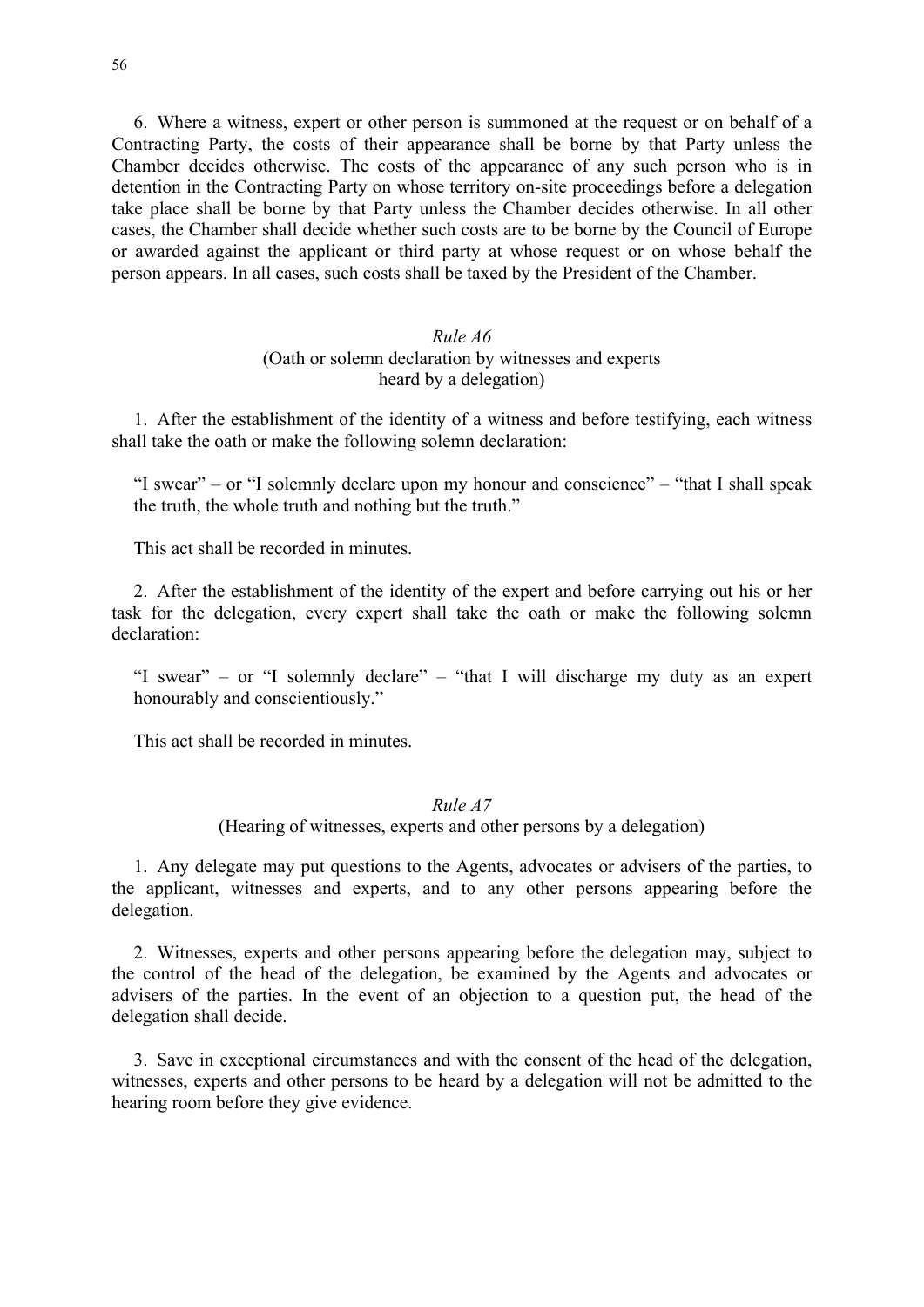4. The head of the delegation may make special arrangements for witnesses, experts or other persons to be heard in the absence of the parties where that is required for the proper administration of justice.

5. The head of the delegation shall decide in the event of any dispute arising from an objection to a witness or expert. The delegation may hear for information purposes a person who is not qualified to be heard as a witness or expert.

## *Rule A8*

# (Verbatim record of proceedings before a delegation)

1. A verbatim record shall be prepared by the Registrar of any proceedings concerning an investigative measure by a delegation. The verbatim record shall include:

(a) the composition of the delegation;

(b) a list of those appearing before the delegation, that is to say Agents, advocates and advisers of the parties taking part;

(c) the surname, forenames, description and address of each witness, expert or other person heard;

(d) the text of statements made, questions put and replies given;

(e) the text of any ruling delivered during the proceedings before the delegation or by the head of the delegation.

2. If all or part of the verbatim record is in a non-official language, the Registrar shall arrange for its translation into one of the official languages.

3. The representatives of the parties shall receive a copy of the verbatim record in order that they may, subject to the control of the Registrar or the head of the delegation, make corrections, but in no case may such corrections affect the sense and bearing of what was said. The Registrar shall lay down, in accordance with the instructions of the head of the delegation, the time-limits granted for this purpose.

4. The verbatim record, once so corrected, shall be signed by the head of the delegation and the Registrar and shall then constitute certified matters of record.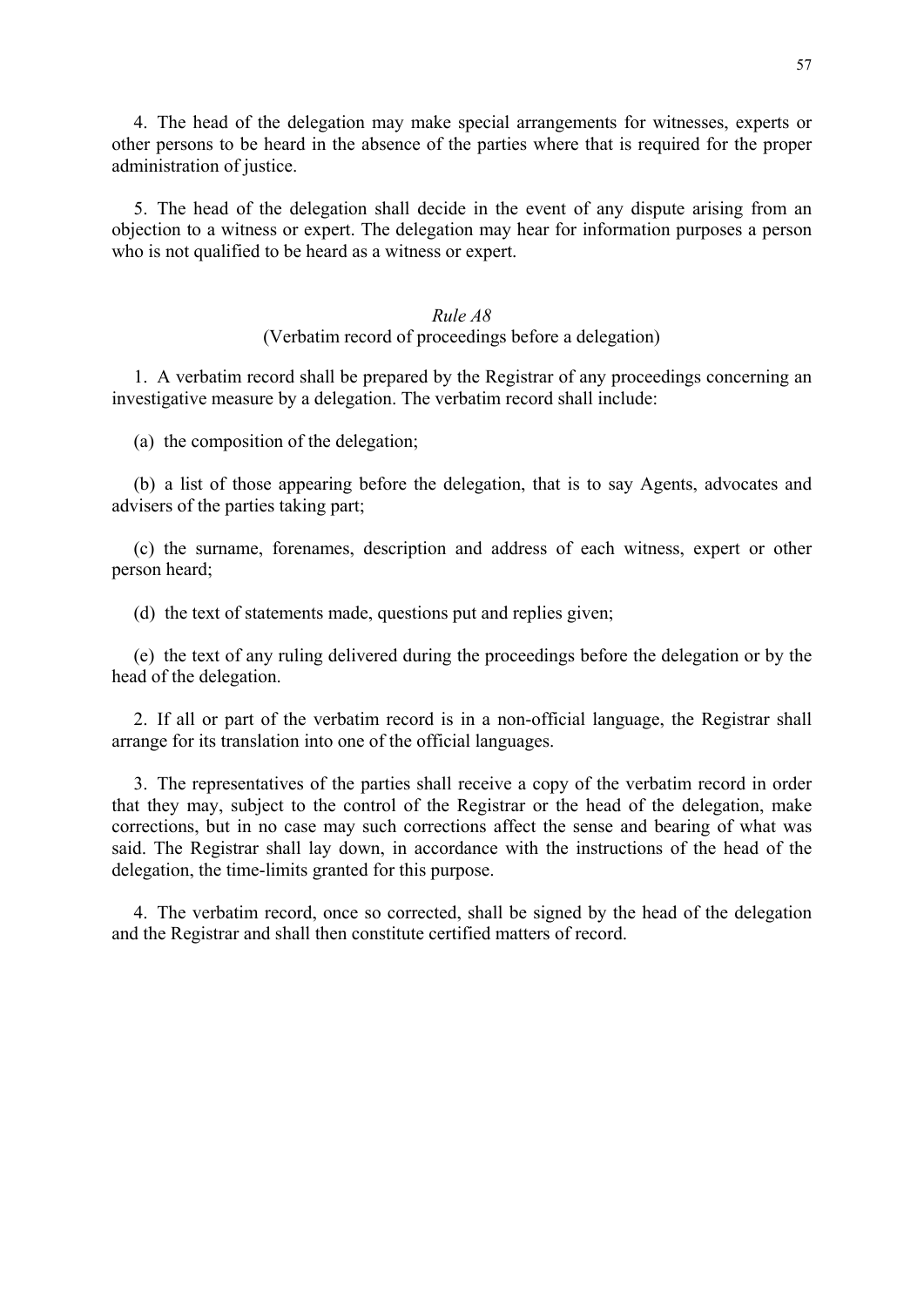# PRACTICE DIRECTION<sup>[1](#page-67-0)</sup>

#### **REQUESTS FOR INTERIM MEASURES**

(Rule 39 of the Rules of Court)

Applicants or their legal representatives<sup>[2](#page-67-1)</sup> who make a request for an interim measure pursuant to Rule 39 of the Rules of Court should comply with the requirements set out below.

Failure to do so may mean that the Court will not be in a position to examine such requests properly and in good time.

#### **I. Accompanying information**

Any request lodged with the Court must state *reasons*. The applicant must in particular specify in detail the grounds on which his or her particular fears are based and the nature of the alleged risks.

It is essential that requests be accompanied by all necessary supporting documents, *in particular relevant domestic court, tribunal or other decisions*, together with any other material which is considered to substantiate the applicant's allegations.

Where the case is already pending before the Court, reference should be made to the application number allocated to it.

The applicant and/or his or her representative must indicate in their request a telephone number at which they can be contacted.

In cases concerning extradition or deportation, details should be provided of the expected date and time of the removal, the applicant's address or place of detention and his or her official case-reference number. The Court must be notified of any change to those details (date and time of removal, address, etc.) as soon as possible.

#### **II. Requests to be made by fax or letter[3](#page-67-2)**

Requests for interim measures under Rule 39 should be sent *by fax or by post*. The request should, where possible, be in one of the official languages of the Contracting Parties. All requests should be marked as follows in bold on the face of the request:

<span id="page-67-0"></span><sup>1.</sup> Issued by the President of the Court in accordance with Rule 32 of the Rules of Court on 5 March 2003 and amended on 16 October 2009.

<span id="page-67-1"></span><sup>2.</sup> Full contact details should be provided.

<span id="page-67-2"></span><sup>3.</sup> According to the degree of urgency and bearing in mind that requests by letter must not be sent by standard post.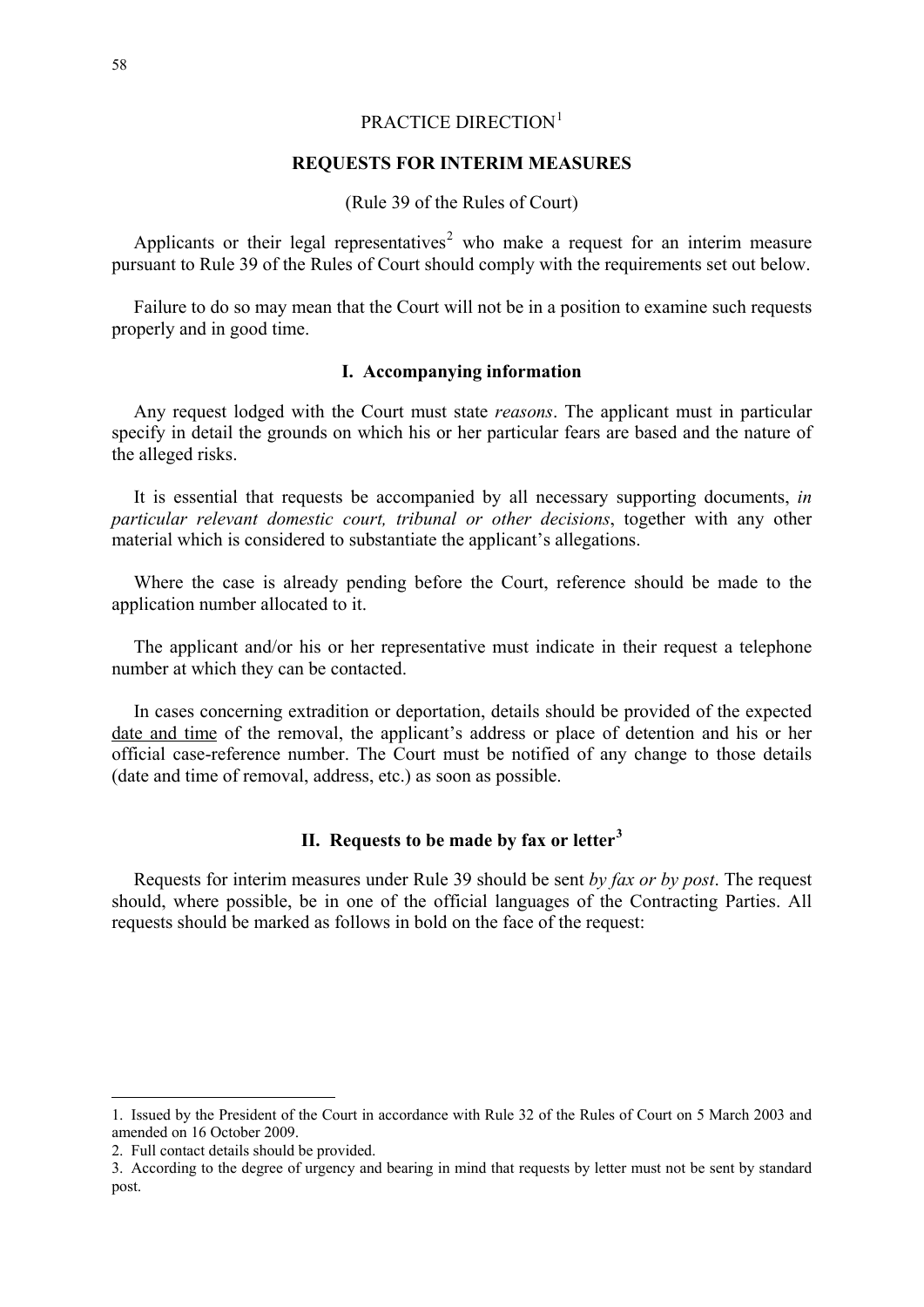## *"Rule 39 – Urgent Person to contact (name and contact details): …*

[*In deportation or extradition cases*] *Date and time of removal and destination: …"* 

These requests should be sent during the Court Registry's working hours<sup>[1](#page-68-0)</sup> unless this is absolutely impossible.

#### **III. Making requests in good time**

Requests for interim measures should normally be received *as soon as possible* after the final domestic decision has been taken, in order to enable the Court and its Registry to have sufficient time to examine the matter.

Applicants and their representatives should be aware, however, that the Court cannot always examine in a timely and proper manner requests which are sent at the last moment, particularly when they are supported by a large number of documents. For that reason, where the final domestic decision is imminent and there is a risk of immediate enforcement, especially in extradition or deportation cases, applicants and their representatives should submit the request for interim measures without waiting for that decision, indicating clearly the date on which it will be taken and that the request is subject to the final domestic decision being negative.

<span id="page-68-0"></span><sup>1.</sup> Information is available on the Court's website (www.echr.coe.int).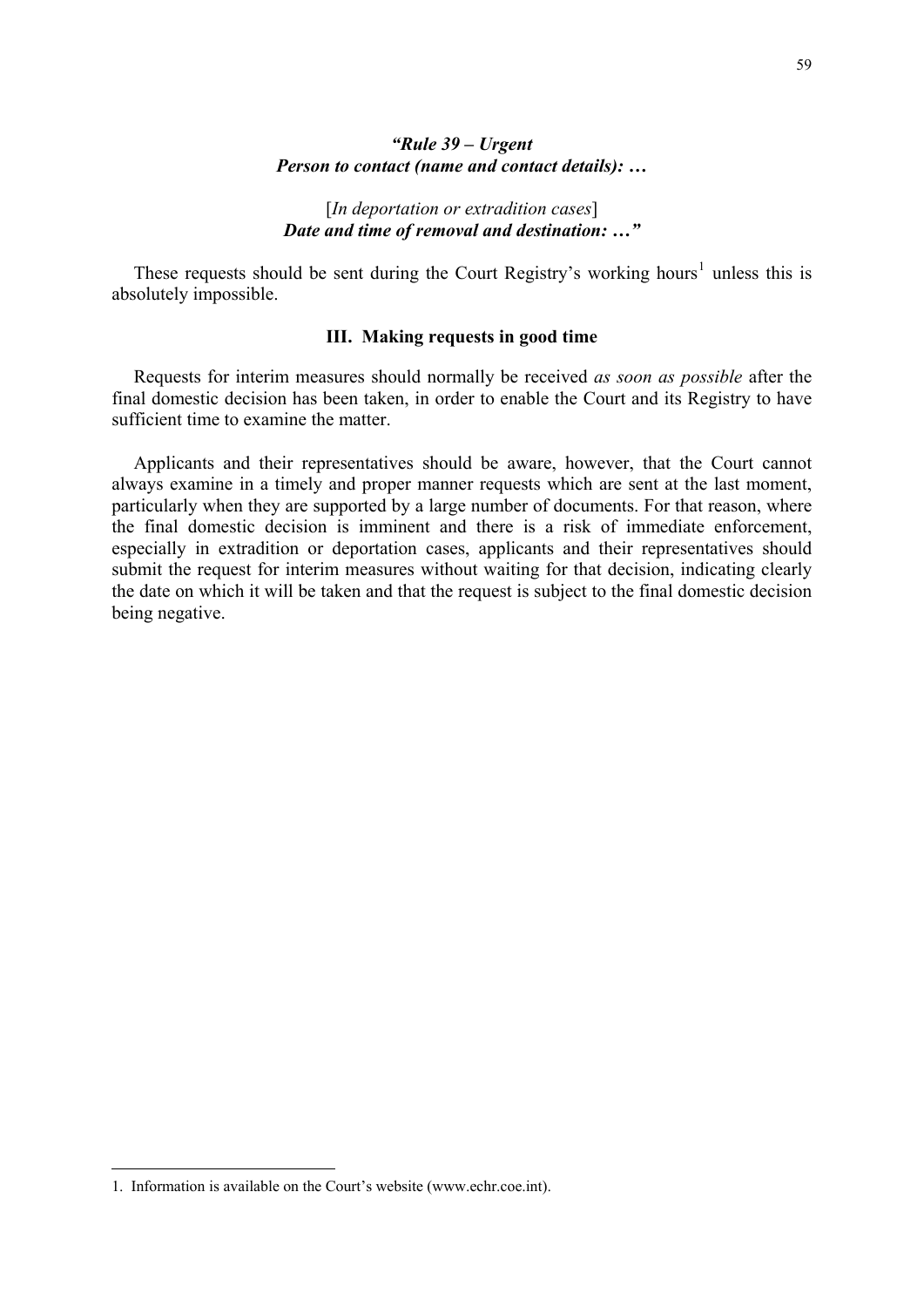# PRACTICE DIRECTION<sup>[1](#page-69-0)</sup>

## **INSTITUTION OF PROCEEDINGS<sup>[2](#page-69-1)</sup>**

#### (Individual applications under Article 34 of the Convention)

#### **I. General**

1. An application under Article 34 of the Convention must be submitted in writing. No application may be made by telephone.

2. An application must be sent to the following address:

The Registrar European Court of Human Rights Council of Europe F-67075 Strasbourg Cedex.

[3](#page-69-2). An application should normally be made on the form<sup>3</sup> referred to in Rule 47  $\S$  1 of the Rules of Court and be accompanied by the documents and decisions mentioned in Rule 47 § 1 (h).

Where an applicant introduces his or her application in a letter, such letter must set out, at least in summary form, the subject matter of the application in order to interrupt the running of the six-month rule contained in Article 35 § 1 of the Convention.

4. If an application has not been submitted on the official form or an introductory letter does not contain all the information referred to in Rule 47, the applicant may be required to submit a duly completed form. It must be sent within eight weeks from the date of the Registry's letter requesting the applicant to complete and return the form.

Failure to comply with this time-limit will have implications for the date of introduction of the application and may therefore affect the applicant's compliance with the six-month rule contained in Article 35 § 1 of the Convention.

5. Applicants may file an application by sending it by  $\text{far}^4$  $\text{far}^4$ . However, they must send the signed original by post within eight weeks from the date of the Registry's letter referred to in paragraph 4 above.

6. Where, within six months of being asked to do so, an applicant has not returned a duly completed application form, the file will be destroyed.

7. On receipt of the first communication setting out the subject-matter of the case, the Registry will open a file, whose number must be mentioned in all subsequent

<span id="page-69-0"></span><sup>1.</sup> Issued by the President of the Court in accordance with Rule 32 of the Rules of Court on 1 November 2003 and amended on 22 September 2008 and on 24 June 2009.

<span id="page-69-1"></span><sup>2.</sup> This practice direction supplements Rules 45 and 47.

<span id="page-69-2"></span><sup>3.</sup> The relevant form can be downloaded from the Court's website.

<span id="page-69-3"></span><sup>4.</sup> Fax no. +33 (0)3 88 41 27 30; other fax numbers can be found on the Court's website.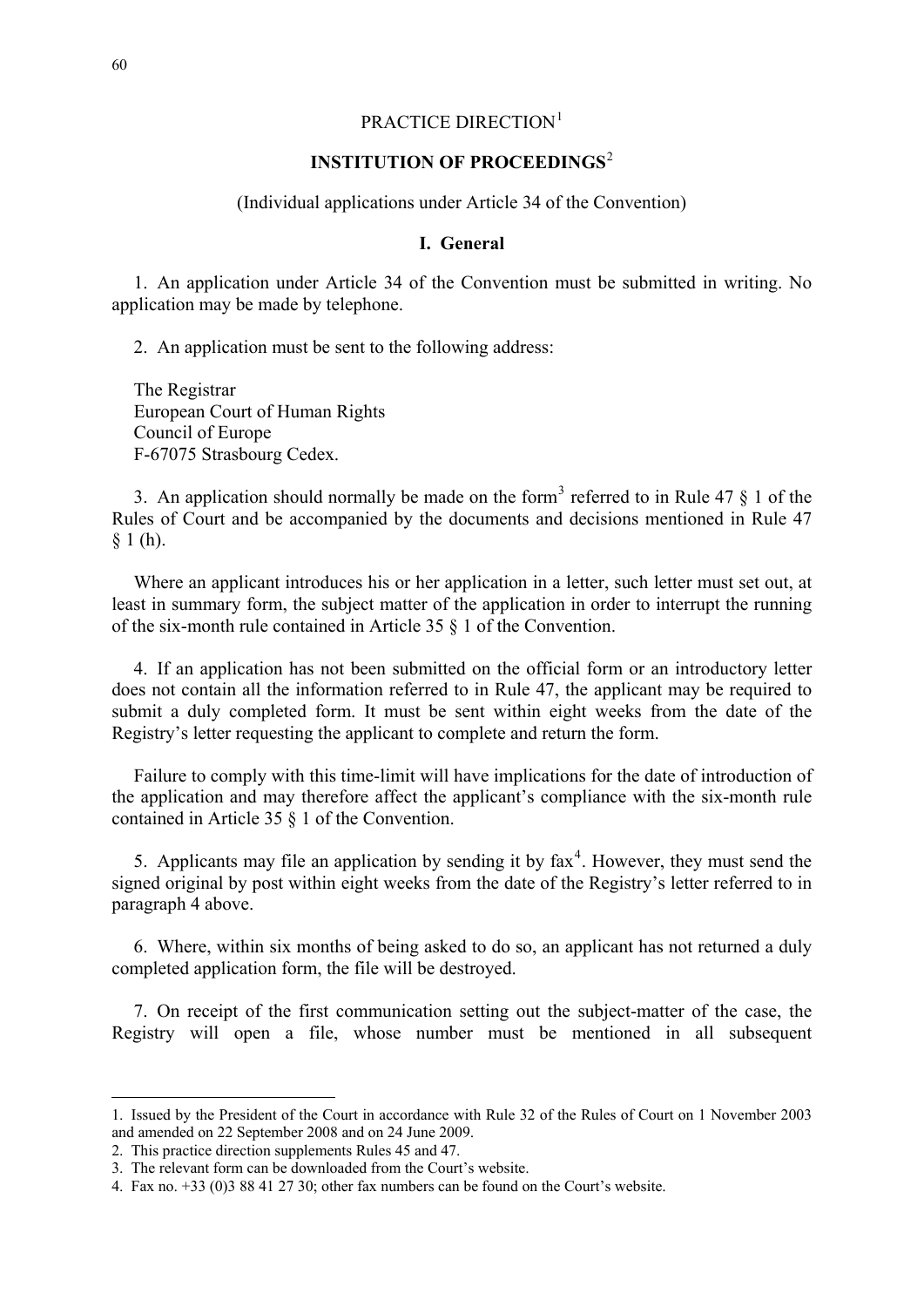correspondence. Applicants will be informed thereof by letter. They may also be asked for further information or documents.

8. (a) An applicant should be diligent in conducting correspondence with the Court's Registry.

(b) A delay in replying or failure to reply may be regarded as a sign that the applicant is no longer interested in pursuing his or her application.

9. Failure to provide further information or documents at the Registry's request (see paragraph 7) may result in the application not being examined by the Court or being declared inadmissible or struck out of the Court's list of cases.

#### **II. Form and contents**

10. An application should be written legibly and, preferably, typed.

11. Where, exceptionally, an application exceeds ten pages (excluding annexes listing documents), an applicant must also file a short summary.

12. Where applicants produce documents in support of the application, they should not submit original copies. The documents should be listed in order by date, numbered consecutively and given a concise description (e.g., letter, order, judgment, appeal, etc.).

13. An applicant who already has an application pending before the Court must inform the Registry accordingly, stating the application number.

14. (a) Where an applicant does not wish to have his or her identity disclosed, he or she should state the reasons for his or her request in writing, pursuant to Rule 47 § 3.

(b) The applicant should also state whether, in the event of anonymity being authorised by the President of the Chamber, he or she wishes to be designated by his or her initials or by a single letter (e.g., "X", "Y", "Z", etc.)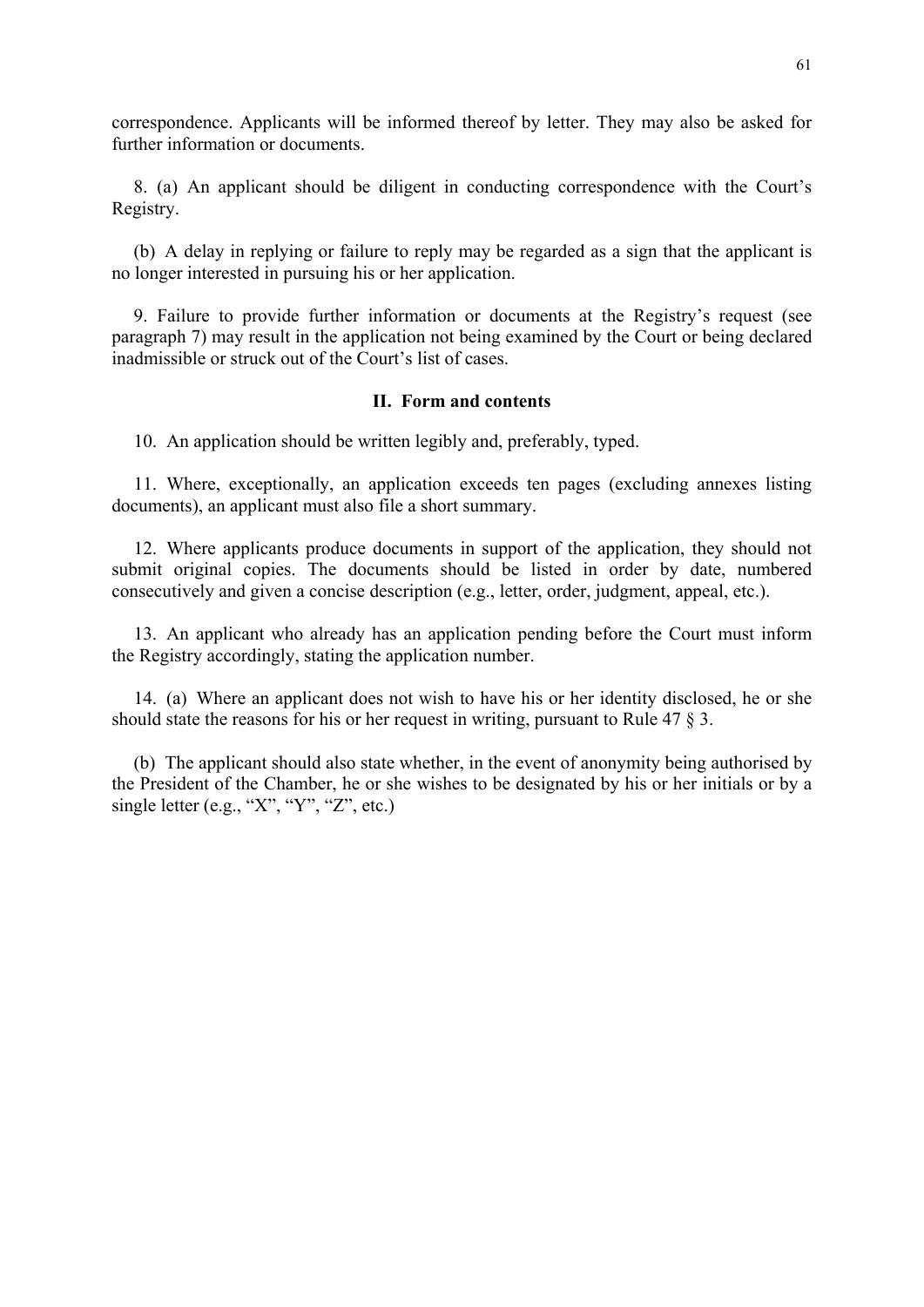### PRACTICE DIRECTION<sup>[1](#page-71-0)</sup>

# **WRITTEN PLEADINGS**

#### **I. Filing of pleadings**

#### **General**

1. A pleading must be filed with the Registry within the time-limit fixed in accordance with Rule 38 and in the manner described in paragraph 2 of that Rule.

2. The date on which a pleading or other document is received at the Court's Registry will be recorded on that document by a receipt stamp.

3. With the exception of pleadings and documents for which a system of secured electronic filing has been set up, all other pleadings, as well as all documents annexed thereto, should be submitted to the Court's Registry in three copies sent by post or in one copy by  $\text{far}^2$  $\text{far}^2$ , followed by three copies sent by post.

4. Pleadings or other documents submitted by electronic mail shall not be accepted.

5. Secret documents should be filed by registered post.

6. Unsolicited pleadings shall not be admitted to the case file unless the President of the Chamber decides otherwise (see Rule 38 § 1).

#### **Filing by fax**

7. A party may file pleadings or other documents with the Court by sending them by fax.

8. The name of the person signing a pleading must also be printed on it so that he or she can be identified.

#### **Secured electronic filing**

9. The Court may authorise the Government of a Contracting Party to file pleadings and other documents electronically through a secured server. In such cases, the practice directions on written pleadings shall apply in conjunction with the practice directions on secured electronic filing.

<span id="page-71-0"></span><sup>1.</sup> Issued by the President of the Court in accordance with Rule 32 of the Rules of Court on 1 November 2003 and amended on 22 September 2008.

<span id="page-71-1"></span><sup>2.</sup> Fax no. +33 (0)3 88 41 27 30; other fax numbers can be found on the Court's website (www.echr.coe.int).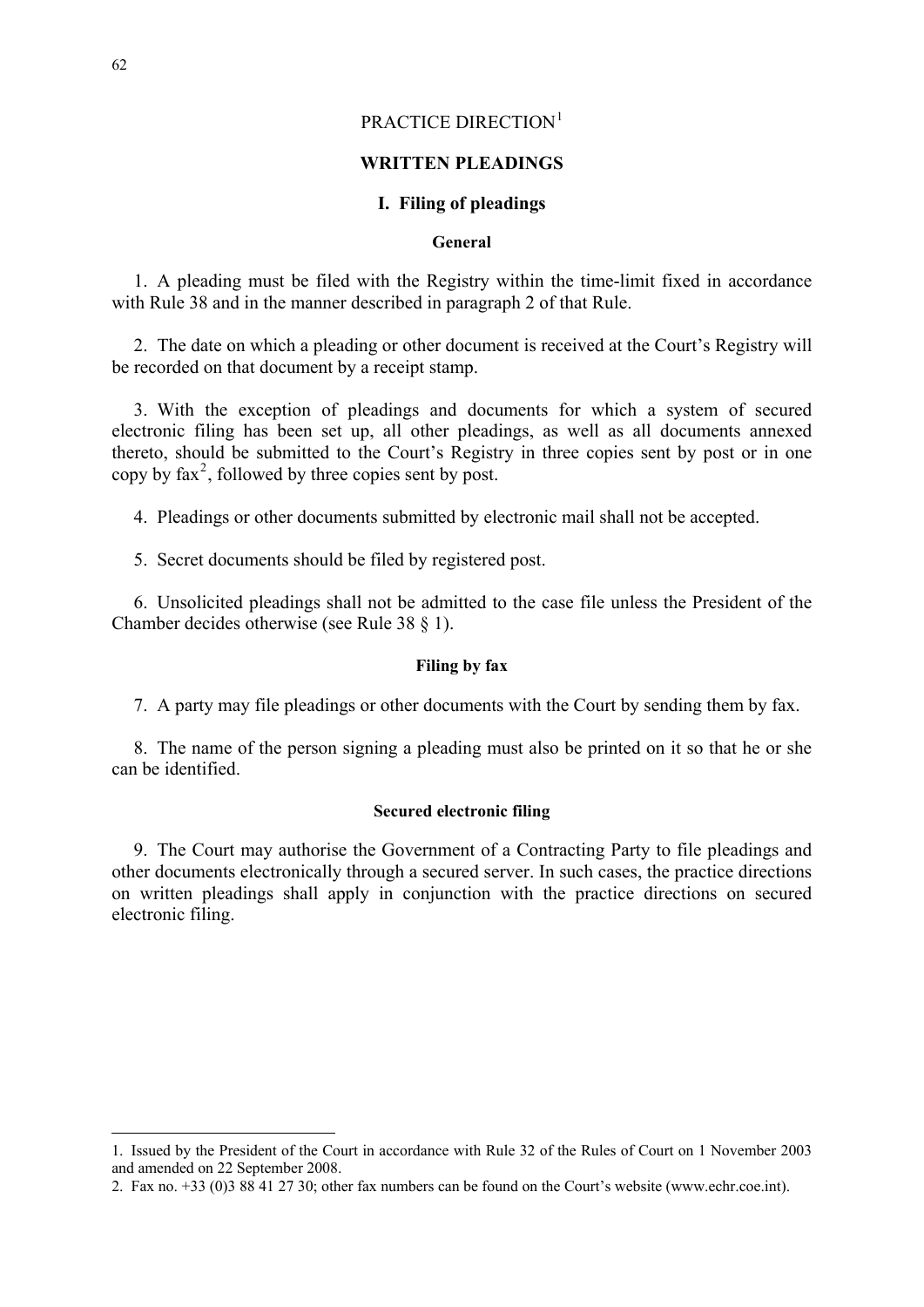## **Form**

10. A pleading should include:

(a) the application number and the name of the case;

(b) a title indicating the nature of the content (e.g., observations on admissibility [and the merits]; reply to the Government's/the applicant's observations on admissibility [and the merits]; observations on the merits; additional observations on admissibility [and the merits]; memorial etc.).

11. A pleading should normally in addition

(a) be in an A4 page format having a margin of not less than 3.5 cm wide;

(b) be typed and wholly legible, the text appearing in at least 12 pt in the body and 10 pt in the footnotes, with one-and-a-half line spacing;

- (c) have all numbers expressed as figures;
- (d) have pages numbered consecutively;
- (e) be divided into numbered paragraphs;

(f) be divided into chapters and/or headings corresponding to the form and style of the Court's decisions and judgments ("Facts"/"Domestic law [and practice]"/"Complaints"/ "Law"; the latter chapter should be followed by headings entitled "Preliminary objection on ...", "Alleged violation of Article ...", as the case may be);

(g) place any answer to a question by the Court or to the other party's arguments under a separate heading;

(h) give a reference to every document or piece of evidence mentioned in the pleading and annexed thereto;

(i) if sent by post, the text of a pleading must appear on one side of the page only and pages and attachments must be placed together in such a way as to enable them to be easily separated (they must not be glued or stapled).

12. If a pleading exceptionally exceeds thirty pages, a short summary should also be filed with it.

13. Where a party produces documents and/or other exhibits together with a pleading, every piece of evidence should be listed in a separate annex.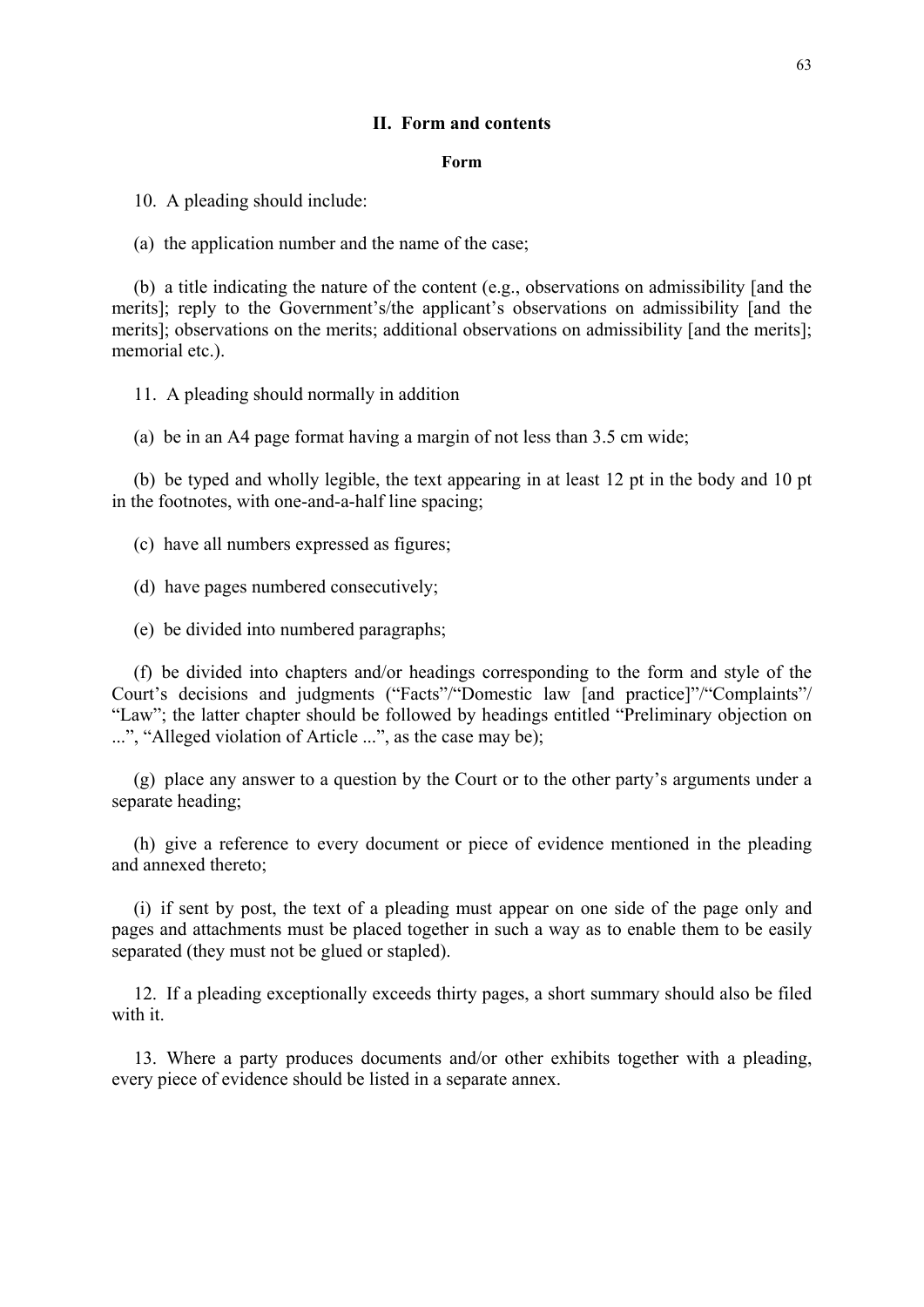### **Contents**

14. The parties' pleadings following communication of the application should include

(a) any comments they wish to make on the facts of the case; however,

(i) if a party does not contest the facts as set out in the statement of facts prepared by the Registry, it should limit its observations to a brief statement to that effect;

(ii) if a party contests only part of the facts as set out by the Registry, or wishes to supplement them, it should limit its observations to those specific points;

(iii) if a party objects to the facts or part of the facts as presented by the other party, it should state clearly which facts are uncontested and limit its observations to the points in dispute;

(b) legal arguments relating first to admissibility and, secondly, to the merits of the case; however,

(i) if specific questions on a factual or legal point were put to a party, it should, without prejudice to Rule 55, limit its arguments to such questions;

(ii) if a pleading replies to arguments of the other party, submissions should refer to the specific arguments in the order prescribed above.

15. (a) The parties' pleadings following the admission of the application should include:

(i) a short statement confirming a party's position on the facts of the case as established in the decision on admissibility;

(ii) legal arguments relating to the merits of the case;

(iii) a reply to any specific questions on a factual or legal point put by the Court.

(b) An applicant party submitting claims for just satisfaction at the same time should do so in the manner described in the practice direction on filing just satisfaction claims.

16. In view of the confidentiality of friendly-settlement proceedings (see Article 39 § 2 of the Convention and Rule 62 § 2), all submissions and documents filed within the framework of the attempt to secure a friendly settlement should be submitted separately from the written pleadings.

17. No reference to offers, concessions or other statements submitted in connection with the friendly settlement may be made in the pleadings filed in the contentious proceedings.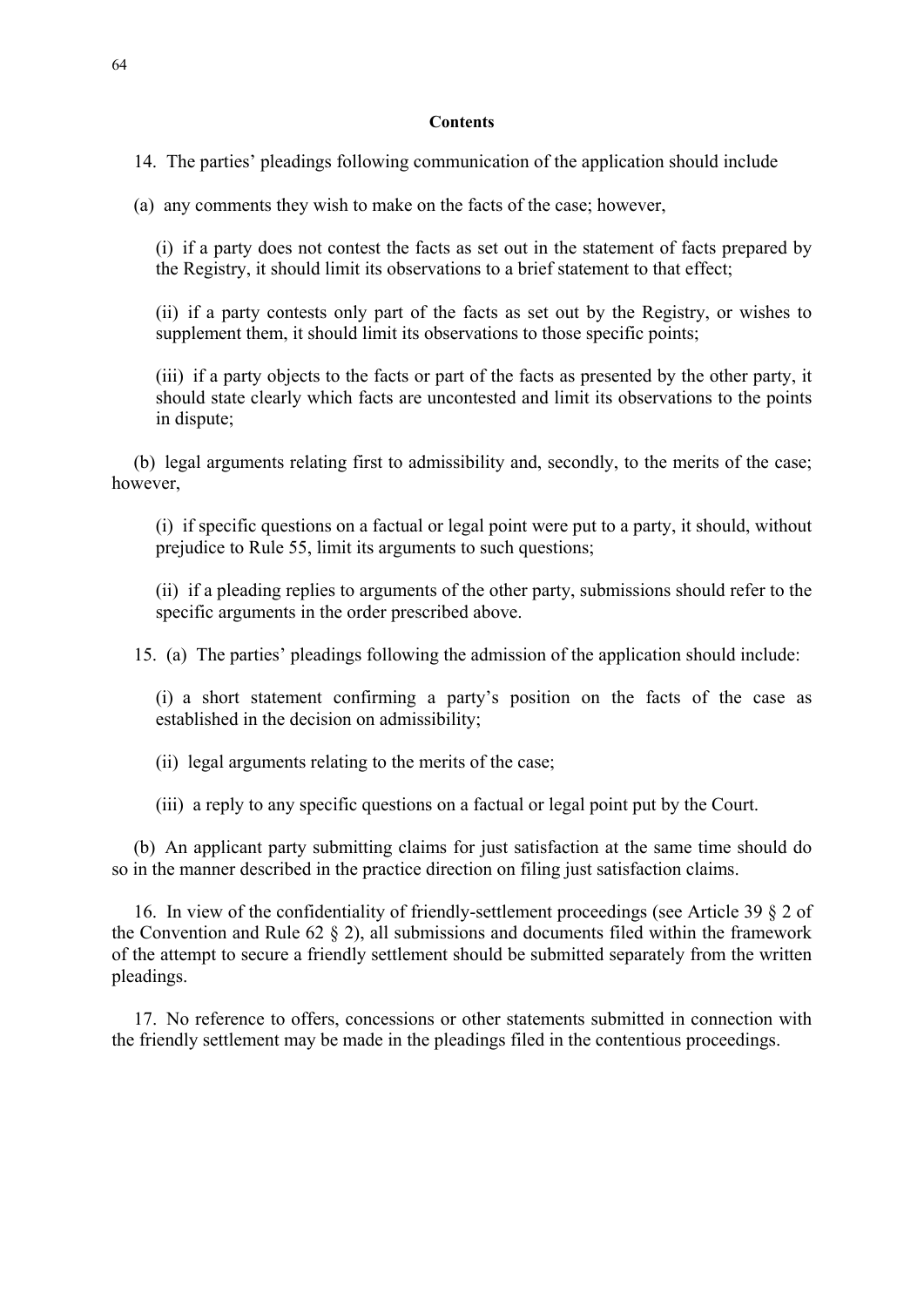## **III. Time-limits**

### **General**

18. It is the responsibility of each party to ensure that pleadings and any accompanying documents or evidence are delivered to the Court's Registry in time.

# **Extension of time-limits**

19. A time-limit set under Rule 38 may be extended on request from a party.

20. A party seeking an extension of the time allowed for submission of a pleading must make a request as soon as it has become aware of the circumstances justifying such an extension and, in any event, before the expiry of the time-limit. It should state the reason for the delay.

21. If an extension is granted, it shall apply to all parties for which the relevant time-limit is running, including those which have not asked for it.

## **IV. Failure to comply with requirements for pleadings**

22. Where a pleading has not been filed in accordance with the requirements set out in paragraphs 8-15 of this practice direction, the President of the Chamber may request the party concerned to resubmit the pleading in compliance with those requirements.

23. A failure to satisfy the conditions listed above may result in the pleading being considered not to have been properly lodged (see Rule 38 § 1).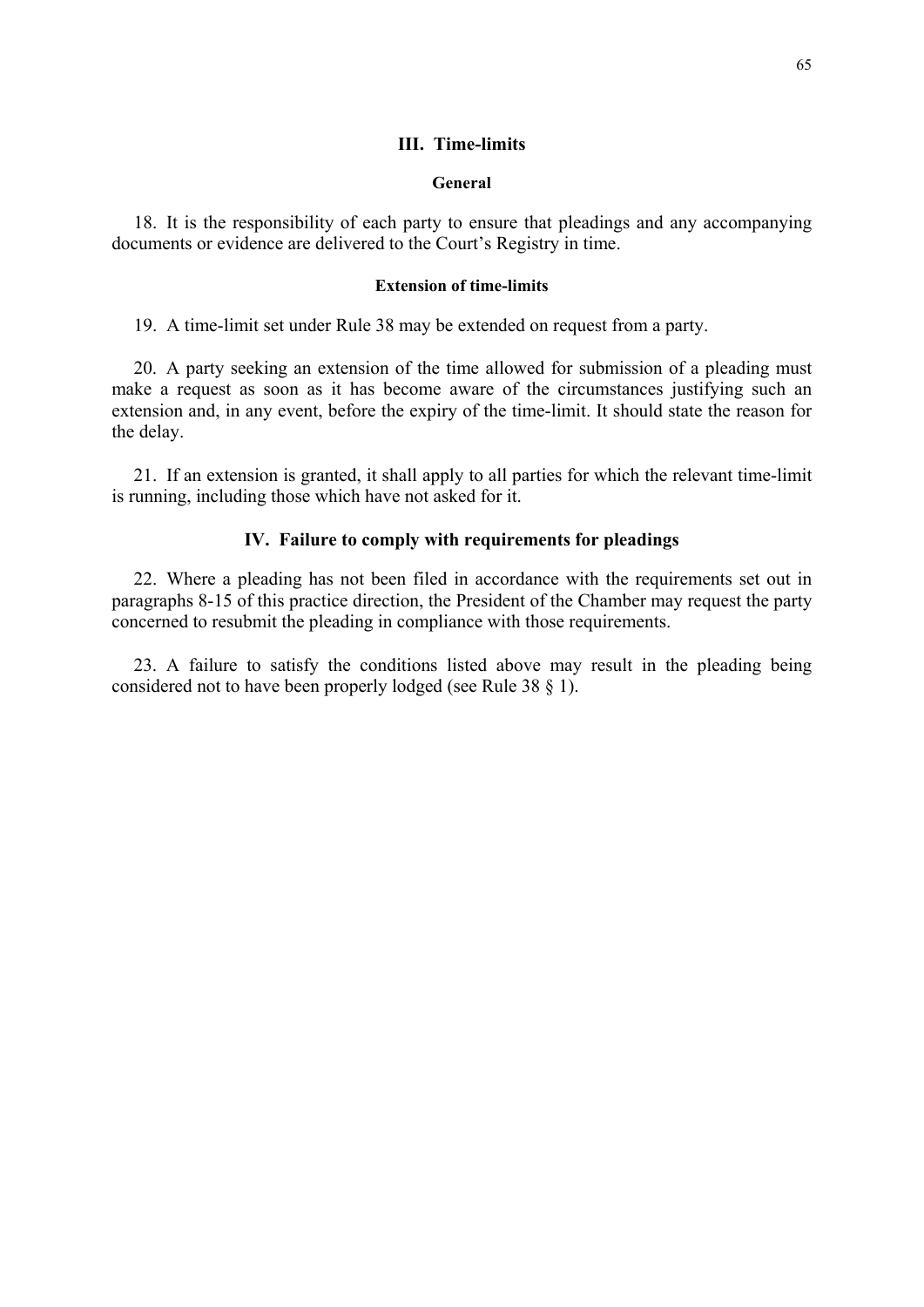# PRACTICE DIRECTION<sup>[1](#page-75-0)</sup>

# **JUST SATISFACTION CLAIMS**

### **I. Introduction**

1. The award of just satisfaction is not an automatic consequence of a finding by the European Court of Human Rights that there has been a violation of a right guaranteed by the European Convention on Human Rights or its Protocols. The wording of Article 41, which provides that the Court shall award just satisfaction only if domestic law does not allow complete reparation to be made, and even then only "if necessary" (*s'il y a lieu* in the French text), makes this clear.

2. Furthermore, the Court will only award such satisfaction as is considered to be "just" (*équitable* in the French text) in the circumstances. Consequently, regard will be had to the particular features of each case. The Court may decide that for some heads of alleged prejudice the finding of violation constitutes in itself sufficient just satisfaction, without there being any call to afford financial compensation. It may also find reasons of equity to award less than the value of the actual damage sustained or the costs and expenses actually incurred, or even not to make any award at all. This may be the case, for example, if the situation complained of, the amount of damage or the level of the costs is due to the applicant's own fault. In setting the amount of an award, the Court may also consider the respective positions of the applicant as the party injured by a violation and the Contracting Party as responsible for the public interest. Finally, the Court will normally take into account the local economic circumstances.

3. When it makes an award under Article 41, the Court may decide to take guidance from domestic standards. It is, however, never bound by them.

4. Claimants are warned that compliance with the formal and substantive requirements deriving from the Convention and the Rules of Court is a condition for the award of just satisfaction.

# **II. Submitting claims for just satisfaction: formal requirements**

5. Time-limits and other formal requirements for submitting claims for just satisfaction are laid down in Rule 60 of the Rules of Court, the relevant part of which provides as follows:

1. An applicant who wishes to obtain an award of just satisfaction under Article 41 of the Convention in the event of the Court finding a violation of his or her Convention rights must make a specific claim to that effect.

2. The applicant must submit itemised particulars of all claims, together with any relevant supporting documents, within the time-limit fixed for the submission of the applicant's observations on the merits unless the President of the Chamber directs otherwise.

1

<span id="page-75-0"></span><sup>1.</sup> Issued by the President of the Court in accordance with Rule 32 of the Rules of Court on 28 March 2007.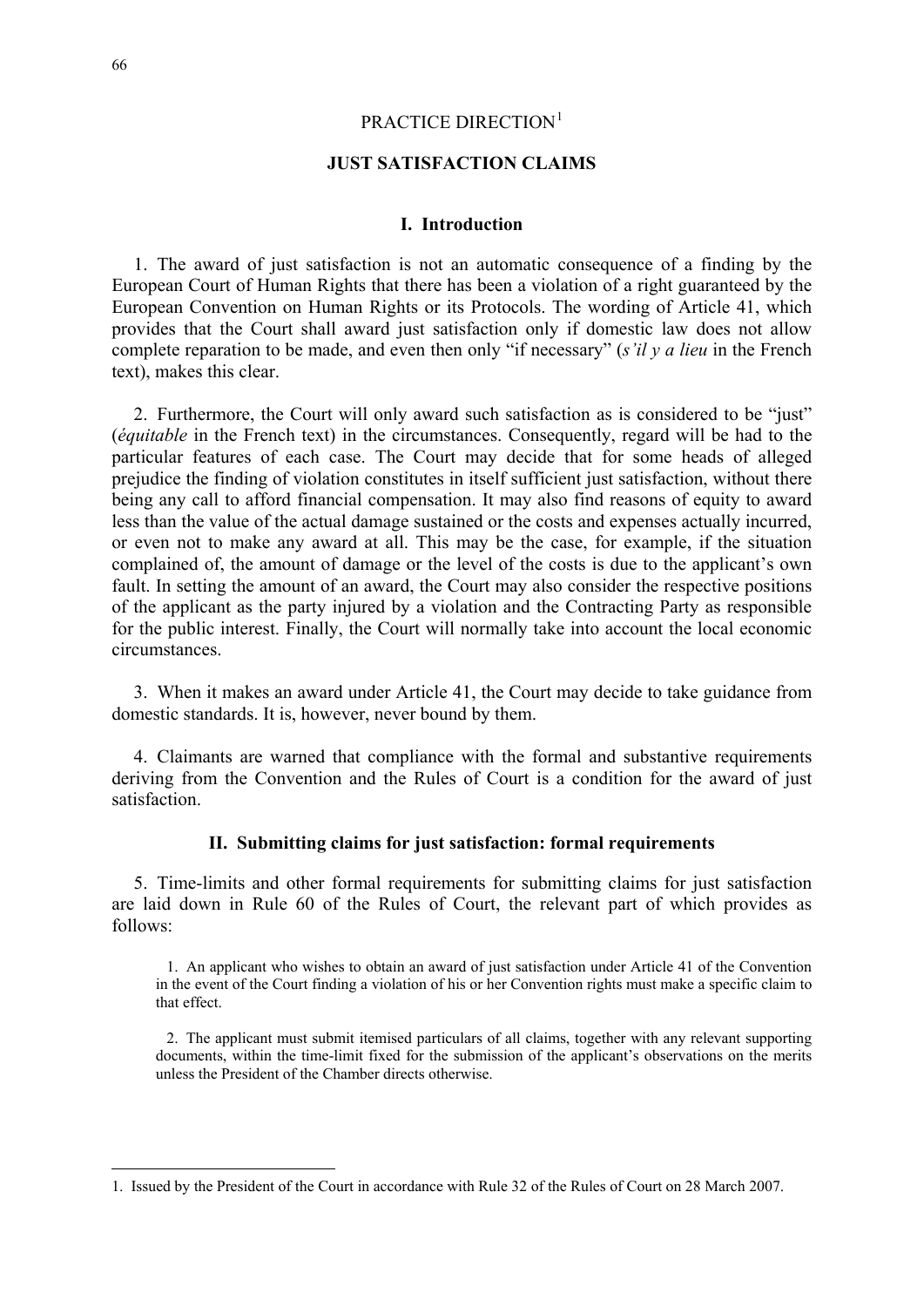3. If the applicant fails to comply with the requirements set out in the preceding paragraphs, the Chamber may reject the claims in whole or in part.

…

Thus, the Court requires specific claims supported by appropriate documentary evidence, failing which it may make no award. The Court will also reject claims set out on the application form but not resubmitted at the appropriate stage of the proceedings and claims lodged out of time.

### **III. Submitting claims for just satisfaction: substantive requirements**

6. Just satisfaction may be afforded under Article 41 of the Convention in respect of:

(a) pecuniary damage;

- (b) non-pecuniary damage; and
- (c) costs and expenses.

### **1. Damage in general**

7. A clear causal link must be established between the damage claimed and the violation alleged. The Court will not be satisfied by a merely tenuous connection between the alleged violation and the damage, nor by mere speculation as to what might have been.

8. Compensation for damage can be awarded in so far as the damage is the result of a violation found. No award can be made for damage caused by events or situations that have not been found to constitute a violation of the Convention, or for damage related to complaints declared inadmissible at an earlier stage of the proceedings.

9. The purpose of the Court's award in respect of damage is to compensate the applicant for the actual harmful consequences of a violation. It is not intended to punish the Contracting Party responsible. The Court has therefore, until now, considered it inappropriate to accept claims for damages with labels such as "punitive", "aggravated" or "exemplary".

### **2. Pecuniary damage**

10. The principle with regard to pecuniary damage is that the applicant should be placed, as far as possible, in the position in which he or she would have been had the violation found not taken place, in other words, *restitutio in integrum*. This can involve compensation for both loss actually suffered (*damnum emergens*) and loss, or diminished gain, to be expected in the future (*lucrum cessans*).

11. It is for the applicant to show that pecuniary damage has resulted from the violation or violations alleged. The applicant should submit relevant documents to prove, as far as possible, not only the existence but also the amount or value of the damage.

12. Normally, the Court's award will reflect the full calculated amount of the damage. However, if the actual damage cannot be precisely calculated, the Court will make an estimate based on the facts at its disposal. As pointed out in paragraph 2 above, it is also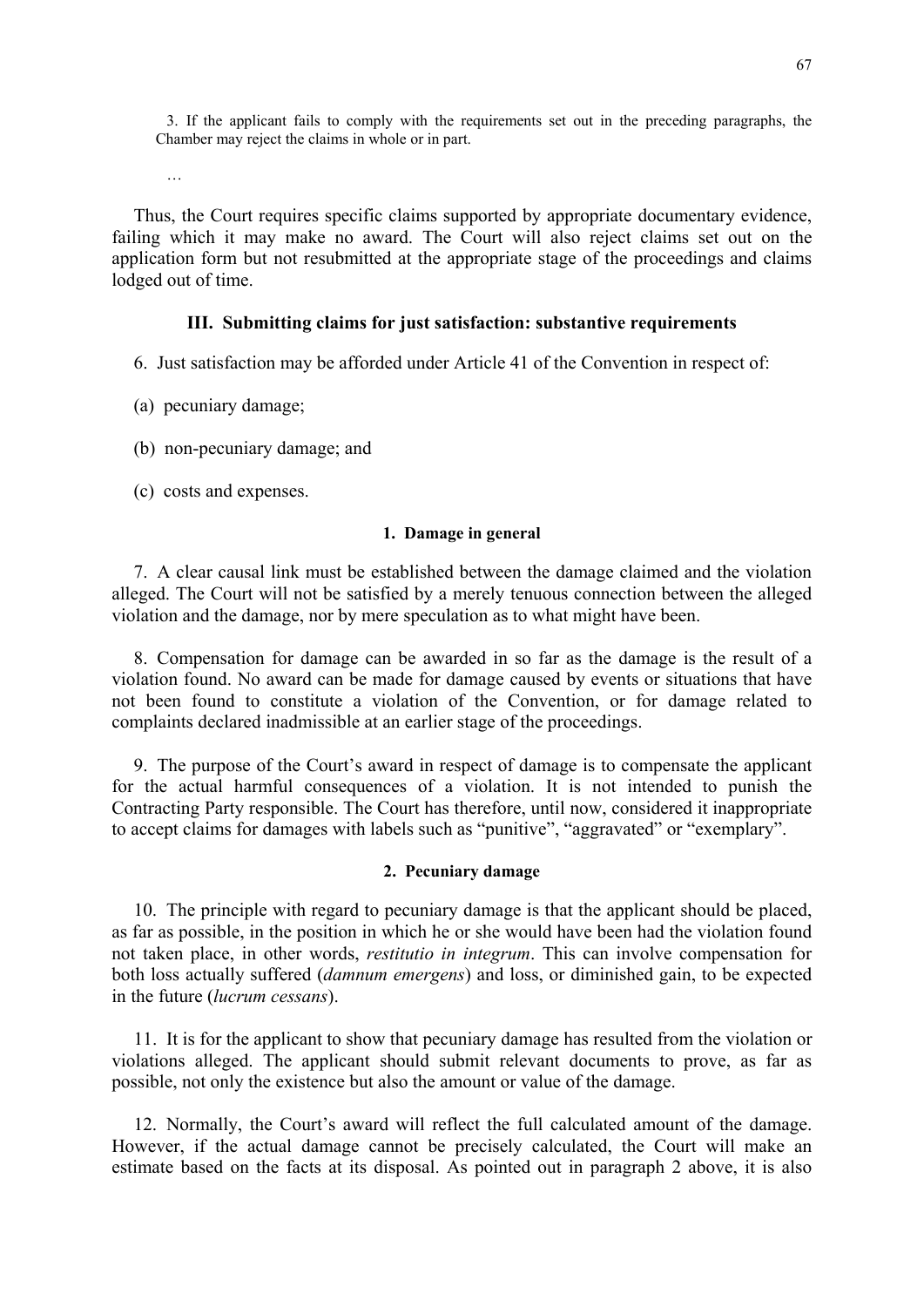possible that the Court may find reasons in equity to award less than the full amount of the loss.

## **3. Non-pecuniary damage**

13. The Court's award in respect of non-pecuniary damage is intended to provide financial compensation for non-material harm, for example mental or physical suffering.

14. It is in the nature of non-pecuniary damage that it does not lend itself to precise calculation. If the existence of such damage is established, and if the Court considers that a monetary award is necessary, it will make an assessment on an equitable basis, having regard to the standards which emerge from its case-law.

15. Applicants who wish to be compensated for non-pecuniary damage are invited to specify a sum which in their view would be equitable. Applicants who consider themselves victims of more than one violation may claim either a single lump sum covering all alleged violations or a separate sum in respect of each alleged violation.

## **4. Costs and expenses**

16. The Court can order the reimbursement to the applicant of costs and expenses which he or she has incurred – first at the domestic level, and subsequently in the proceedings before the Court itself – in trying to prevent the violation from occurring, or in trying to obtain redress therefor. Such costs and expenses will typically include the cost of legal assistance, court registration fees and suchlike. They may also include travel and subsistence expenses, in particular if these have been incurred by attendance at a hearing of the Court.

17. The Court will uphold claims for costs and expenses only in so far as they are referable to the violations it has found. It will reject them in so far as they relate to complaints that have not led to the finding of a violation, or to complaints declared inadmissible. This being so, applicants may wish to link separate claim items to particular complaints.

18. Costs and expenses must have been actually incurred. That is, the applicant must have paid them, or be bound to pay them, pursuant to a legal or contractual obligation. Any sums paid or payable by domestic authorities or by the Council of Europe by way of legal aid will be deducted.

19. Costs and expenses must have been necessarily incurred. That is, they must have become unavoidable in order to prevent the violation or obtain redress therefor.

20. They must be reasonable as to quantum. If the Court finds them to be excessive, it will award a sum which, on its own estimate, is reasonable.

21. The Court requires evidence, such as itemised bills and invoices. These must be sufficiently detailed to enable the Court to determine to what extent the above requirements have been met.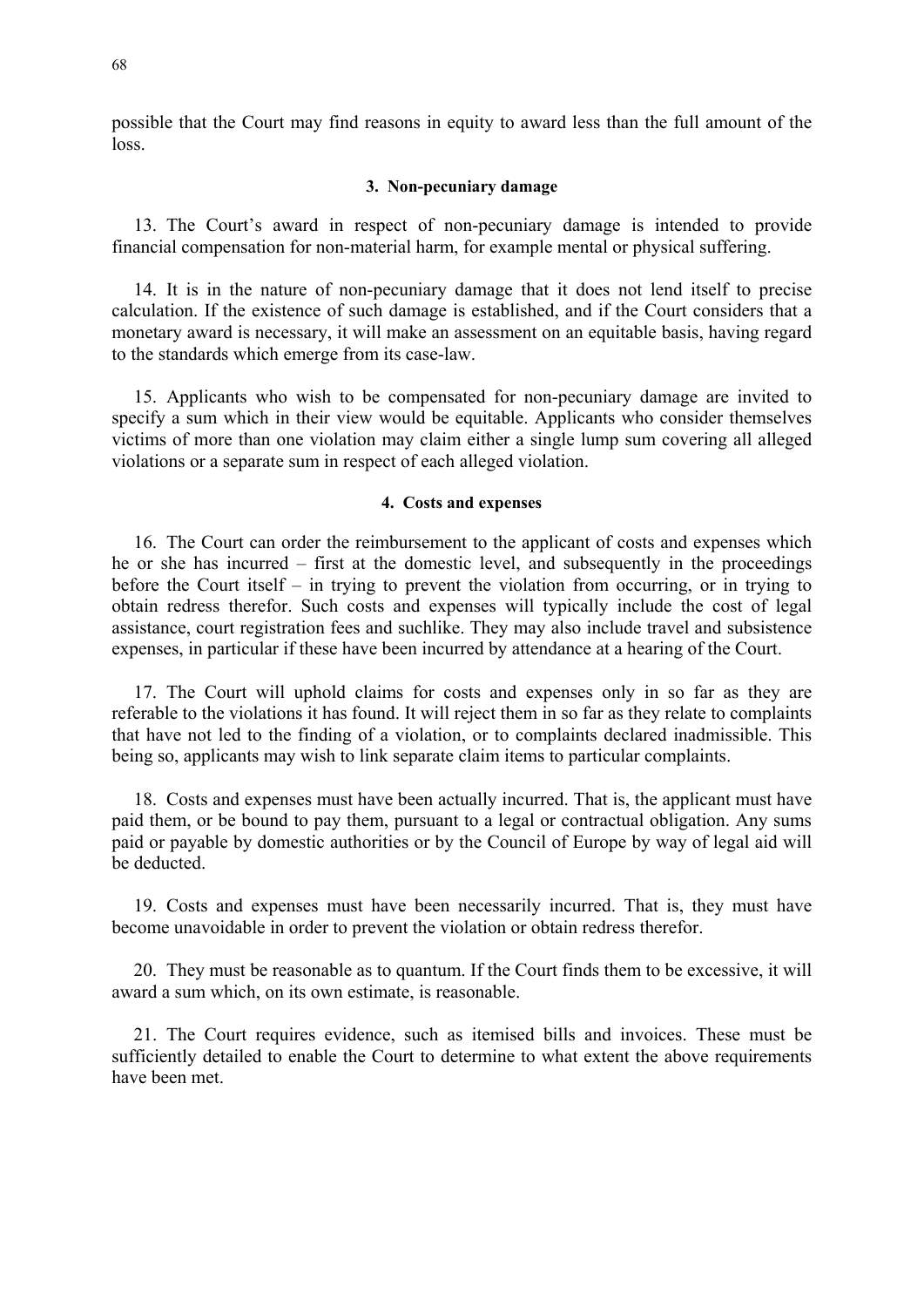#### **5. Payment information**

22. Applicants are invited to identify a bank account into which they wish any sums awarded to be paid. If they wish particular amounts, for example the sums awarded in respect of costs and expenses, to be paid separately, for example directly into the bank account of their representative, they should so specify.

# **IV. The form of the Court's awards**

23. The Court's awards, if any, will normally be in the form of a sum of money to be paid by the respondent Government to the victim or victims of the violations found. Only in extremely rare cases can the Court consider a consequential order aimed at putting an end or remedying the violation in question. The Court may, however, decide at its discretion to offer guidance for the execution of its judgment (Article 46 of the Convention).

24. Any monetary award under Article 41 will normally be in euros (EUR,  $\epsilon$ ) irrespective of the currency in which the applicant expresses his or her claims. If the applicant is to receive payment in a currency other than the euro, the Court will order the sums awarded to be converted into that other currency at the exchange rate applicable on the date of payment. When formulating their claims applicants should, where appropriate, consider the implications of this policy in the light of the effects of converting sums expressed in a different currency into euros or contrariwise.

25. The Court will of its own motion set a time-limit for any payments that may need to be made, which will normally be three months from the date on which its judgment becomes final and binding. The Court will also order default interest to be paid in the event that that time-limit is exceeded, normally at a simple rate equal to the marginal lending rate of the European Central Bank during the default period plus three percentage points.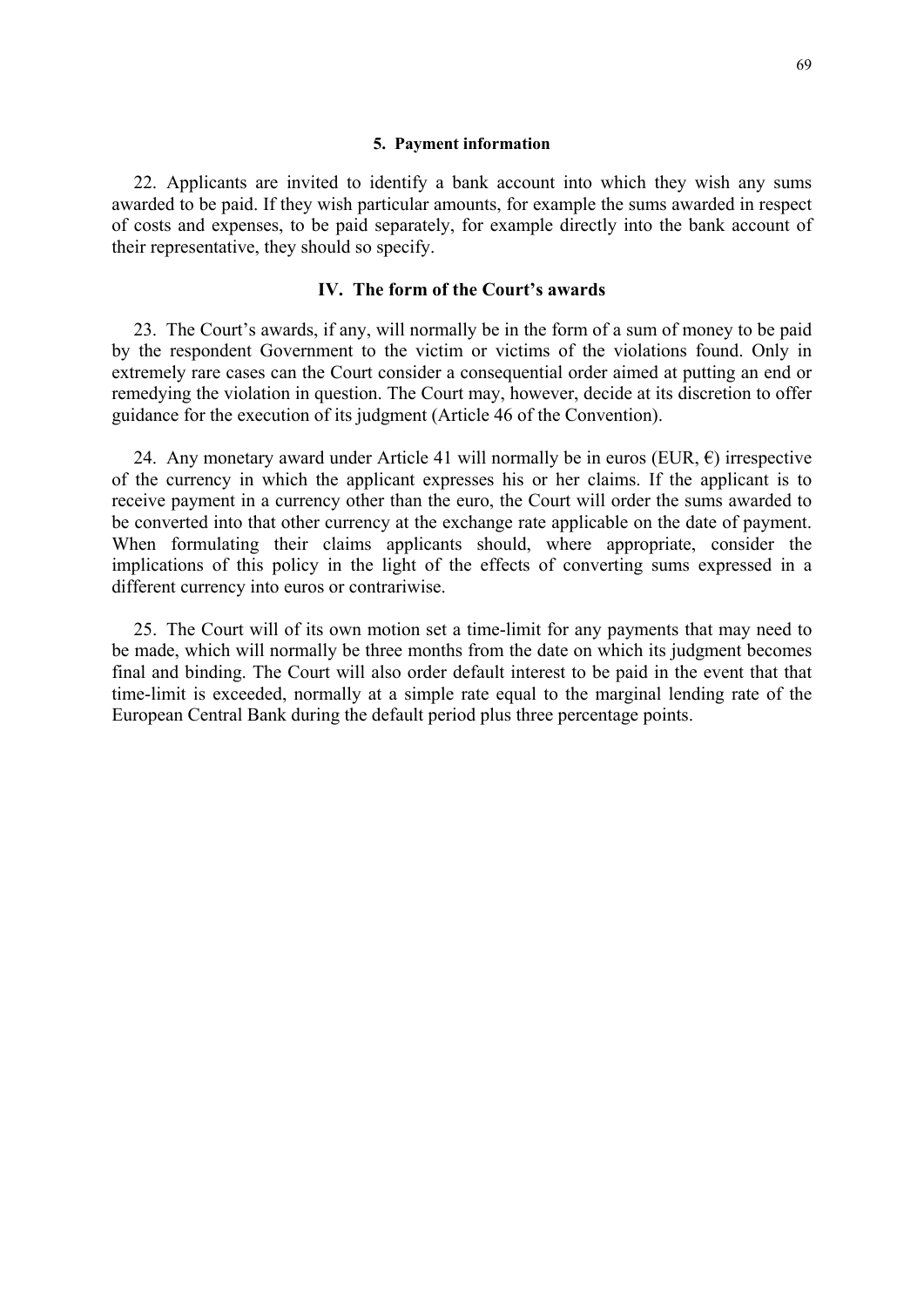# PRACTICE DIRECTION<sup>[1](#page-79-0)</sup>

# **SECURED ELECTRONIC FILING**

## **I. Scope of application**

1. The Governments of the Contracting Parties which have opted for the Court's system of secured electronic filing shall send all their written communications with the Court by uploading them on the secured website set up for that purpose and shall accept written communications sent to them by the Registry of the Court by downloading them from that site, with the following exceptions:

(a) all written communications in relation to a request for interim measures under Rule 39 of the Rules of Court shall be sent simultaneously by two means: through the secured website and by fax;

(b) attachments, such as plans, manuals, etc., which may not be comprehensively viewed in an electronic format may be filed by post;

(c) the Court's Registry may request that a paper document or attachment be submitted by post.

2. If the Government have filed a document by post or fax, they shall, as soon as possible, file electronically a notice of filing by post or fax, describing the document sent, stating the date of dispatch and setting forth the reasons why electronic filing was not possible.

### **II. Technical requirements**

3. The Government shall possess the necessary technical equipment and follow the user manual sent to them by the Court's Registry.

# **III. Format and naming convention**

4. A document filed electronically shall be in PDF format, preferably in searchable PDF.

5. Unsigned letters and written pleadings shall not be accepted. Signed documents to be filed electronically shall be generated by scanning the original paper copy. The Government shall keep the original paper copy in their files.

6. The name of a document filed electronically shall be prefixed by the application number, followed by the name of the applicant as spelled in the Latin alphabet by the Registry of the Court, and contain an indication of the contents of the document<sup>[2](#page-79-1)</sup>.

# **IV. Relevant date with regard to time-limits**

7. The date on which the Government have successfully uploaded a document on the secured website shall be considered as the date of dispatch within the meaning of Rule 38 § 2 or the date of filing for the purposes of Rule 73 § 1.

<u>.</u>

<span id="page-79-0"></span><sup>1.</sup> Issued by the President of the Court in accordance with Rule 32 of the Rules of Court on 22 September 2008.

<span id="page-79-1"></span><sup>2.</sup> For example, 65051/01 Karagyozov Observ Adm Merits.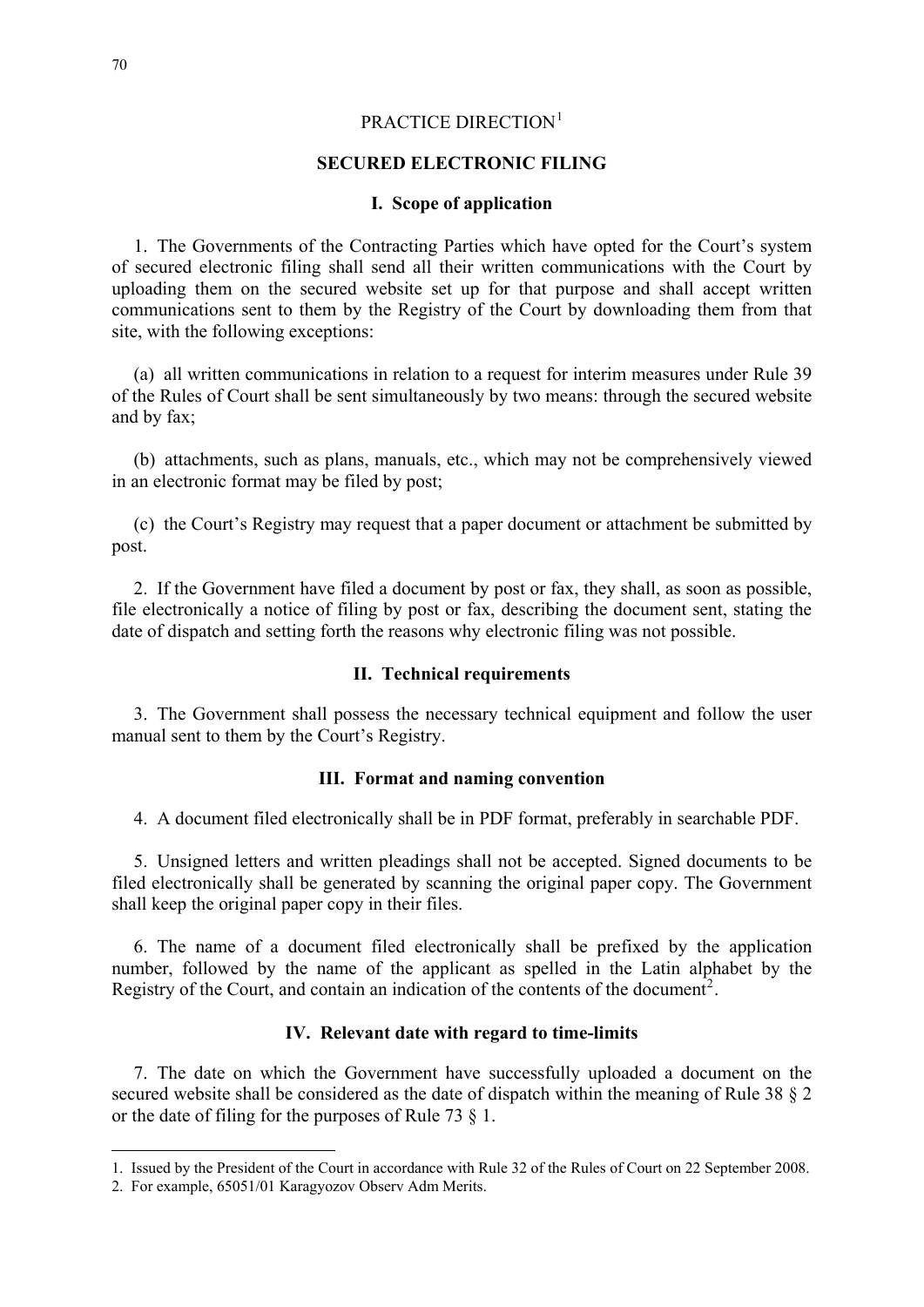8. To facilitate keeping track of the correspondence exchanged, every day shortly before midnight the secured server generates automatically an electronic mail message listing the documents that have been filed electronically within the past twenty-four hours.

# **V. Different versions of one and the same document**

9. The secured website shall not permit the modification, replacement or deletion of an uploaded document. If the need arises for the Government to modify a document they have uploaded, they shall create a new document named differently (for example, by adding the word "modified" in the document name). This opportunity should only be used where genuinely necessary and should not be used to correct minor errors.

10. Where the Government have filed more than one version of the same document, only the document filed in time shall be taken into consideration. Where more than one version has been filed in time, the latest version shall be taken into consideration, unless the President of the Chamber decides otherwise.